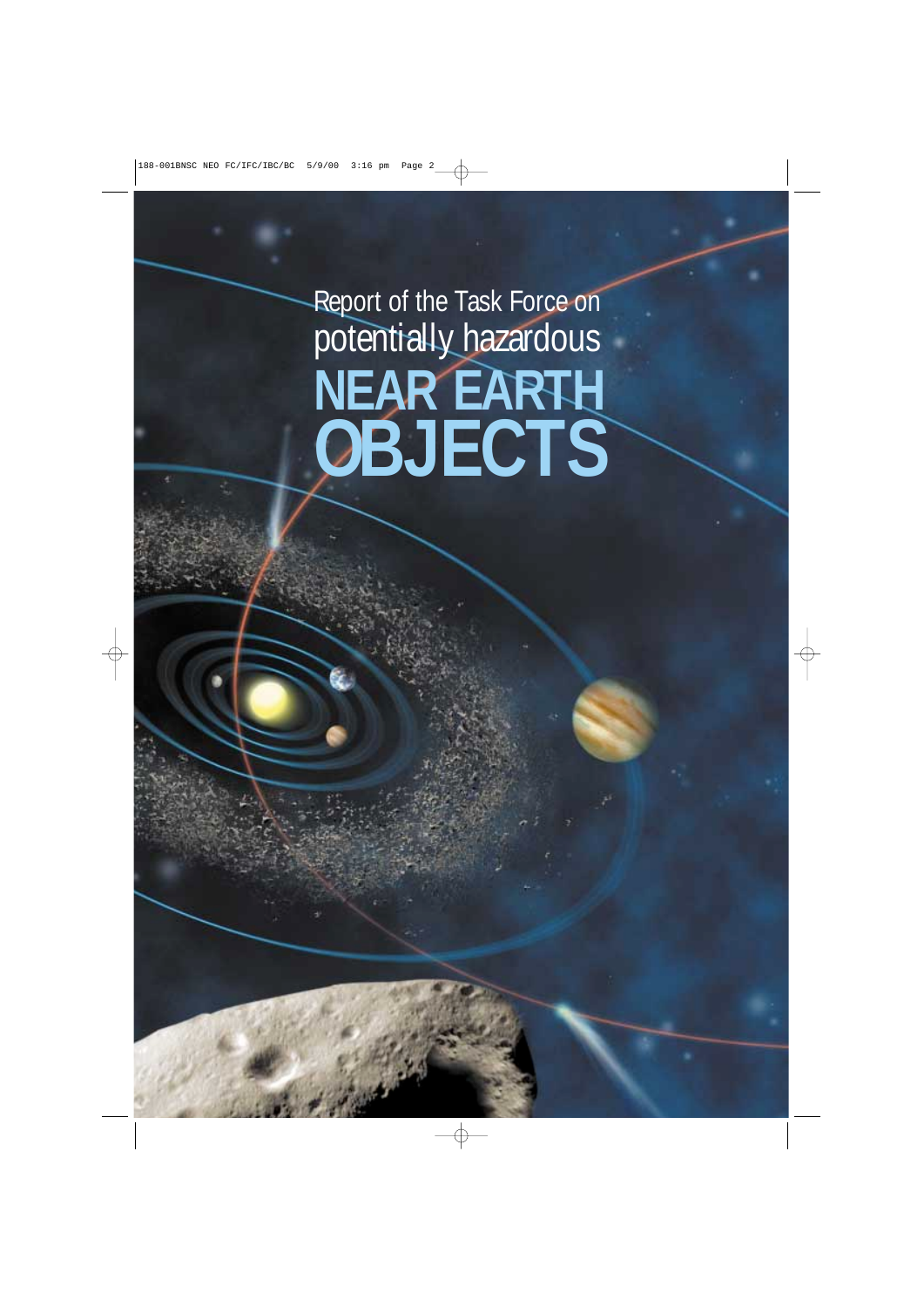#### *Cover (front and back)*

*SOLAR SYSTEM showing the Sun, the planets, the main belt of asteroids and the orbit of a typical comet (drawing not to scale). The planets are, counting from the Sun: Mercury, Venus, Earth, Mars (to the left), the giant planet Jupiter (to the right) and Saturn (top left, back cover). The comet, coming from the far reaches of the Solar System, is shown in two positions along its orbit. The comet's tail always points directly away from the Sun. The belt of asteroids contains about one million objects over 1kilometre in size. Some asteroids are deflected by Jupiter's gravitational field to become Near Earth Objects. A stony asteroid is shown at the bottom of the cover; it is covered with small craters by the impact of other asteroids over the ages.*

### *Inside front and back covers*

*Asteroid and comet impact craters on far side of Moon.*

#### *Title page*

*Moon impact craters (bottom) and Earth (top) photographed from US Clementine spacecraft 1994.*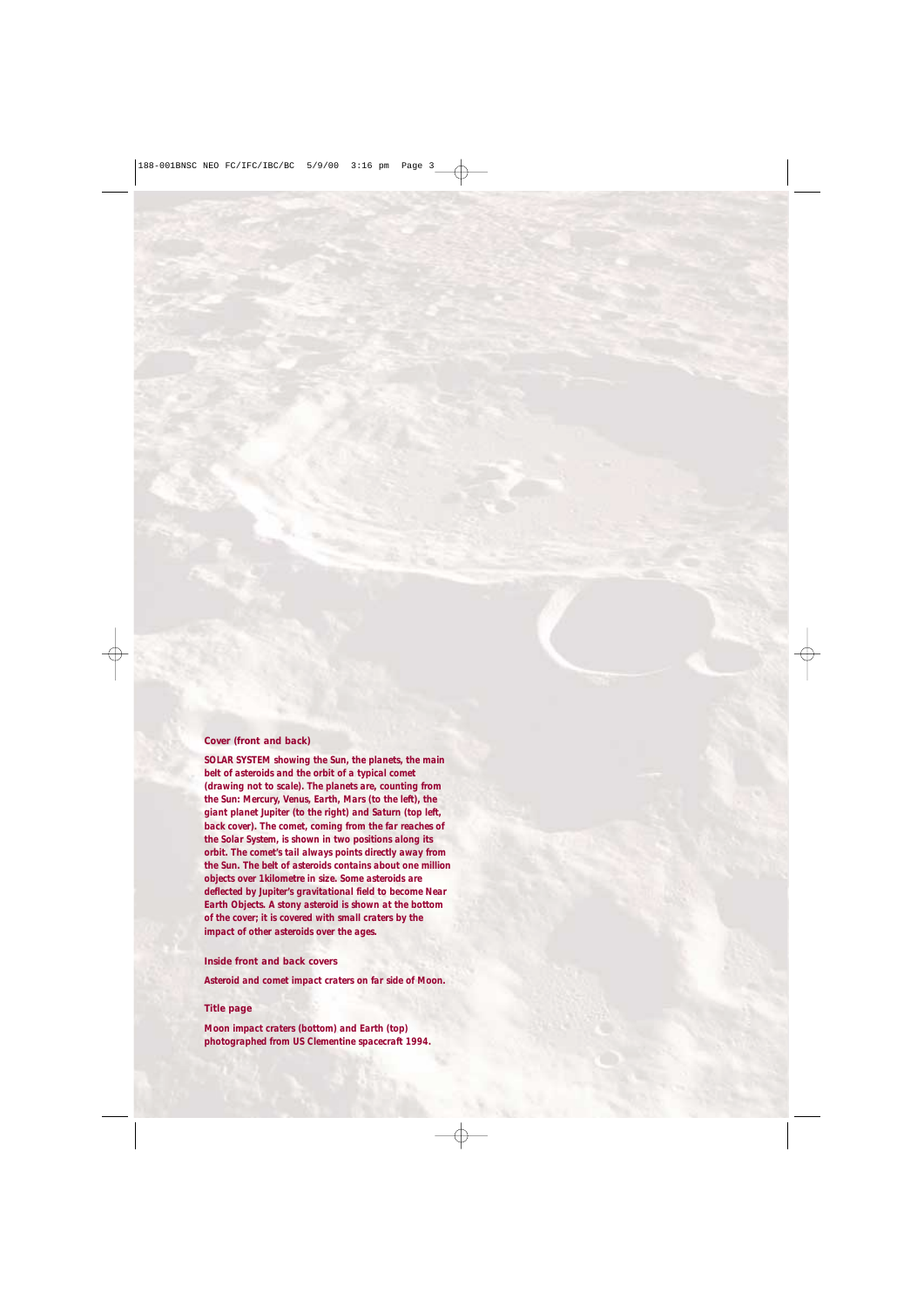# **Report of the Task Force on potentially hazardous Near Earth Objects**

**September 2000**

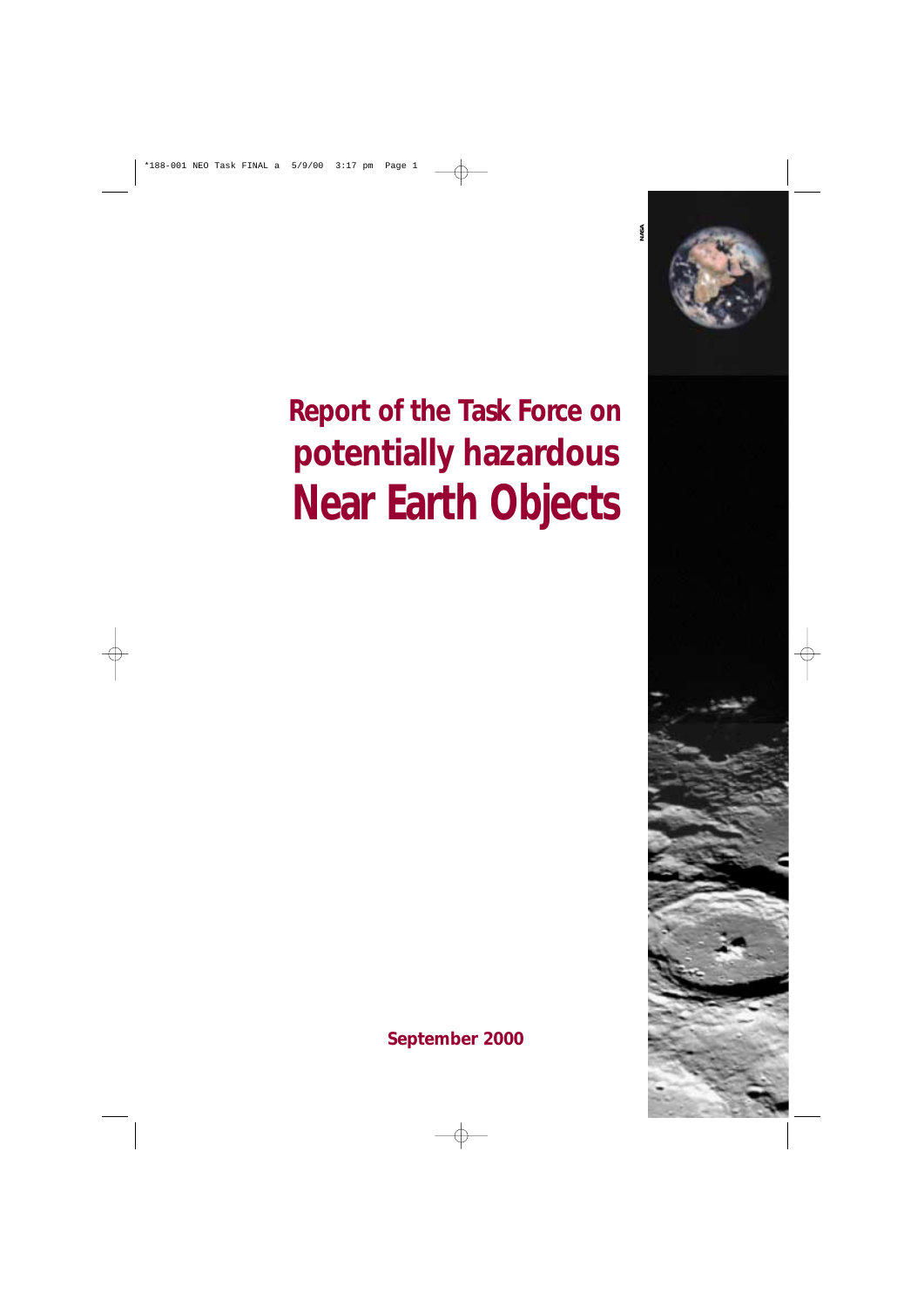

# **CONTENTS**

| <b>List of Graphs, Tables</b><br>and Illustrations                  | 4              | Chapter 7<br><b>Activities in Britain</b>               | 27 |
|---------------------------------------------------------------------|----------------|---------------------------------------------------------|----|
| <b>Terms of Reference</b><br>and Membership of Task Force           | 5              | Chapter 8<br><b>Mitigation possibilities</b>            | 28 |
| <b>Acknowledgements</b>                                             | 5              | Chapter 9                                               |    |
| <b>Executive Summary</b>                                            | 6              | What is to be done?<br>including recommendations        | 30 |
| Summary of<br><b>Recommendations</b>                                | $\overline{7}$ | <b>Annex A</b><br>Chronology                            | 36 |
| Chapter 1<br><b>Introduction</b>                                    | 9              | <b>Annex B</b><br><b>Impacts and Close</b>              |    |
| Chapter 2<br><b>Asteroids, Comets</b>                               |                | <b>Approaches of Asteroids</b><br>and Comets            | 39 |
| and Near Earth Objects<br>Chapter 3<br><b>Environmental Effects</b> | 11             | Annex C<br><b>Ground-based Telescopes</b><br>and Radars | 43 |
| on Earth                                                            | 15             | <b>Annex D</b><br><b>Space-based Missions</b>           | 46 |
| Chapter 4<br><b>Overall Risk</b>                                    | 20             | <b>Glossary</b>                                         | 49 |
| Chapter 5<br><b>Observational Techniques</b>                        | 22             | <b>Bibliography (and websites)</b>                      | 51 |
| Chapter 6<br><b>Current Activities</b>                              |                | <b>Acknowledgements</b><br>for Illustrations            | 54 |
| and Future Plans                                                    | 24             |                                                         |    |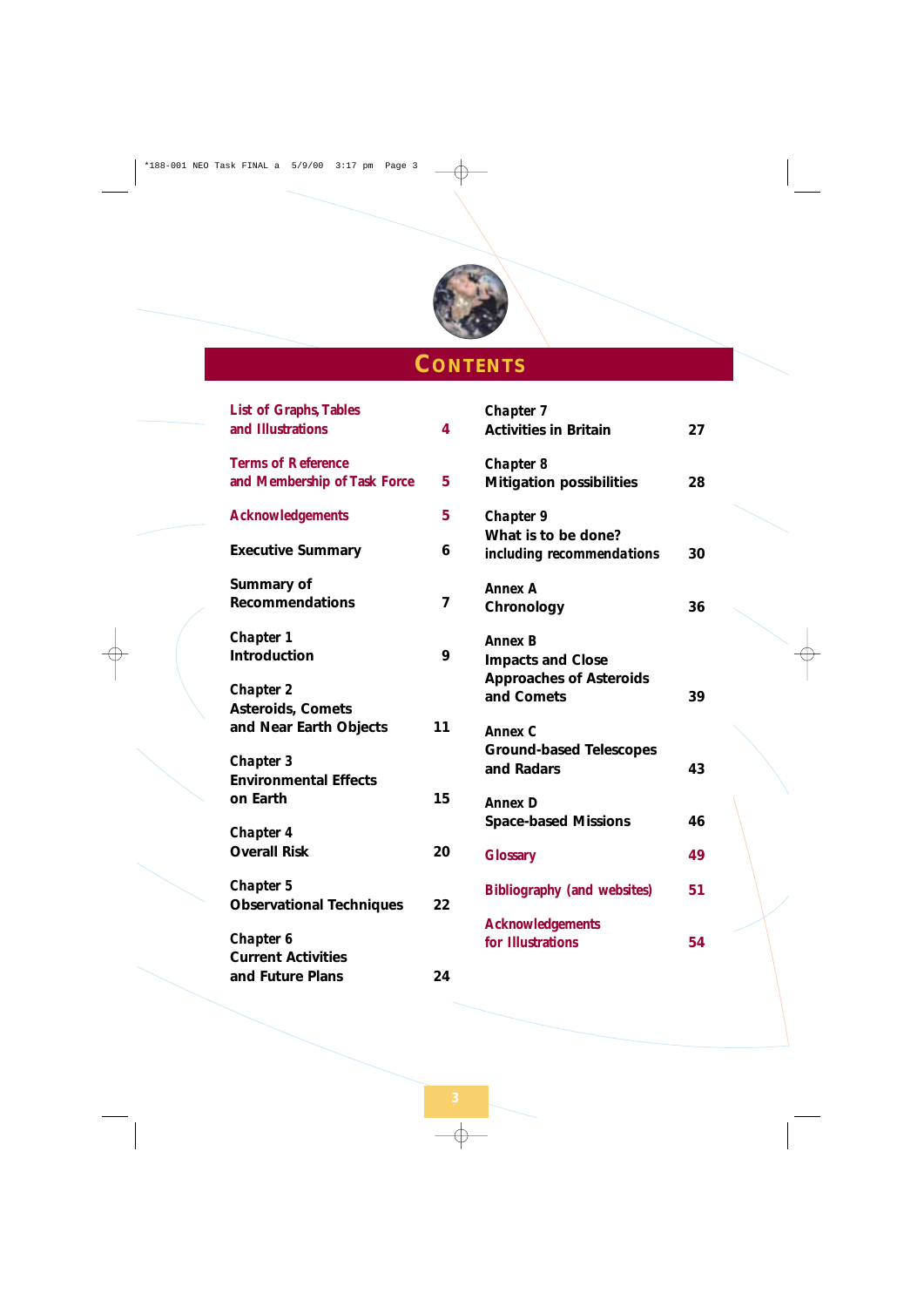# **LIST OF GRAPHS, TABLES & ILLUSTRATIONS**

### **Graphs**

Numbers of near Earth asteroids by size *(Chapter 2)*

Frequency of impacts of near Earth asteroids by size *(Chapter 3)*

### **Tables**

Impact effects by size of Near Earth Object *(Chapter 3)*

Estimated fatalities for wide variety of different impact scenarios *(Chapter 4)*

### **Illustrations**

Solar System *(Cover)*

Asteroid and comet impact craters on Moon *(Inside front and back covers)*

Moon craters and Earth *(Title page)*

Orbits of all known near Earth asteroids *(Chapter 1)*

Barringer Crater,Arizona *(Chapter 1)*

Asteroid Eros from orbiting spacecraft *(Chapter 2)*

Orbits of asteroids Aten, Apollo and Amor *(Chapter 2)*

Asteroid belt within Jupiter's orbit *(Chapter 2)*

Comet Hale-Bopp above Stonehenge *(Chapter 2)*

Orbits of Halley's comet and Hale-Bopp *(Chapter 2)*

Sources of long and short period comets *(Chapter 2)*

Comet Shoemaker-Levy 9 hitting Jupiter, 1994 *(Chapter 3)*

Asteroid and comet impact craters on Moon *(Chapter 3)*

Tsunami from Eltanin impact, South East Pacific *(Chapter 3)*

Clearwater Lakes, Quebec, formed from twin impact craters *(Chapter 3)*

Asteroid seen by movement against fixed stars *(Chapter 5)*

LINEAR Survey Telescope, New Mexico *(Chapter 6)*

United Kingdom Schmidt Telescope,Australia *(Chapter 7)*

NASA's Deep Impact mission to hit comet *(Chapter 8)*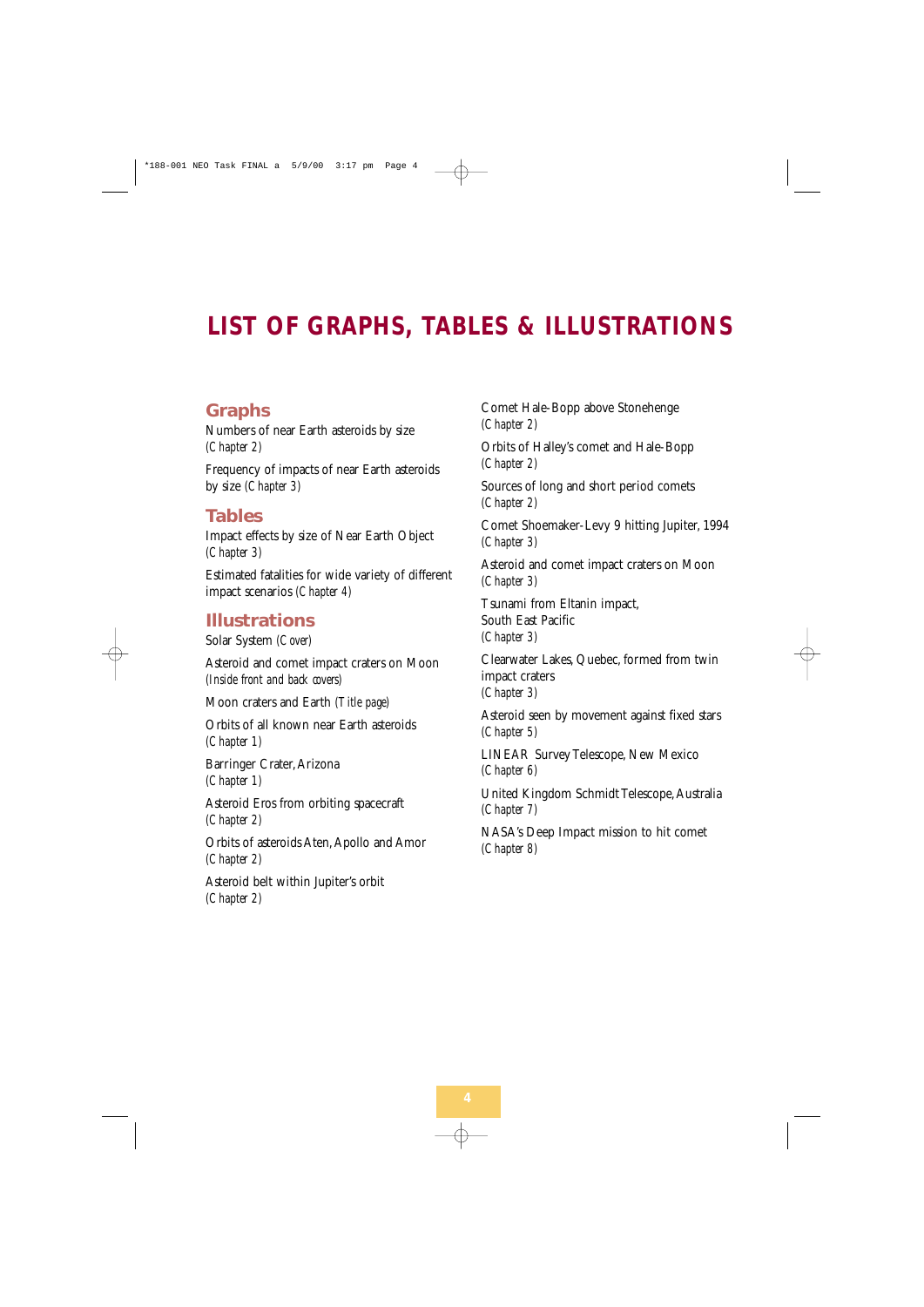# **TERMS OF REFERENCE AND MEMBERSHIP OF TASK FORCE**

On 4 January 2000 the Minister for Science, Lord Sainsbury, announced the setting up of a Task Force on Potentially Hazardous Near Earth Objects (NEOs).

The Task Force was invited to make proposals to the Government on how the United Kingdom should best contribute to international effort on Near Earth Objects; and to

- 1. confirm the nature of the hazard and potential levels of risk;
- 2. identify the current UK contribution to international efforts;
- 3. advise the Government on what further action

to take in the light of 1 and 2 above and on the communication of issues to the public; and to report to the Director General of the British National Space Centre (BNSC) by the middle of 2000.

The Task Force was chaired by Dr Harry Atkinson with Sir Crispin Tickell and Professor David Williams as members.

The British National Space Centre provided the Secretary, Richard Tremayne-Smith, and general support.The Task Force met on a number of occasions and presented its Report to the Director General of the British National Space Centre in August 2000.

# **ACKNOWLEDGEMENTS**

The Task Force has been supported by the British National Space Centre; and has been helped greatly by many people in the United Kingdom, in Europe, the United States and in other countries.We cannot hope to name them all.

However, our particular thanks go to the following people who have made substantial contributions to our understanding of the subject and in other ways:

Johannes Anderson, Mark Bailey, Andrea Carusi, Alan Fitzsimmons,Tom Gehrels,Alan Harris, Nigel Holloway, Brian Marsden,Tony Mayer, David Morrison, Paul Murdin, Martin Rees, Hans Richter, Jay Tate, Richard West, Iwan Williams, Pete Worden, Don Yeomans; and a special thanks to Duncan Steel for suggesting many of the illustrations and in other ways.

In addition, the following have much helped us: Michael A'Hearn, Morris Aizenman, David Asher, Ben Atkinson, Jim Beletic,Andrea Boattini, Roger Bonnet, Giacomo Cavallo, Catherine Cesarsky, Moustafa Chahine, Andrew Cheng, Paul Chodas, Victor Clube, Marcello Coradini, Ian Corbett, David Crichton, Len Culhane, David Dale,Vernon J Ehlers, Jim Emerson,Walter Flury, Bob Fosbury, Simon French, Iain Gilmour, Monica Grady, Robert Hawley, Eleanor Helin, Jeremy Hodge, Ken Hodgkins, John Houghton, David Hughes, Julian Hunt, Raymond Hyde, Syuzo Isobe, Lindley Johnson,Adrian Jones, Patrick Laycock, Jean Le Guen, Robert MacMillan,Vittorio Manno, Neil McBride, Craig McKay, Duncan Moore, Patrick Moore,Tom Morgan, Ian Morison, Richard Oberman, Ron Oxburgh, Lembit Öpik,Vernon Pankokin, Carl Pilcher, Klaus Pinkau, John Ponsonby, Steven Pravdo, David Price,Antonio Rodotà, Michael Schultz, John Schumacher, Geoff Sommers, Hugh Van Horn,Victor Vilhard, Dan Weedman, Chandra Wickramasinghe, John Zarnecki.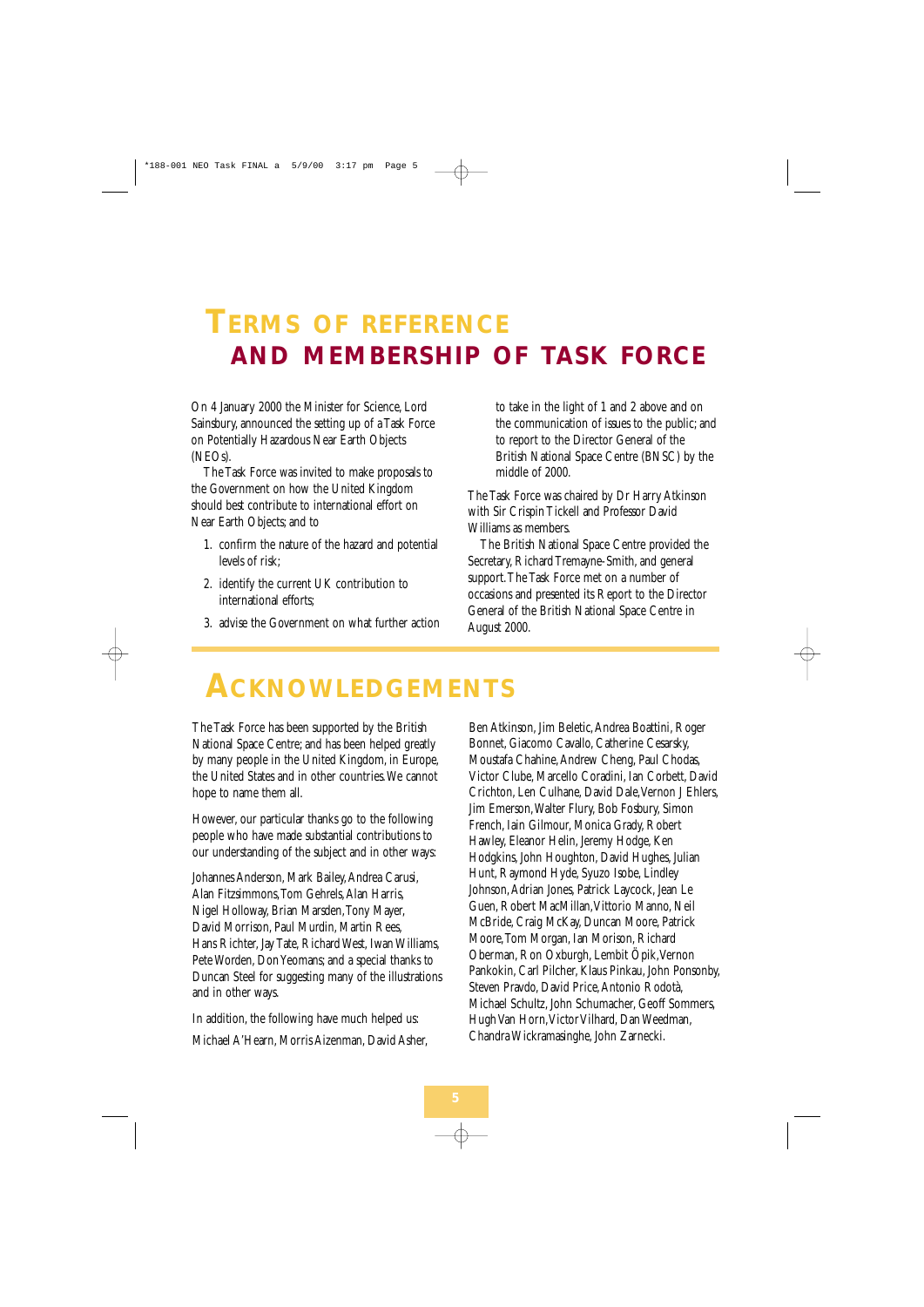# **summary Executive EXECUTIVE SUMMARY**

**ENO INCREDITED IN THE SUNDER STATES OF A STATE OF A STATE OF A STATE STATE OF A STATE STATE OF A STATE STATE STATE STATE STATE STATE STATE STATE STATE STATE STATE STATE STATE STATE STATE STATE STATE STATE STATE STATE STAT** orbit the Sun. Only a tiny fraction of them follow paths that bring them near the Earth. These Near Earth Objects high speeds.

Such objects have collided with the Earth since its formation, and brought the carbon and water which made life possible.They have also caused widespread changes in the Earth's surface, and occasional extinctions of such living organisms as the dinosaurs. The threat has only recently been recognised and accepted.This has come about through advances in telescope technology allowing the study of these usually faint objects, the identification of craters on the moon, other planets and the Earth as a result of impacts, and the dramatic collision of pieces of the comet Shoemaker-Levy 9 with Jupiter in 1994.

Impacts represent a significant risk to human and other forms of life. Means now exist to mitigate the consequences of such impacts for the human species.

The largest uncertainty in risk analysis arises from our incomplete knowledge of asteroids whose orbits

bring them near to the Earth.With greater information about them, fairly accurate predictions can be made.The risk from comets is between 10 and 30 per cent of that from asteroids.The advance warning period for a potential impact from a long period comet may be as short as a year compared to decades or centuries for asteroids. Short period comets can be considered along with asteroids.

The threat from Near Earth Objects raises major issues, among them the inadequacy of current knowledge, confirmation of hazard after initial observation, disaster management (if the worst came to the worst), methods of mitigation including deflection, and reliable communication with the public.The Task Force believes that steps should be taken at government level to set in place appropriate bodies – international, European including national – where these issues can be discussed and decisions taken.The United Kingdom is well placed to make a significant contribution to what should be a global effort.

The recommendations of the Task Force are given with supporting arguments in Chapter 9.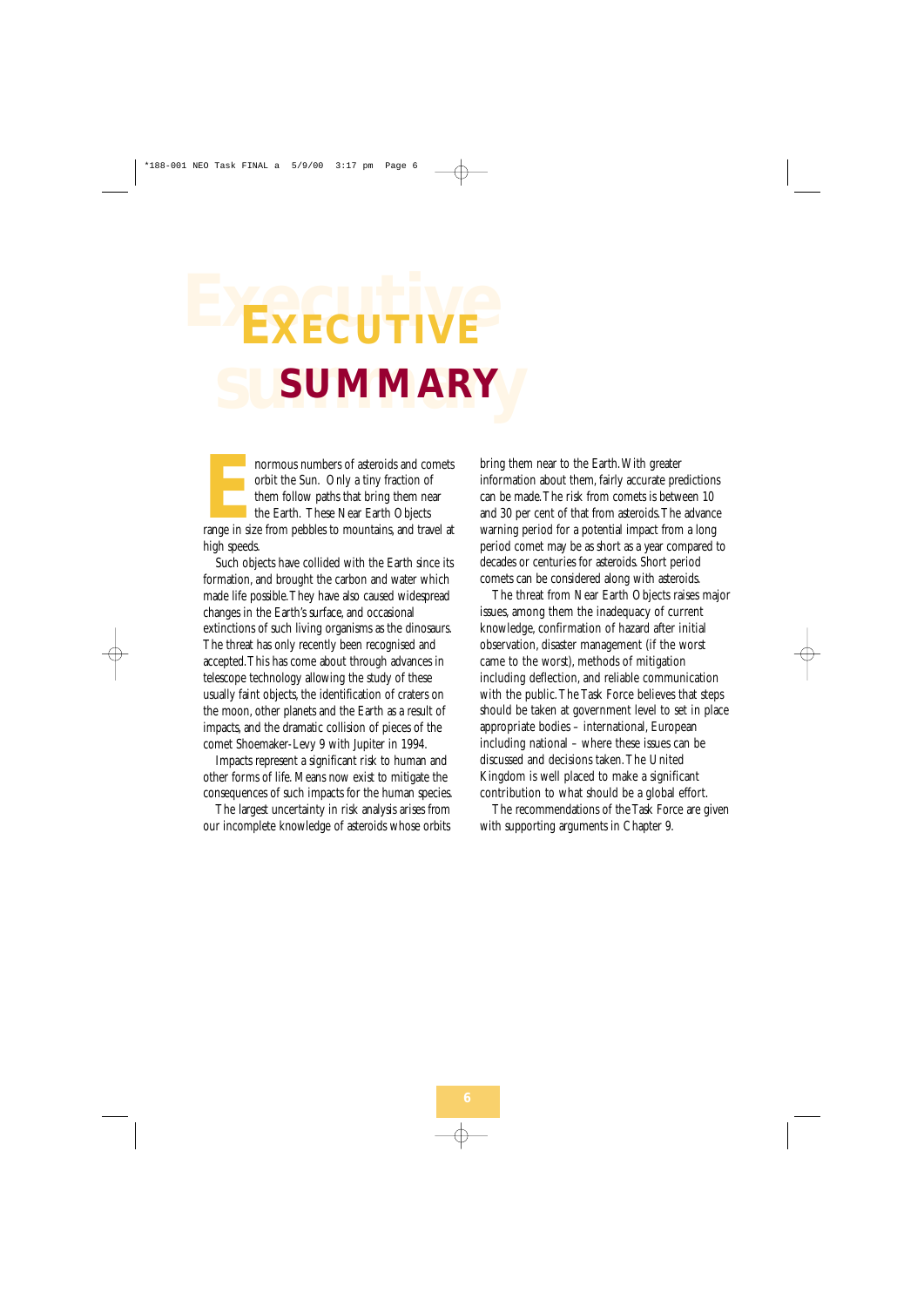# **recommendations Summary of SUMMARY OF RECOMMENDATIONS**

**Recommendations 1 to 9 cover the**<br>
United Kingdom's scientific role<br>
within an international effort and<br>
Recommendations 10 to 14 the<br>
coordination of all aspects of the subject United Kingdom's scientific role within an international effort and Recommendations 10 to 14 the internationally, in Europe and in Britain.

## **Survey and discovery of Near Earth Objects**

#### *Recommendation 1*

*We recommend that the Government should seek partners, preferably in Europe, to build in the southern hemisphere an advanced new 3 metre-class survey telescope for surveying substantially smaller objects than those now systematically observed by other telescopes. The telescope should be dedicated to work on Near Earth Objects and be located on an appropriate site.*

#### *Recommendation 2*

*We recommend that arrangements be made for observational data obtained for other purposes by wide-field facilities, such as the new British VISTA telescope, to be searched for Near Earth Objects on a nightly basis.*

### *Recommendation 3*

*We recommend that the Government draw the attention of the European Space Agency to the particular role that GAIA, one of its future missions, could play in surveying the sky for Near Earth Objects. The potential in GAIA, and in other space missions such as NASA's SIRTF and the European Space Agency's BepiColombo, for Near Earth Object research should be considered as a factor in defining the missions and in scheduling their completion.*

### **Accurate orbit determination**

#### *Recommendation 4*

*We recommend that the 1 metre Johannes Kapteyn Telescope on La Palma, in which the United Kingdom is a partner, be dedicated to follow-up observations of Near Earth Objects.*

### **Composition and gross properties**

#### *Recommendation 5*

*We recommend that negotiations take place with the partners with whom the United Kingdom shares suitable telescopes to establish an arrangement for small amounts of time to be provided under appropriate financial terms for spectroscopic followup of Near Earth Objects.*

#### *Recommendation 6*

*We recommend that the Government explore, with like-minded countries, the case for mounting a number of coordinated space rendezvous missions based on relatively inexpensive microsatellites, each to visit a different type of Near Earth Object to establish its detailed characteristics.*

### **Coordination of astronomical observations**

#### *Recommendation 7*

*We recommend that the Government – together with other governments, the International Astronomical Union and other interested parties – seek ways of putting the governance and funding of the Minor Planet Center on a robust international footing, including the Center's links to executive agencies if a potential threat were found.*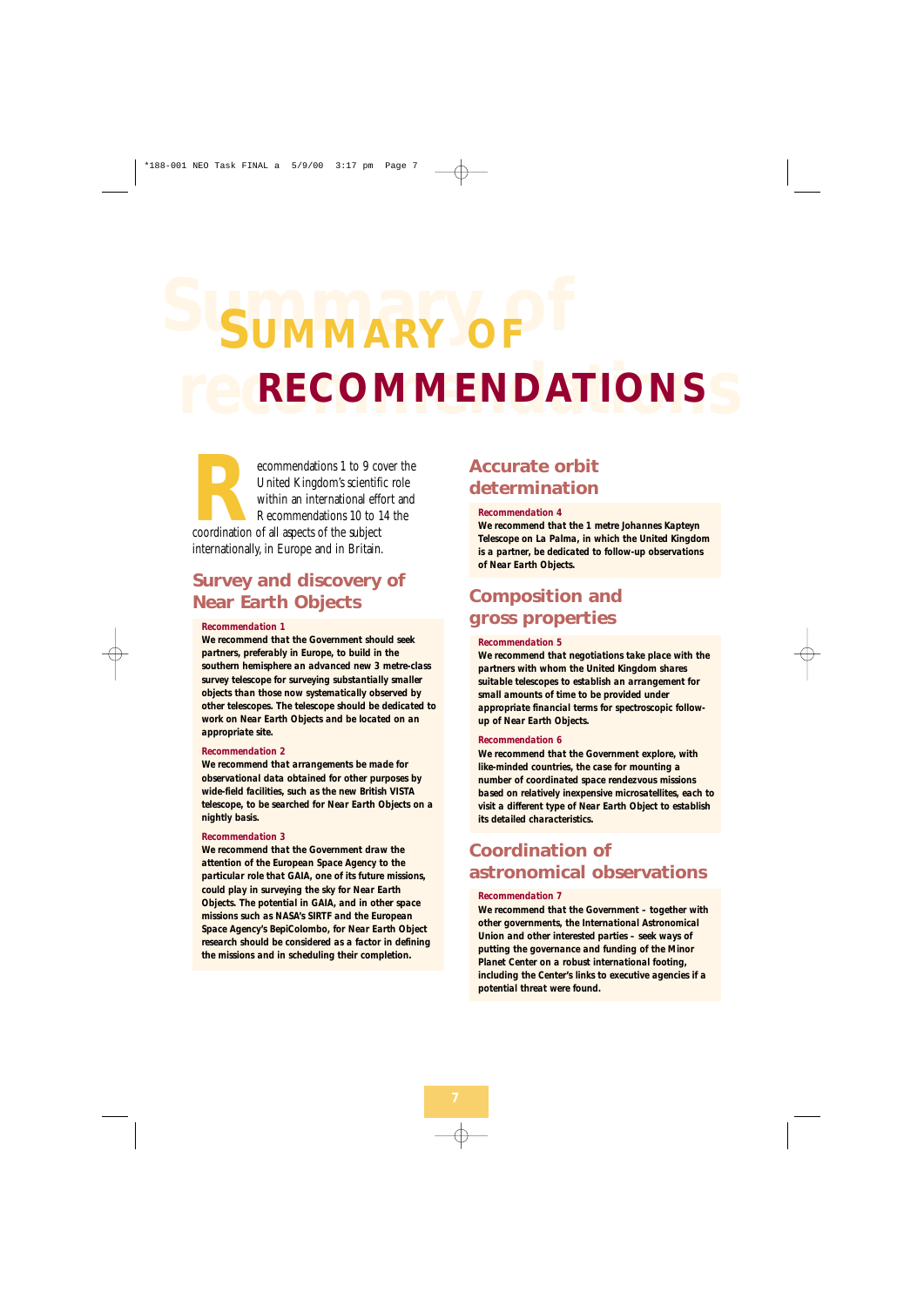## **Studies of impacts and environmental and social effects**

#### *Recommendation 8*

*We recommend that the Government should help promote multi-disciplinary studies of the consequences of impacts from Near Earth Objects on the Earth in British and European institutions concerned, including the Research Councils, universities and the European Science Foundation.*

### **Mitigation possibilities**

#### *Recommendation 9*

*We recommend that the Government, with other governments, set in hand studies to look into the practical possibilities of mitigating the results of impact and deflecting incoming objects.*

# **Organisation internationally**

#### *Recommendation 10*

*We recommend that the Government urgently seek with other governments and international bodies (in particular the International Astronomical Union) to establish a forum for open discussion of the scientific aspects of Near Earth Objects, and a forum for international action. Preferably these should be brought together in an international body. It might have some analogy with the Intergovernmental Panel on Climate Change, thereby covering science, impacts, and mitigation.*

### **Organisation in Europe**

#### *Recommendation 11*

*We recommend that the Government discuss with like-minded European governments how Europe could best contribute to international efforts to cope with Near Earth Objects, coordinate activities in Europe, and work towards becoming a partner with the United States, with complementary roles in specific areas. We recommend that the European Space Agency and the European Southern Observatory, with the European Union and the European Science Foundation, work out a strategy for this purpose in time for discussion at the ministerial meeting of the European Space Agency in 2001.*

## **Organisation in United Kingdom**

### *Recommendation 12*

*We recommend that the Government appoint a single department to take the lead for coordination and conduct of policy on Near Earth Objects, supported by the necessary inter-departmental machinery.*

### **British National Centre for Near Earth Objects**

#### *Recommendation 13*

*We recommend that a British Centre for Near Earth Objects be set up whose mission would be to promote and coordinate work on the subject in Britain; to provide an advisory service to the Government, other relevant authorities, the public and the media, and to facilitate British involvement in international activities. In doing so it would call on the Research Councils involved, in particular the Particle Physics and Astronomy Research Council and the Natural Environment Research Council, and on universities, observatories and other bodies concerned in Britain.*

#### *Recommendation 14*

*We recommend that one of the most important functions of a British Centre for Near Earth Objects be to provide a public service which would give balanced information in clear, direct and comprehensible language as need might arise. Such a service must respond to very different audiences: on the one hand Parliament, the general public and the media; and on the other the academic, scientific and environmental communities. In all of this, full use should be made of the Internet. As a first step, the Task Force recommends that a feasibility study be established to determine the functions, terms of reference and funding for such a Centre.*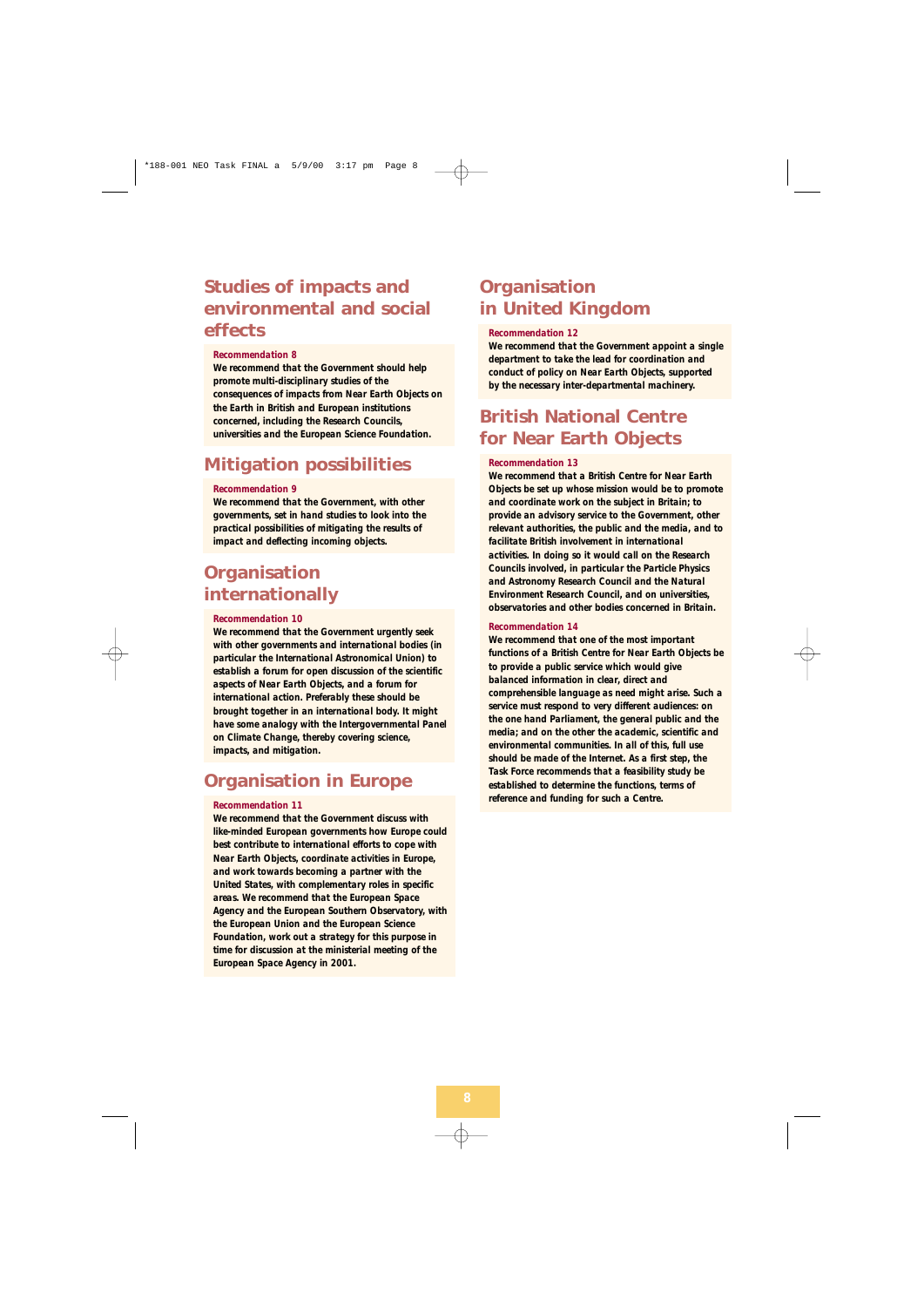*Chapter 1*

# **Introduction INTRODUCTION**

**The Earth has been under a constant barrage of objects from space since its formation for and a half billion years ago. They cover a wide range, from the very small to the very big, with greatly different rates of arrival** of objects from space since its formation four and a half billion years ago.They cover a wide range, from the very small to the very hundreds of tonnes of dust enter the upper atmosphere; every year objects of a few metres diameter do likewise, and some have effects on the ground; every century or so there are bigger impacts; and over long periods, stretching from hundreds of thousands to millions of years, objects with a diameter of several kilometres hit the Earth with consequences for life as a whole.

For long there was an unwillingness to recognise that the Earth was not a closed system on its own in space.The vast increase in knowledge over the last half century has shown otherwise. For example, it is now widely accepted that the impact in Yucatan caused the global changes associated with the end of the long dominance of the dinosaur family, some 65 million years ago.The huge Barringer crater in Arizona, created some 49,000 years ago, was attributed to volcanic action. Even the destruction of thousands of square kilometres of forest in Siberia in 1908 was somehow brushed aside.An

*ORBITS OF ALL NEAR-EARTH ASTEROIDS known at beginning of the year 2000, about 800 in all. The orbits of the asteroids which cross the Earth's orbit (Apollo- and Aten-types) are coloured yellow. They are potentially dangerous. The others, the "Amors", coloured red, approach the Earth but cannot strike our planet. Also shown are the orbits of Mars, Earth, Venus and Mercury, with the Sun at the centre. The illustration shows that the Earth is hemmed in by a sea of asteroids. The risk of impacts is discussed in Chapter 4.*

equivalent impact on a city would eliminate it within a diameter of about 40 kilometres, say the diameter of London's ring road, the M25.Although over twothirds of the Earth is covered by water, and much of the remainder is desert, mountain or ice-cap, traces of many previous impacts can now be found.

This bombardment is integral to life on Earth.The Earth was formed of the same material.Without carbon and water there could be no life as we know it. Periodic impacts have revised the conditions of evolution, and shaped the course of the Earth's history. As a species humans would not now exist without them. On one hand we can rejoice in them; on the other we can fear for our future.



*Scott Manley/Armagh Observatory/Duncan Steel (University of Salford)*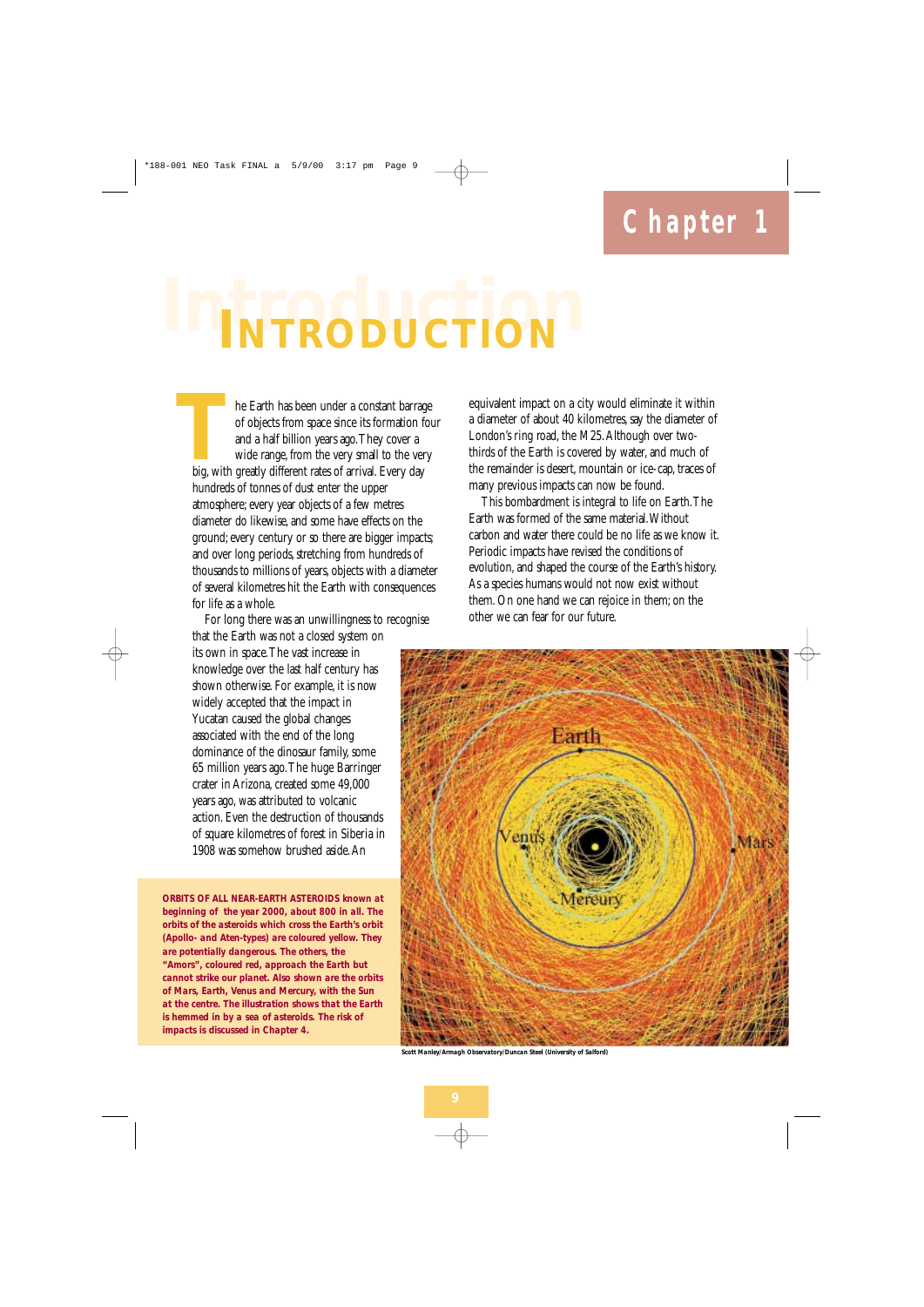

*BARRINGER (OR METEOR) CRATER, Arizona, of diameter 1.2 kilometres was created about 49,000 years ago by a small nickel-iron asteroid. The crater's origin was for long controversial; eventually fragments of the asteroid were identified together with the impact shock structure in the impacted rocks and ejected material just outside the rim.*

Understanding of the threat from Near Earth Objects – asteroids, long- and short-period comets – is relatively new (see Chronology at Annex A).With gathering evidence of past impacts, and a possible analogy with the effects of nuclear war, the general public as well as the astronomical and military communities began to take a somewhat anxious interest.The spectacle of the comet Shoemaker-Levy 9 colliding with the planet Jupiter in July 1994, throwing up fire-balls as big as the Earth, and such films as *Armageddon* and *Deep Impact* added to the concern.

Most practical work on the subject has so far been done in the United States.The US Congress and the US Administration through NASA and the Department of Defense have promoted studies and surveys, including the survey being done through a NASA programme at the Lincoln Laboratory of the Massachusetts Institute of Technology. Pioneering work has been done at the Minor Planet Center at Boston.

At international level there has been interest in the United Nations, particularly at successive UN Conferences on the Exploration and Peaceful Uses of Outer Space.The Council of Europe in Strasbourg, the European Space Agency and many other bodies have drawn attention to the hazards. The same goes for the International Astronomical Union, which brings together astronomers from all over the world, and the Spaceguard Foundation set up in Rome in 1996 with some national centres, including Britain.These and other bodies organised an important conference in Turin in June 1999, when a scale for measuring the effects of impacts was established. In Britain there has been interest in both Houses of Parliament, and a debate took place in the House of Commons on 3 March 1999.This was followed by the creation of the present Task Force by the Minister for Science in January 2000.

In the Report which follows, the Task Force examines the nature of the asteroids and comets which circulate within the Solar System.We look at the facilities required to identify the orbits and composition of those coming near the Earth which range, in the words of a distinguished American astronomer,"from fluff ball ex-comets to rubble piles, solid rocks and slabs of solid

iron", each with different consequences in the event of terrestrial impact.We look at the effects of such impacts, according to size and location.They include blast, firestorms, intense acid rain, damage to the ozone layer, injection of dust into the atmosphere, tsunamis or giant ocean waves, and possible vulcanism and earthquakes.We then assess the risks and hazards of future impacts.

Building on the work already done, we consider how a worldwide effort might be best organised and coordinated, and what the British contribution might be, both in national and international terms. Here an element of particular importance is public communication, which should be neither alarmist nor complacent. Finally we look into the fundamental problem of action in the event of an emergency. Should we do as has been done in the past, and simply let nature take its course? Should we plan for civil defence, trying, for example, to cope not only with direct hits but with such side effects as tsunamis? Should we help promote technologies which might destroy or deflect a Near Earth Object on track for the Earth? If so what methods should be used, and what would be the implications?

These and other issues are immensely difficult, and the Task Force does not have all the answers. But it is convinced that at a time when we understand better than ever before the consequences for the world as a whole, an international effort of research, coordination and anticipatory measures is required in which British science, technology and enterprise should play an important part.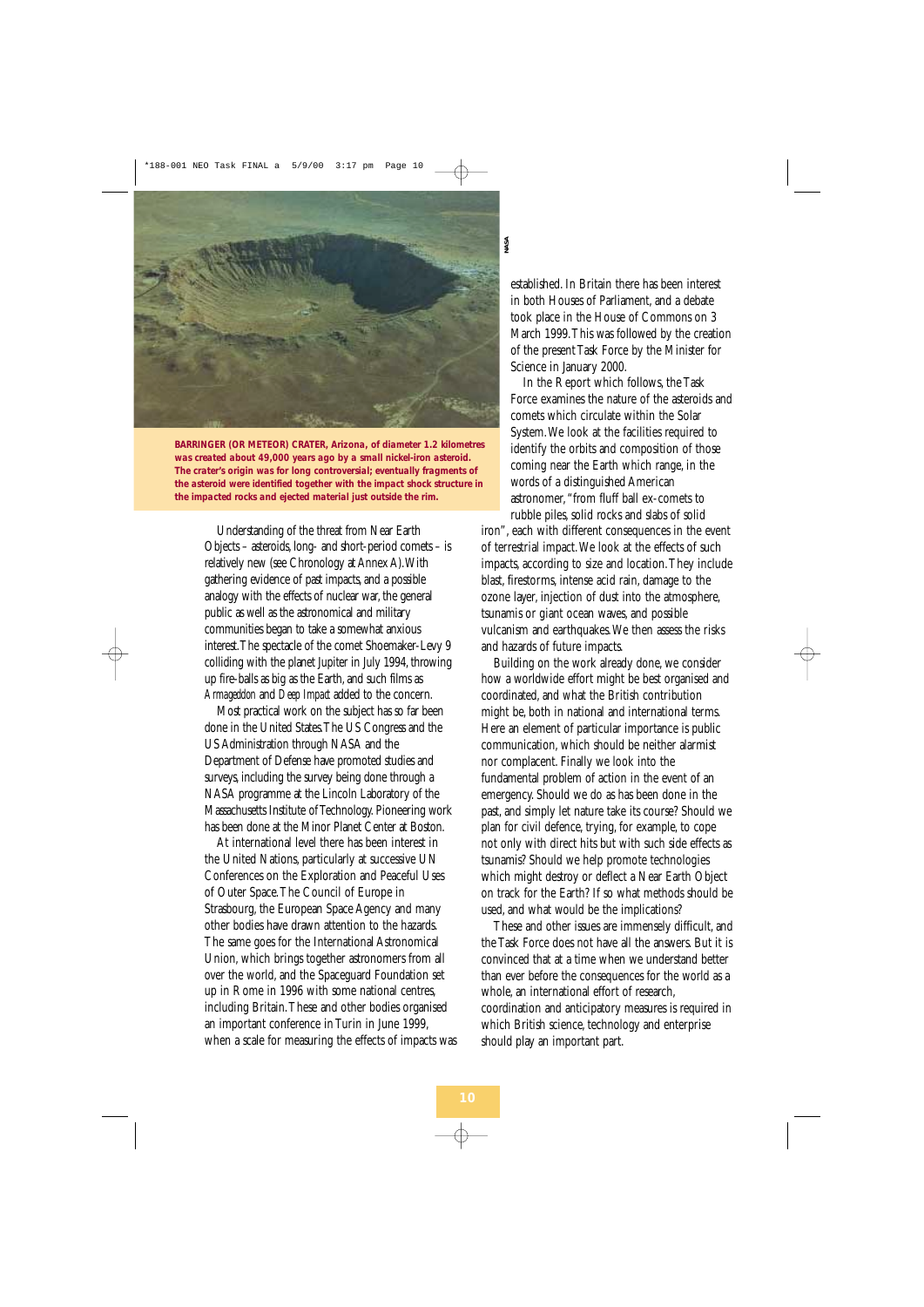# *Chapter 2*

# **and near-earth objects** ASTEROIDS, COMETS AND **ASTEROIDS, COMETS AND NEAR-EARTH OBJECTS**

steroids are sometimes called minor<br>planets. Like the Earth and all the<br>planets, asteroids move in orbits arou<br>the Sun, and so do comets. Asteroids<br>and comets are remnants of the formation of the planets. Like the Earth and all the planets, asteroids move in orbits around the Sun, and so do comets.Asteroids Solar System about 4.5 billion years ago.Asteroids were the building blocks of the inner planets; both they and comets delivered to Earth life's building blocks, carbon and water.Asteroids and comets can range in size from pebbles or lumps of ice, to rocky or icy worlds nearly 1,000 kilometres across.

There are countless numbers of asteroids and comets in the Solar System in well-defined regions far from the Earth.The gravitational forces of the large planets, mostly the huge planet Jupiter (which comprises about 90 per cent of the combined mass of all the planets), and collisions with other asteroids or comets, slowly alter the orbits of these small bodies.

Following many deflections, an asteroid or comet may occasionally become a *Near Earth Object*, when its orbit intersects that of the Earth or is within 0.3 Astronomical Units (astronomers call the Earth to Sun distance one "Astronomical Unit" or 1 AU). It may even crash onto the Earth. An object is said to be *potentially hazardous* when its orbit comes even closer to Earth, to within 0.05 AU (7.5 million kilometres or about 20 times the Earth to Moon distance) and when it is at least 150 metres in diameter. So far, 258 potentially hazardous objects have been discovered, a number that increases all the time as the surveys continue. Given enough accurate measurements of the position of an asteroid or comet, astronomers can predict their paths over centuries. But as they move about the Solar System, they continue to suffer small deflections so that their orbits are not wholly predictable far into the future.

Comets can sometimes be seen easily by the naked eye when they are near the Sun, by their bright tails.Asteroids are dark and generally smaller, and are invisible to the naked eye; this is why not even the biggest, Ceres (933 kilometres across), was discovered until 1801.Astronomers are finding that the distinction between comets and asteroids is becoming increasingly blurred; but it is still convenient to speak of them separately as we do below.

### **Asteroids**

Most asteroids are in orbits between those of Mars and Jupiter, two to four times further from the Sun than is the Earth (or 2 to 4 AU).This main belt of asteroids contains about 1 million objects over 1 kilometre in diameter.

Unlike stars, asteroids emit no visible light.We can only see them by the Sun's reflected light using a powerful telescope; this is because each asteroid is very small and its surface so dark that it reflects only a



*ASTEROID EROS: Eros, shaped like a potato, is about 33 kilometres long, 13 kilometres wide and 13 kilometres thick. The crater at the top is 5.3 kilometres in diameter. Most known near Earth asteroids are less than 1 kilometre across, much smaller than Eros. This picture is a mosaic of six photographs taken in February 2000 by NASA's NEAR spacecraft then orbiting Eros at 200 kilometres above its surface. The numerous impact craters show that even asteroids are hit by other asteroids many times in their histories.*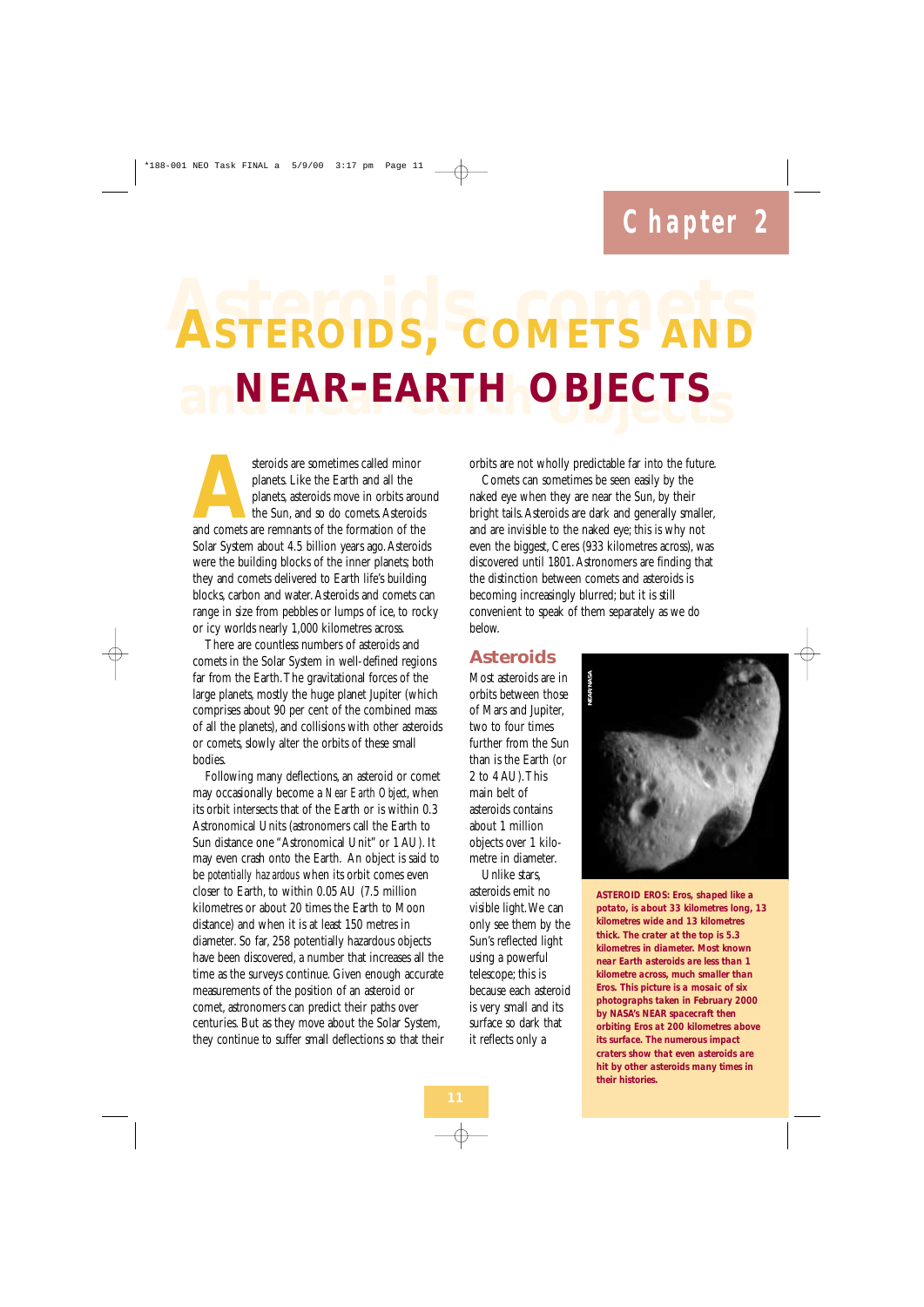small percentage of the light falling on it. Usually we see an asteroid only as a point source so that its size cannot be directly determined. It is therefore difficult to calculate the destructive power of an asteroid if it were to impact on the Earth.We discuss this problem further in Chapter 5.

Asteroids are made of carbonaceous (carbon containing) materials, rocks (silicates) or metal.They may comprise piles of boulders held together only by their own very weak gravitational attraction, or be solid lumps of stone or slabs of iron.They are not



*ORBITS OF ATEN, APOLLO AND AMOR, which gave their names to the three main classes of near Earth asteroid. The Aten and Apollo classes cross the Earth's orbit; the Atens spend most of their time between the Earth and Sun, making it difficult to observe them with ground-based telescopes. Amors are always outside the Earth's orbit and are therefore not potentially dangerous.*

spherical and may spin or tumble as they go. Stony asteroids can have a density substantially less than that of the material of which they are made, indicating that they may sometimes be porous or loosely packed.There are many sub-categories of asteroids: each behaves differently when entering the Earth's atmosphere, and in its reaction to countermeasures.

### **Comets**

Many comets are in the Edgeworth-Kuiper Belt, a region beyond Neptune, between 30 to 1,000 times further from the Sun than the Earth. Perturbations



*ASTEROID BELT INSIDE JUPITER'S ORBIT. The belt comprises about 1 million asteroids of diameter 1 kilometre and above; some asteroids are occasionally deflected into orbits near the Earth's orbit. Comets from much further out in the Solar System are denoted by Sunward-pointing wedges. Only objects from JPL's DASTCOM database are used.*

of comets at the inner edge of the Belt by giant planets cause them to evolve out of the Belt giving rise to so called short-period comets, with periods of less than 200 years and orbits close to the plane in which the planets move.

At the time of the formation of the giant planets, much of the small icy debris from which they were forming was ejected from the Solar System by the powerful gravitational forces of the growing planets. Some of these small bodies were almost but not quite ejected and remain in very long orbits, forming the so-called Oort cloud.The cloud comprises billions of comets in a spherical shell around the outer reaches of the Solar System, about 40 to 50 thousand times further away from the Sun than the Earth or about one light-year, a quarter of the way to our nearest star.The Oort cloud is the source of long-period comets with return times greater than 200 years.

The regions from which comets come are so cold that they still contain frozen gases including water vapour, methane, ammonia, carbon dioxide and hydrogen cyanide. Comets are essentially "dirty snow-balls" and include many particles of dust. It is only when a comet comes near the Sun that these gases evaporate, freeing the dust that forms the tail sometimes seen by the naked eye. Using a powerful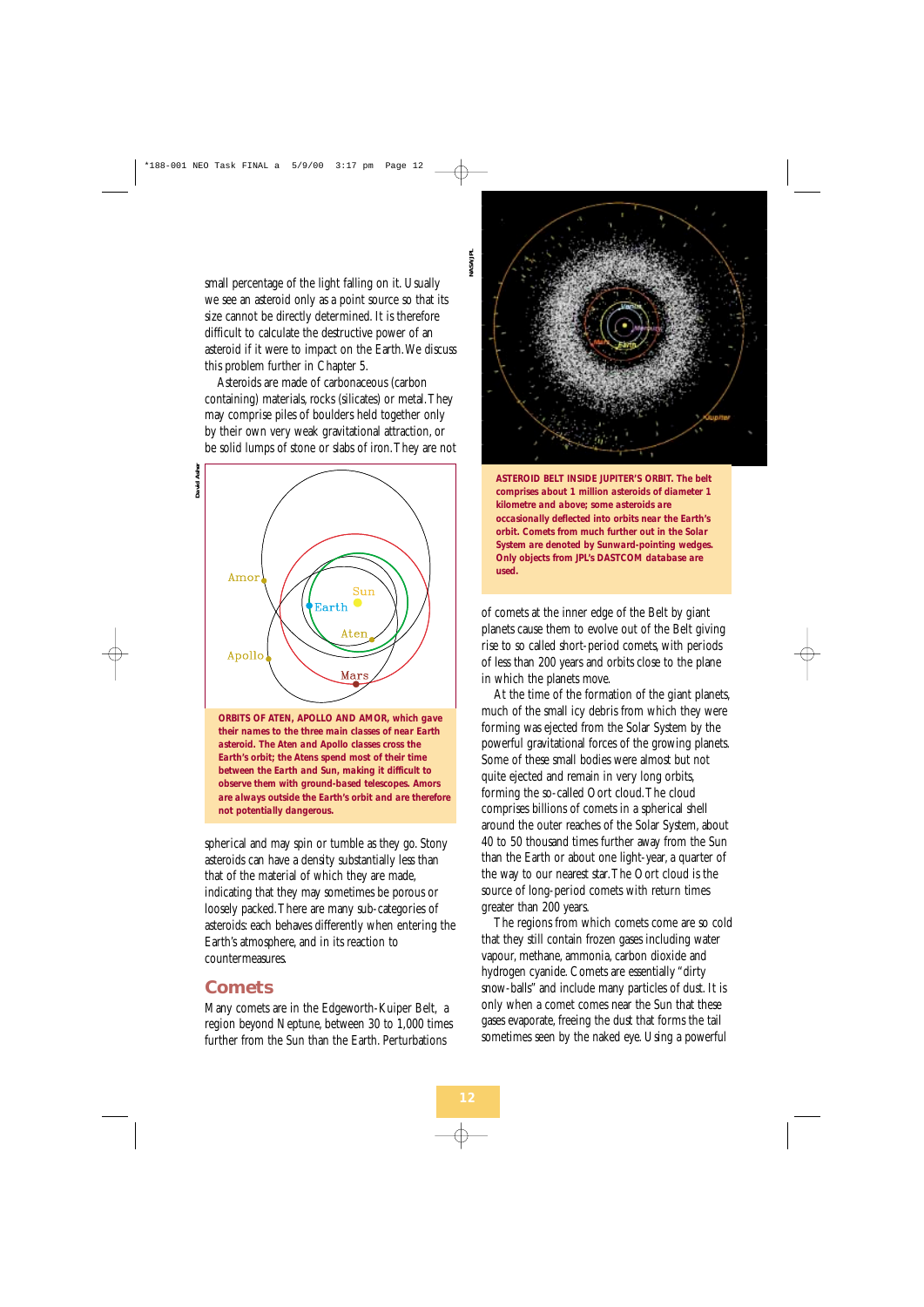

*COMET HALE-BOPP photographed over Stonehenge early in 1997.* 



*ORBITS OF HALLEY'S COMET AND HALE-BOPP: the former, a short period comet, returns every 76 years. Hale-Bopp is a long-period comet first seen by telescopes in 1995; the plane of its orbit is at an angle to the plane containing the planets. Both comets are unusually large: the former is about 10 kilometres long and the latter 40 kilometres.*

telescope, it is possible to observe the tails of many comets even at a distance of 5 AU from the Sun. However, some comets have lost their volatile gases and no longer generate tails; these dead comets look much like asteroids and can only be seen when near the Earth.

Short-period comets are likely to have been seen before and their orbits can be accurately measured; possible impacts can thus be predicted well in advance. Long-period comets have not been near the Earth during the brief age of science, so their orbits cannot have been determined and are therefore impossible to predict. Such comets may arrive from almost any direction.These factors make long-period comets particularly dangerous – the more so if they are dead and therefore difficult to observe. Even with very large special survey telescopes





we could have less than a year's warning of a possible impact (see Chapter 8).

A comet can be many times more damaging than an asteroid of the same mass.This is because comets on average have an impact speed about twice that of an asteroid, and their energy or destructive power goes as the square of their velocity.

### **Numbers**

Estimates of the numbers of Near Earth Objects of different sizes can be made either by direct measurement using ground-based telescopes or by observing the numbers and sizes of craters on the Moon or on the planet Mercury.The graph below



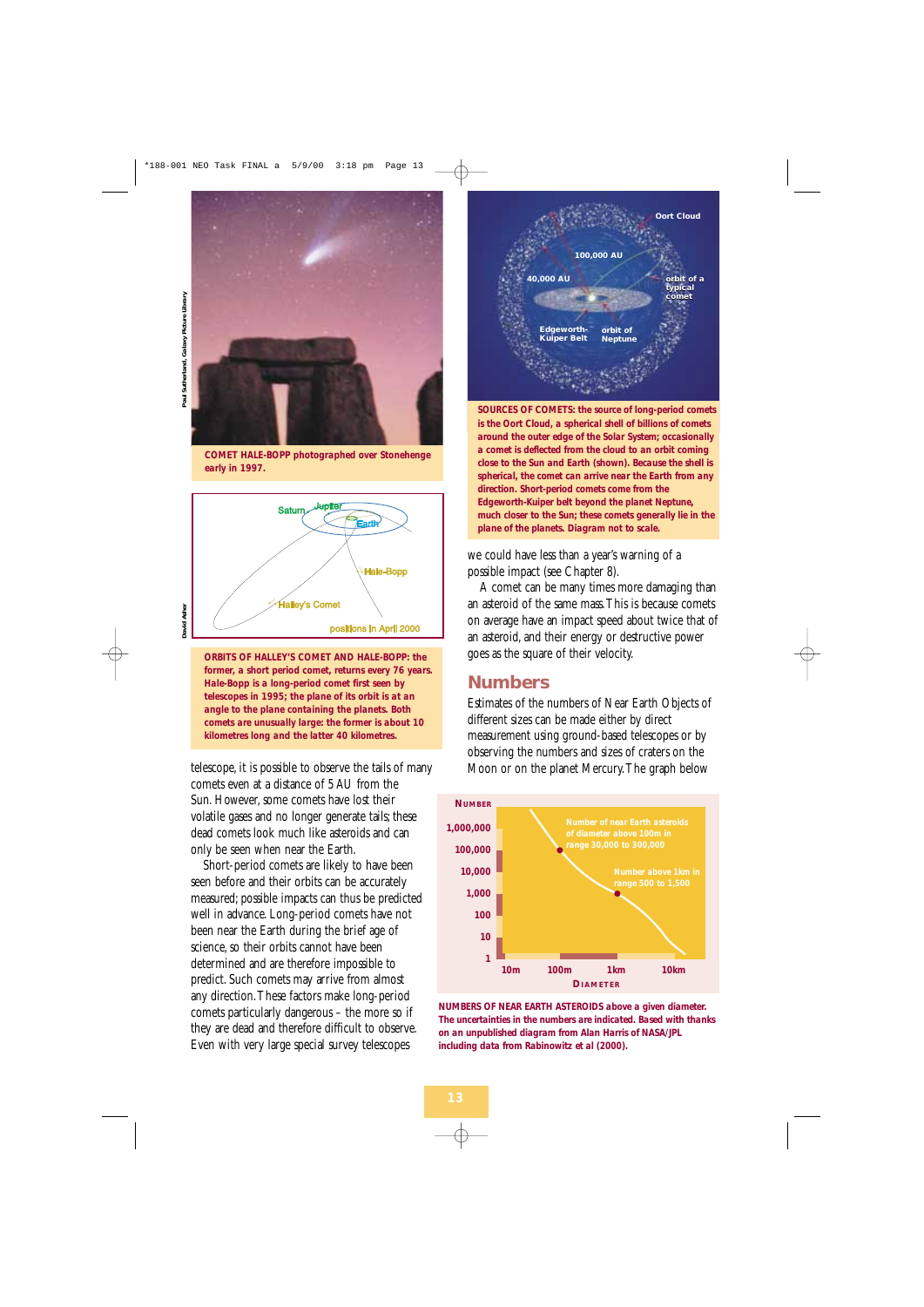shows the results of bringing together both these methods of estimation, for asteroids only. Comets would increase the numbers by only a few per cent. There are roughly 1,000 near Earth asteroids of diameter greater than 1 kilometre, and about 100,000 with diameters greater than 100 metres.

However, the numbers are very uncertain: for asteroids above 1 kilometre the correct number could be anywhere in the range 500 to 1,500, while for 100-metre asteroids the range is even wider – 30,000 to 300,000.These uncertainties underlie the need for more and better observations.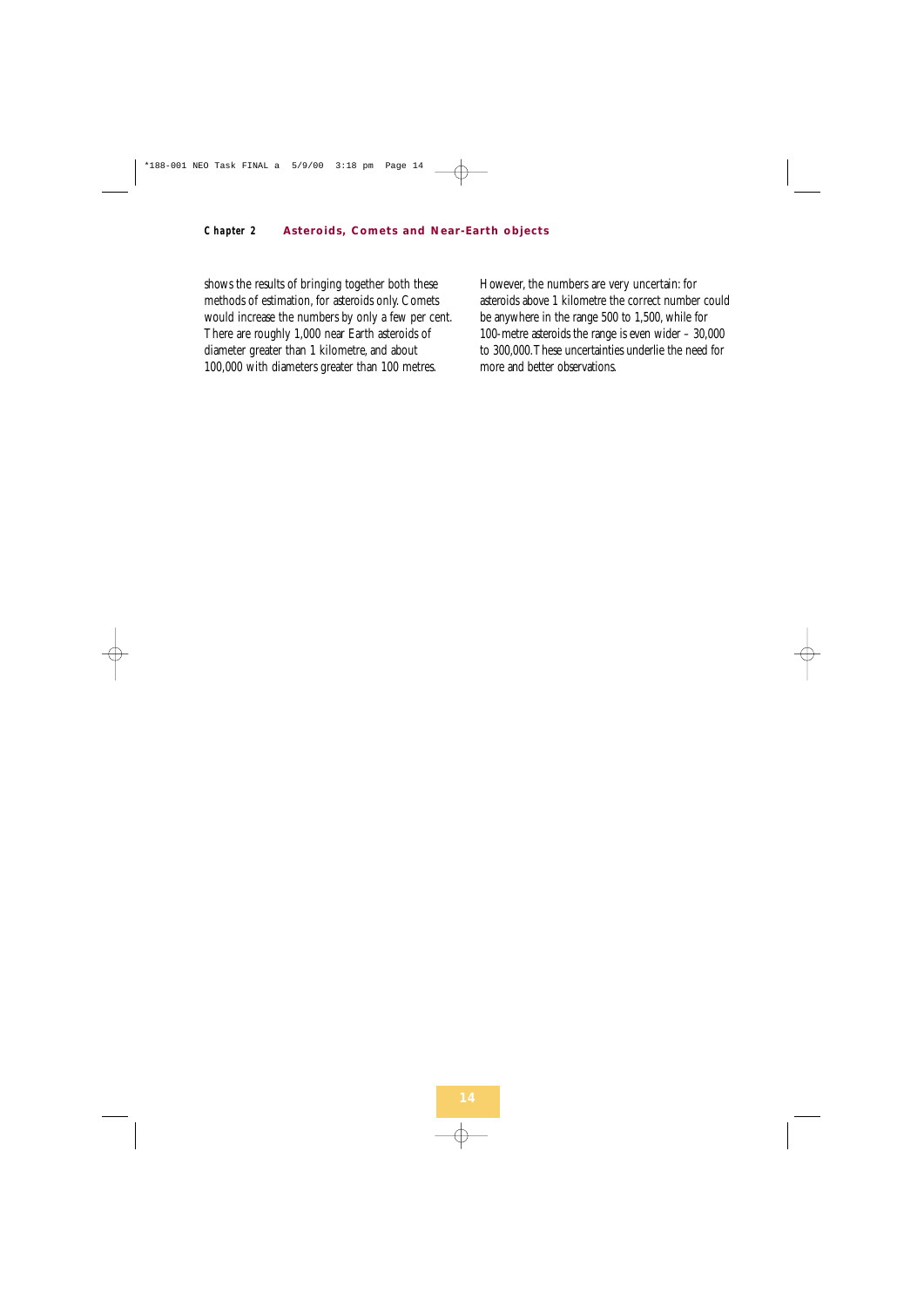# *Chapter 3*

# **effects** Environmental **on earth EFFECTS ON EARTH ENVIRONMENTAL**

**THE ALTER IS THE ATTENT OF THE ALTER IS A THE ATTENT OF THE ATTENT OF THE ATTENT OF THE ATTENT OF THE APPENDICE APPENDICE APPENDICE APPENDICE APPENDICE APPENDICE APPENDICE APPENDICE APPENDICE APPENDICE APPENDICE APPENDICE** Earth from most Near Earth Objects, which burn up or explode at high altitudes. Whether they impact on the surface composition, their velocity, and the angle of their approach.

Unlike some bodies in the Solar System, the Earth carries relatively few scars from past impacts. In the short term, erosion by wind and weather and, in the long term, tectonic plate movement, remove the traces. Only recently have we been able to detect some of the major impact craters, ranging from Chicxulub in Mexico with a diameter of 180 kilometres (caused by the explosion which marked the end of the dinosaurs), to Ries in Germany with a diameter of 25 kilometres; and to assess the magnitude of the environmental effects which must have been caused.We also have immediate experience of minor events. For example the explosion of an object of around 5 metres diameter at 20 kilometres altitude over the Yukon on 18 January 2000 caused a loud bang, a flash of light, a shower of fragments, and an electromagnetic pulse which caused a temporary loss of power transmission over the area. Further examples of impacts are given at Annex B.

The main effects of impacts are blast waves, tsunamis (or ocean waves), injection of material into the atmosphere, and electromagnetic changes near the surface.We now look briefly at each. Depending on its size, a particular Near Earth Object can have one or more of these effects.The table overleaf summarises the range of effects for objects of different diameter; and the graph on page 17 shows their average frequency of impact.

### **Blast waves**

An asteroid colliding with the Earth is travelling at a speed between 15 and 30 kilometres per second when it arrives at the top of the Earth's atmosphere. A comet is much faster, up to about 75 kilometres per second. For comparison Concorde travels at about 0.6 kilometres per second.The asteroid or comet generates powerful shock waves as it enters the atmosphere, which lead to enormous heating of both the Earth's atmosphere and the object, which might be destroyed or vaporised.

Whether or not an object reaches the surface, its energy is released in an explosion which causes a blast wave.This wave represents an abrupt change in pressure that generates a high speed wind, and it is this wind and the debris it carries which cause most



*IMPACT ON JUPITER OF COMET SHOEMAKER-LEVY 9, on 21 July 1994. Before impact the comet broke into a number of fragments hitting the planet as shown by the belt of bright spots near the bottom of the picture. The impacts created fireballs each as big as the Earth. The very bright spot at the top right is the Jovian moon Io. Photograph taken at infrared wavelengths by Infrared Telescope Facility on Mauna Kea, Hawaii.*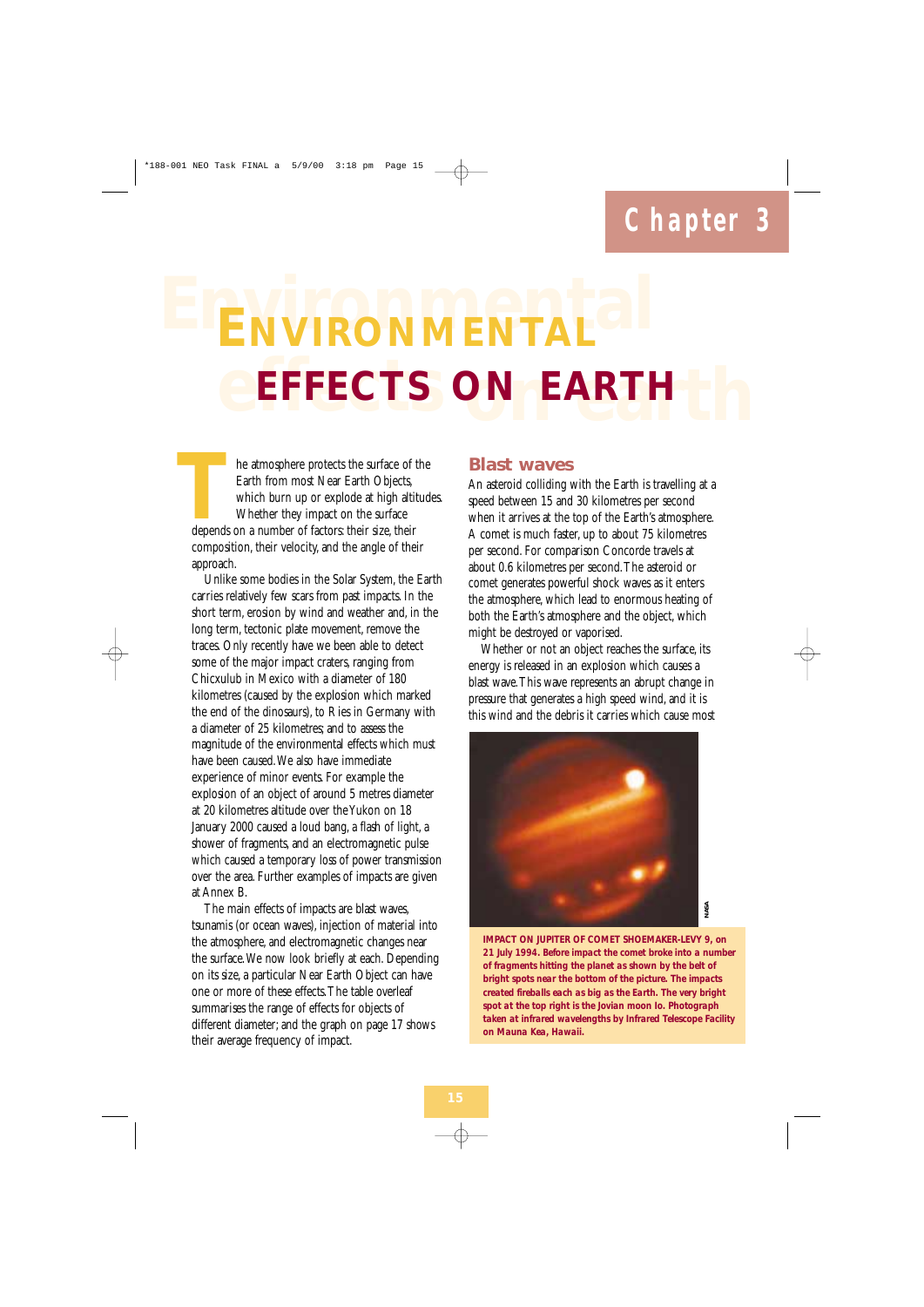| <b>NEO</b><br>diameter | Yield<br>megatonnes<br>$(MT^*)$     | Crater<br>diameter<br>(km) | Average<br>interval<br>between<br>impact<br>(years) | Consequences                                                                                                                                                                                                                                                                                                                         |
|------------------------|-------------------------------------|----------------------------|-----------------------------------------------------|--------------------------------------------------------------------------------------------------------------------------------------------------------------------------------------------------------------------------------------------------------------------------------------------------------------------------------------|
|                        | < 10                                |                            |                                                     | Upper atmosphere detonation of "stones"<br>(stony asteroids) and comets; only "irons" (iron<br>asteroids) <3%, penetrate to surface.                                                                                                                                                                                                 |
| <b>75m</b>             | $\overline{10}$ to $\overline{100}$ | 1.5                        | 1,000                                               | <b>Irons make craters (Barringer Crater); Stones</b><br>produce air-bursts (Tunguska). Land impacts<br>could destroy area the size of a city<br>(Washington, London, Moscow).                                                                                                                                                        |
| <b>160m</b>            | <b>100 to</b><br>1,000              | 3                          | 4,000                                               | Irons and stones produce ground-bursts; comets<br>produce air-bursts. Ocean impacts produce<br>significant tsunamis. Land impacts destroy area<br>the size of large urban area (New York, Tokyo).                                                                                                                                    |
| 350m                   | 1,000<br>to<br>10,000               | 6                          | 16,000                                              | Impacts on land produce craters; ocean-wide<br>tsunamis are produced by ocean impacts. Land<br>impacts destroy area the size of a small state<br>(Delaware, Estonia).                                                                                                                                                                |
| 700m                   | 10,000<br>to<br>100,000             | 12                         | 63,000                                              | Tsunamis reach hemispheric scales, exceed<br>damage from land impacts. Land impacts destroy<br>area the size of a moderate state (Virginia, Taiwan).                                                                                                                                                                                 |
| <b>1.7km</b>           | 100,000<br>to<br>1 million          | 30                         | 250,000                                             | Both land and ocean impacts raise enough dust to<br>affect climate, freeze crops. Ocean impacts generate<br>global scale tsunamis. Global destruction of ozone.<br>Land impacts destroy area the size of a large state<br>(California, France, Japan). A 30 kilometre crater<br>penetrates through all but the deepest ocean depths. |
| 3km                    | 1 million<br>to<br>10 million       | 60                         | 1 million                                           | Both land and ocean impacts raise dust, change<br>climate. Impact ejecta are global, triggering wide-<br>spread fires. Land impacts destroy area size of a<br>large nation (Mexico, India).                                                                                                                                          |
| 7km                    | 10 million<br>to<br>100 million     | 125                        | 10 million                                          | Prolonged climate effects, global conflagration,<br>probable mass extinction. Direct destruction<br>approaches continental scale (Australia, Europe,<br>USA).                                                                                                                                                                        |
| 16 <sub>km</sub>       | 100 million<br>to<br>1 billion      | 250                        | 100 million                                         | Large mass extinction (for example K/T or<br>Cretaceous-Tertiary geological boundary).                                                                                                                                                                                                                                               |
|                        | $>1$ billion                        |                            |                                                     | Threatens survival of all advanced life forms.                                                                                                                                                                                                                                                                                       |

*IMPACT EFFECTS BY SIZE of Near Earth Object*

*\* 1 MT = explosive power of 1 megatonne of TNT. The Hiroshima atomic bomb was about 15 kilotonnes; and the hydrogen device on the Bikini atoll about 10 MT.*

*After D Morrison et al, p 71,* **Hazards** *(T Gehrels, Ed) 1994, including data from Alan Harris in the graph on page 17.*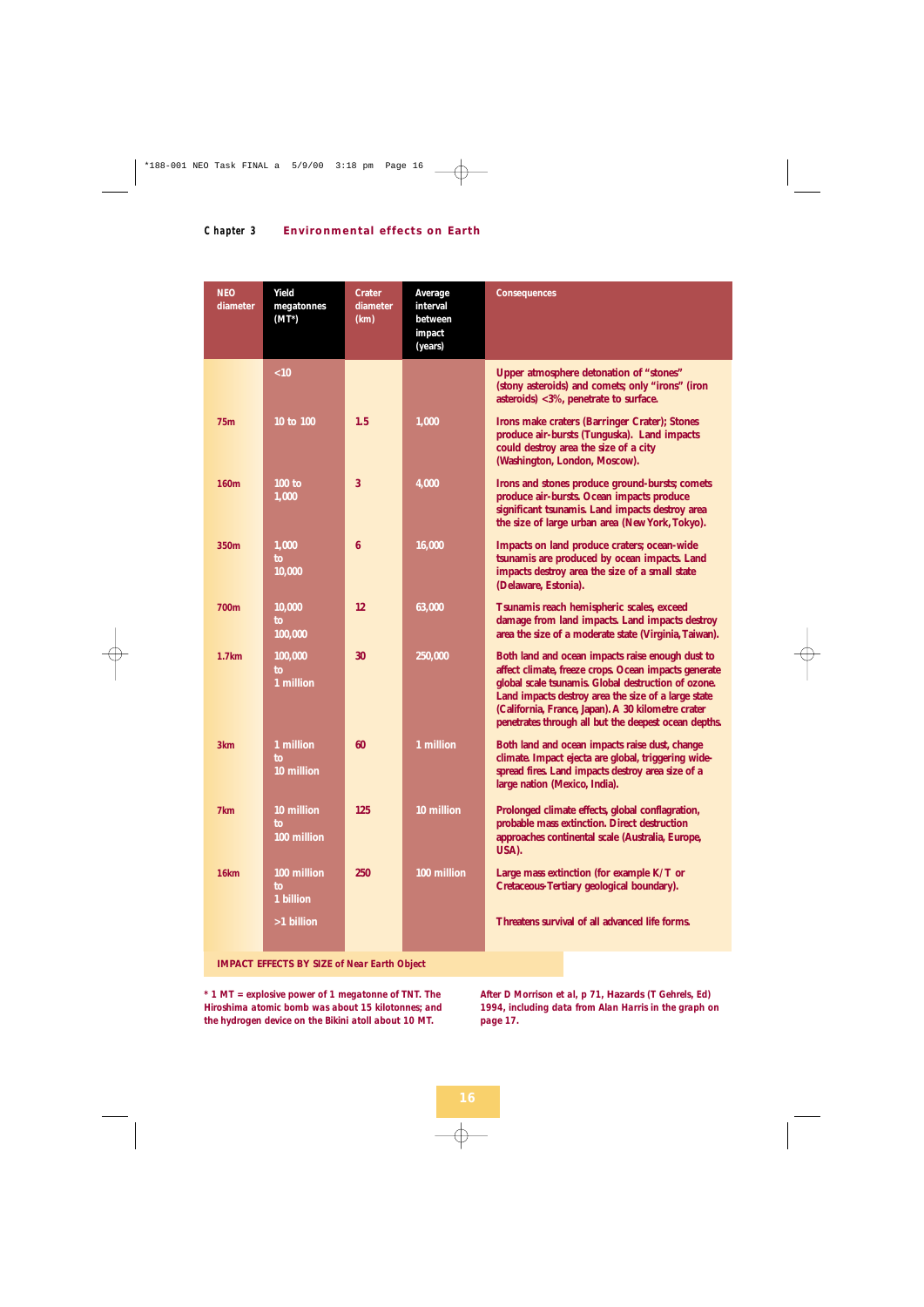*NASA*

destruction.The area affected by winds of much greater than hurricane force can be calculated for air bursts, and it has been found that – as for nuclear weapon explosions – the area of devastation for a given energy of explosion varies according to altitude.The air burst caused by the impact of an object of around 50 metres in diameter at Tunguska in Siberia in 1908 flattened some 2,000 square kilometres of forest. Had it struck an urban area, there would have been an enormous death toll. Obviously the size of the area affected by an air burst depends on the composition and mass of the asteroid and on its path to

the Earth.The 1.2 kilometre diameter Barringer crater in Arizona was created by a similar-sized iron asteroid.

For relatively small surface impact events, blast wave damage is comparable to that caused by air bursts. However, as the size of the object and therefore the energy of the impact increases, the explosion becomes so vast that some of the atmosphere above the impact site is blown away from the Earth. In this way the coupling of the energy







*ASTEROID AND COMET IMPACT CRATERS on far side of Moon, taken in 1969 by NASA's Apollo 11 mission. The large crater (top centre) is about 80 kilometres across. The Moon has no atmosphere to protect it and is constantly bombarded by asteroids and comets.*

into the blast wave is reduced.As a result blast waves from large objects, like the one that caused the Chicxulub event, are not expected to devastate directly more than a few per cent of the Earth's surface, but the area of devastation on the ground would be the size of a large country.The immediate consequence of the blast wave associated with these large events is local – not global scale – damage. Nonetheless it could cause many deaths and great material damage. It could also have other

> consequences which could enhance the death toll many times. For these really large objects, the ejection of material into the atmosphere described below has a far greater effect in global terms.

### **Tsunamis**

Some two-thirds of the Earth's surface is covered by the oceans so that the chances of an impact are greater there than on land.As in the case of impact on land, a "crater" is produced in the water but such craters are unstable and rapidly refill.A 30 kilometre crater penetrates through all but the deepest ocean depths.These flows create a series of deep water waves, socalled tsunamis, which propagate outwards from the point of impact. Such waves are also set in motion by earthquakes and underwater land slips.They can travel far around the Earth with devastating effects. For example the 1960 earthquake in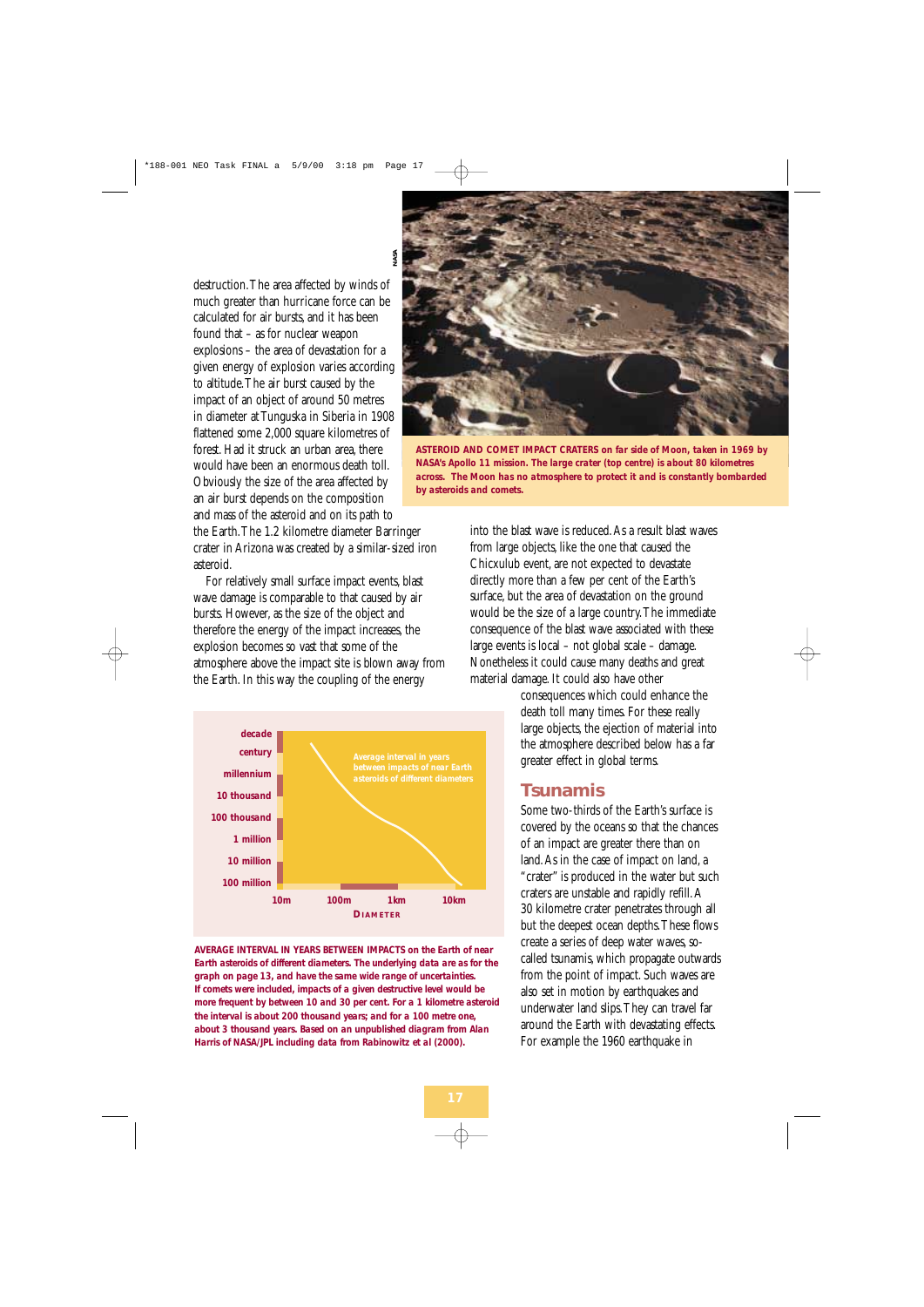Chile caused a tsunami in Japan, some 17,000 kilometres away, that killed at least 114 people.The maximum height above sea level in Hawaii for the same event was 15 metres, with 61 deaths.

Tsunamis travel as fast as aircraft, and their destructive effects can be enormous.The destruction is caused by the amplification in the height of the waves as the waves approach the shoreline.The inflow and outflow of the water mentioned above causes huge damage to property as well as risk to life.The evidence of the effects of large tsunamis, in terms of relocated rocks, is found widely, the most

extreme example being in Hawaii where unconsolidated coral is found at 326 metres above sea level. Asteroid impacts are capable of producing tsunamis much larger than that associated with the 1960 earthquake, and may occur anywhere in the oceans.Tsunami from the Chicxulub impact deposited material widely and often far inland; recognition of such deposits in Haiti,Texas and Florida helped to confirm the nature and location of the event.The tsunami generated by the Eltanin impact about 2 million years ago is shown on the two maps on this page.

Objects that are small, or small fragments of larger objects that break up in the atmosphere, do not usually reach the Earth's surface. But for objects in the range



*Steven Ward/Eric Asphaug, UCal, Santa Cruz*



of between 200 to 1,000 metres, tsunamis may be the most devastating of all the consequences of an impact, because so much of the Earth's population lives near coasts. Some studies have indicated that an impact anywhere in the Atlantic of an object 400 metres in diameter would seriously affect coasts on both sides of the ocean by tsunamis as much as 10 metres or more in height at the shore line.

## **Injection of material into the atmosphere**

The clay layer marking the huge Chicxulub event contains large numbers of particles which were melted at the time.They are the size of small

> *ELTANIN IMPACT of a large asteroid into the south east corner of the Pacific about 2.15 million years ago. The evidence of the impact comes from the ocean floor which shows damage over hundreds of square kilometres. The two maps shown are based on calculations. The map above shows the wave front after 5 hours; it is about 70 metres high and has travelled over 2,000 kilometres. Inset on the map is a cross section of the crater formed at impact: it is 60 kilometres wide and 5 kilometres deep. The map to the left shows that the resulting tsunami would have spread over the whole Pacific Ocean, reaching Japan in about 20 hours, and into the Atlantic affecting the coast of southern Africa.*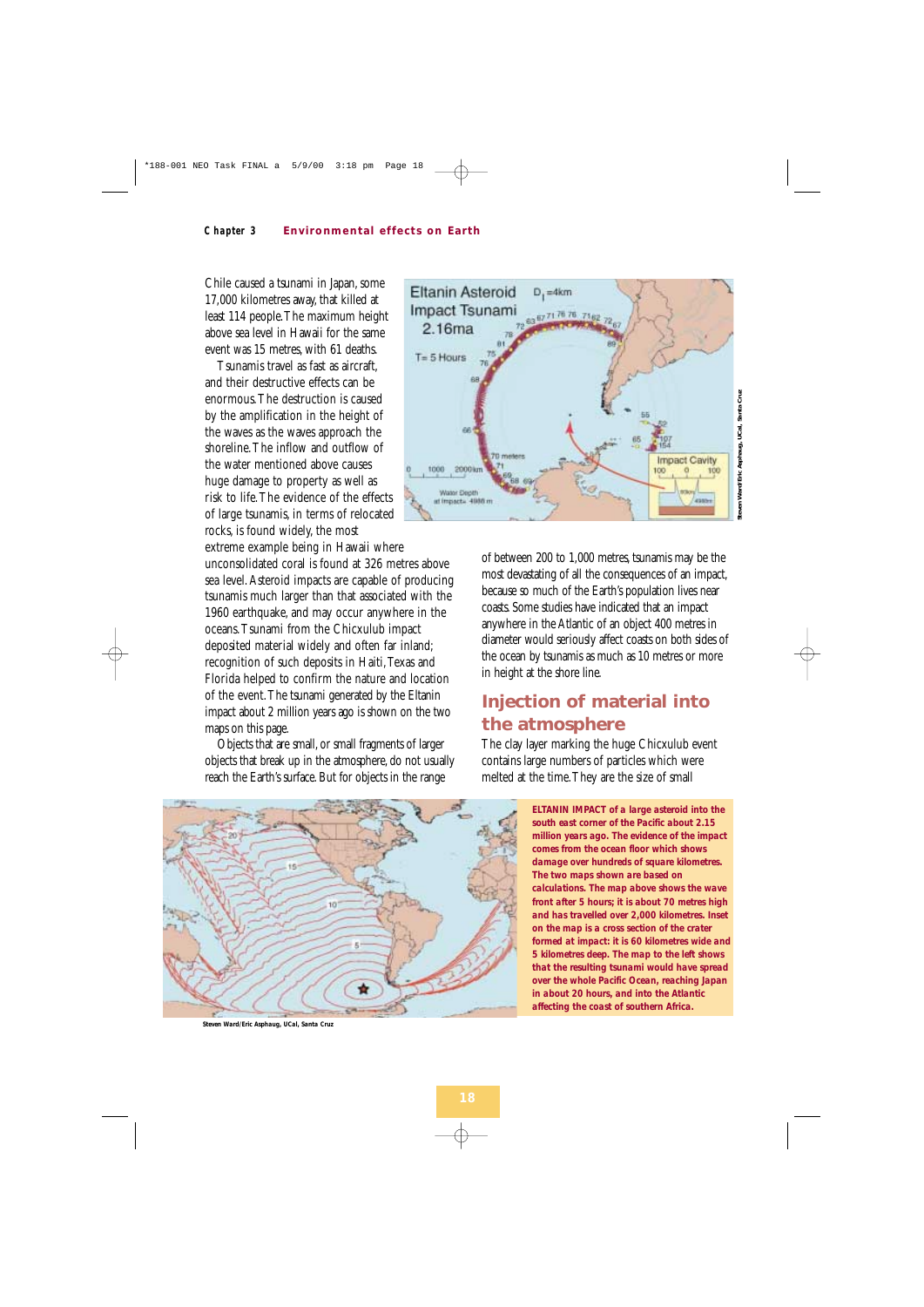

*CLEARWATER LAKES, Quebec, Canada: the beds of the twin lakes – of diameters 22 and 32 kilometres – were formed simultaneously by the impact of a pair of asteroids about 290 million years ago. The larger of the two shows a prominent ring of islands formed from the central uplifted area and covered with impact melts.*

raindrops. Such drops remain in the atmosphere only for a day or two, and are not therefore important for reducing sunlight. But the energy they radiate as they cool would be capable of igniting fires from any combustible material. Such fires would generate soot and poison the air with pyrotoxins.

Smaller particles would stay aloft longer, possibly for months - or, for very big impacts, years - and the large number of such particles could cause reduction of sunlight. But if large quantities of water from the oceans were also injected into the atmosphere, then the formation of ice crystals on the particles could help to sweep the dust from the skies.A cooling effect at the surface of the Earth - the so called nuclear winter effect - would be caused in the event of a large number of such particles, and that would correspond to a very large explosion, say of an object around 1 kilometre in diameter.The effects on the Earth of such a winter could be devastating for all forms of life, including humans. Other chemical changes would also follow impacts.Temperatures behind shock waves are such that nitrogen burns in the oxygen to create nitrogen oxides of various kinds.These oxides are a source of acid rain, and also

remove ozone from the atmosphere.The effective screen to solar ultra-violet radiation would therefore be weakened. It would take time for the ozone layer to recover.

## **Electromagnetic effects in the upper atmosphere**

Disturbances in the ionosphere from the atmospheric detonation of a nuclear weapon have been detected at distances as large as 3,000 kilometres from the explosion. Although this explosion was at a low altitude, shock waves occurred at altitudes as great as between 100 and 200 kilometres. Because impacts of Near Earth Objects are of much higher energy than explosions of nuclear weapons, the electromagnetic effects will be correspondingly greater, leading to large scale heating and high intensity electromagnetic disturbances. Even from the frequent air bursts that occur from the impacts of small objects (around 10 times per year), modest disturbances in radio communications are frequently noted and power line failures occur. More severe electromagnetic effects may disrupt other electrical installations.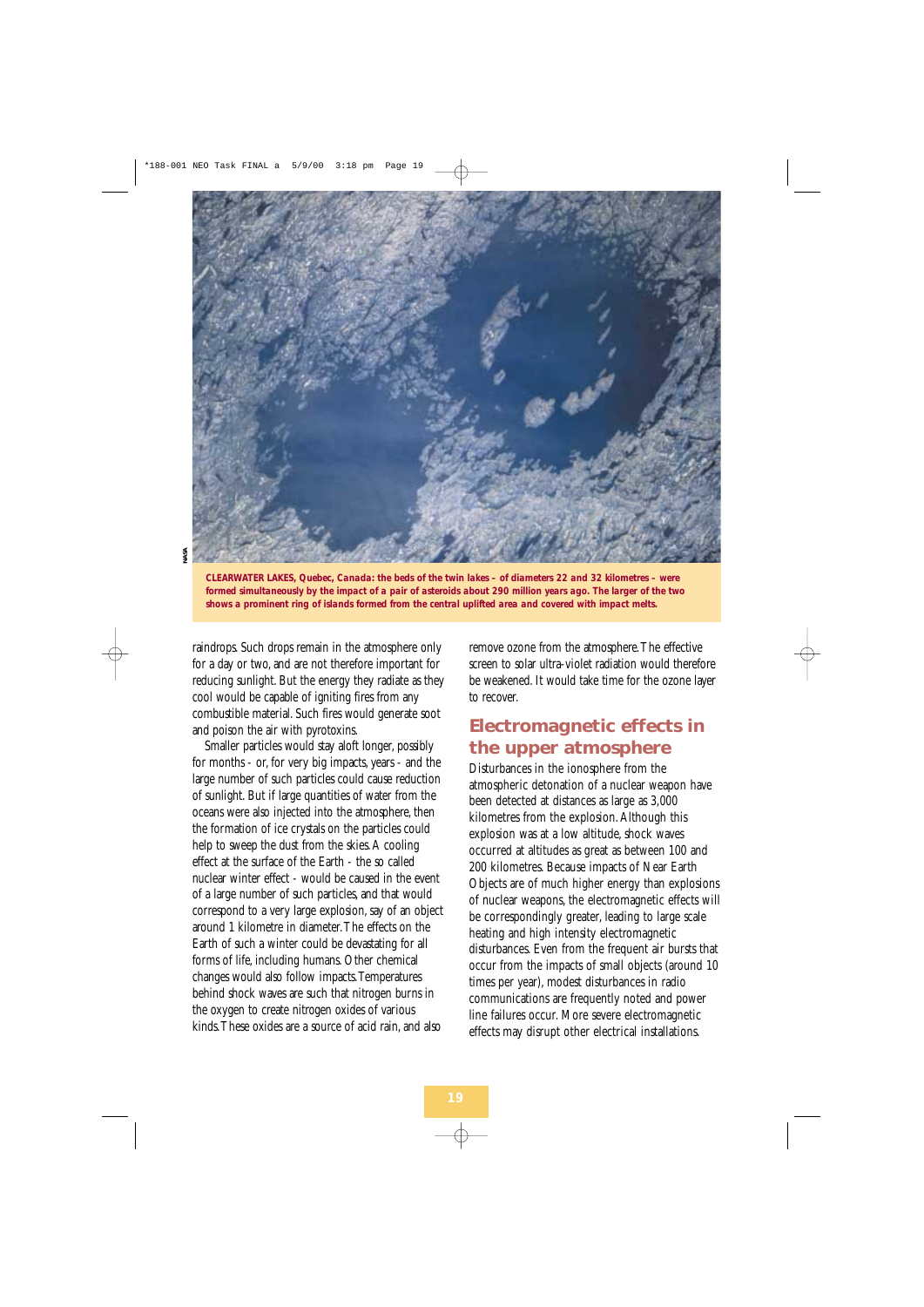# *Chapter 4*

# **risk** O **OVERAL OVERALL RISK**

Ur understanding of the risk to the Earth<br>
of impacts from Near Earth Objects<br>
depends in part on which of two<br>
situations obtains. For objects whose<br>
orbits we know accurately in advance, we can predict of impacts from Near Earth Objects depends in part on which of two situations obtains. For objects whose with some accuracy (for many years to come) the time and place of any potential impact on the Earth. For these objects, the future is thus largely determined, with little statistical uncertainty. However, for objects yet to be discovered (for which the orbits are by definition unknown) we must rely on a statistical approach. Here, all we can do is to estimate the average frequency of impact for objects of different size, as described in Chapter 2; for none of these can the precise time or place of impact be anticipated.

Clearly, the objective should be to move as many potentially hazardous Near Earth Objects as possible from the second category to the first: to move from a situation of statistical chance to one of certainty, in

which we should be able to plan ahead. Our recommendations for an advanced observational programme, to which we give the highest scientific priority, are framed accordingly.

The present position is as follows. From measurements over recent years, made largely by groups in the United States, we know the orbits of over 400 Near Earth Objects of diameter above 1 kilometre.These measurements allow us to state with some confidence that none of these is likely to hit the Earth over the next 50 years (see Annex B-3). However, it is estimated that a similar number of objects of this size have yet to be discovered. For smaller objects - which can also cause great destruction locally or regionally - we know even less. For example, we have discovered fewer than 10 per cent of objects of diameter 300 metres, and a much smaller proportion of 100 metre objects. Specifically, we believe that the aim should be to measure over the

| Type of event                                                              | <b>Diameter</b><br>of impactor | Average<br>fatalities per impact | <b>Typical</b><br>interval (years) |
|----------------------------------------------------------------------------|--------------------------------|----------------------------------|------------------------------------|
| High atmospheric break-up                                                  | < 50m                          | close to zero                    | frequent                           |
| Tunguska-like events                                                       | $50m$ to $300m$                | 5.000                            | 250                                |
| Large sub-global event                                                     | 300m to 1.5km                  | 500,000                          | 25.000                             |
| Low global effect threshold                                                | >600m                          | 1.5 billion                      | 70.000                             |
| Nominal global effect threshold                                            | $>1.5$ km                      | 1.5 billion                      | 500,000                            |
| High global effect threshold                                               | >5km                           | 1.5 billion                      | 6 million                          |
| Rare K/T scale events (of type associated<br>with extinction of dinosaurs) | $>10$ km                       | 6 billion                        | 100 million                        |

*ESTIMATED FATALITIES for a wide variety of different impact scenarios (after Chapman & Morrison, 1994, Nature 367, 33)*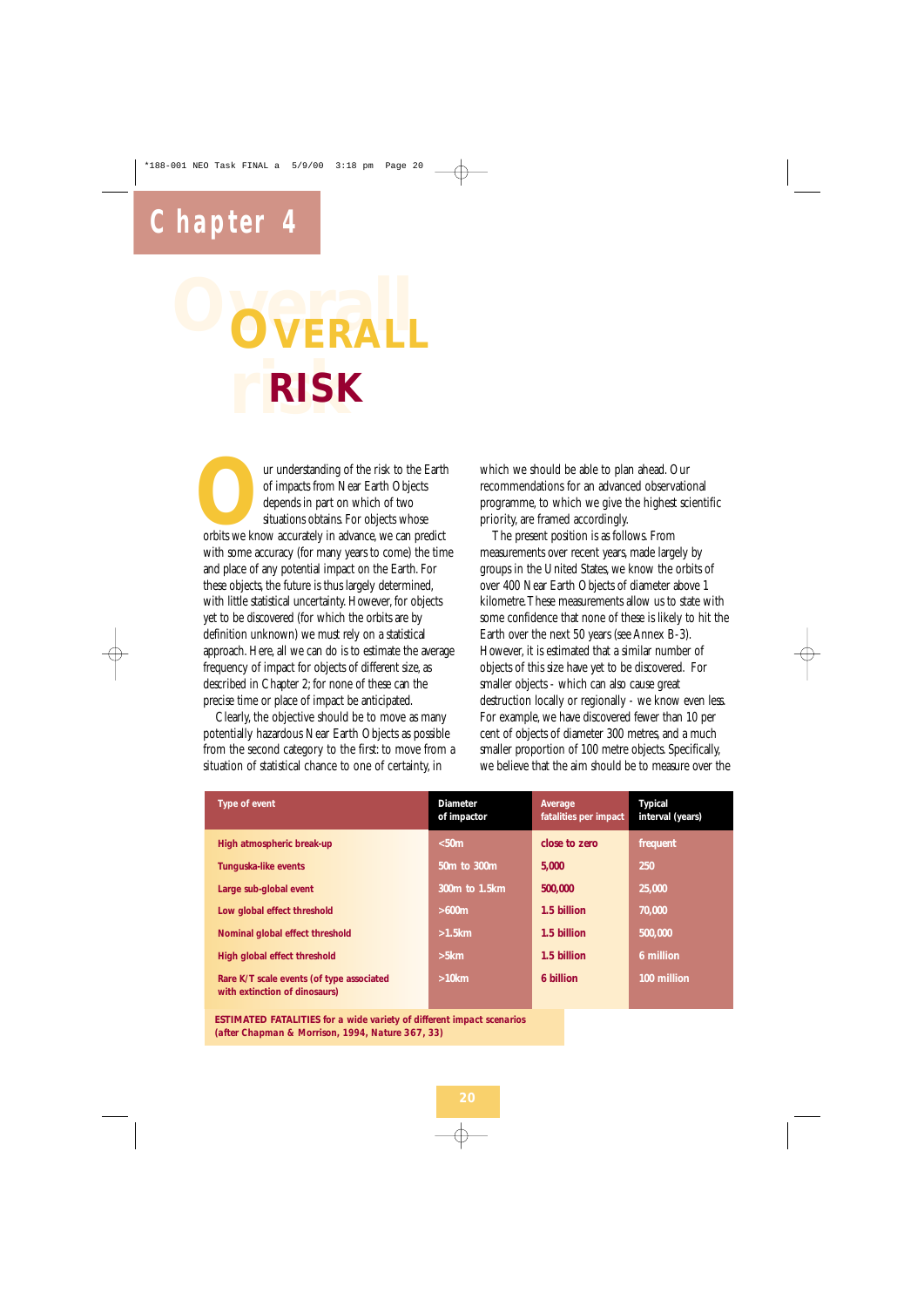coming years the orbits of all objects down to diameters of 300 metres, by the use of larger telescopes than those currently employed.These observations would also improve our statistical knowledge of the diminishing population of objects as yet undiscovered.

Through this programme, and through studying, as we recommend, the consequences of impacts and of the possibilities for mitigation, we should be able to make more accurate forecasts.This would also provide a firm foundation on which to increase general understanding of the problem and to communicate intelligently with the public in the event of a real emergency.

The consequences of an impact in terms of human life are estimated in the table on page 20 for different kinds of impact, assuming no attempt at mitigation.The results are inevitably speculative, and depend on a wide range of factors including the composition of the object; this range is reflected in the spread of the numbers. For sub-global events, the number of fatalities expected in an individual impact is highly variable. Once the global threshold has been exceeded, the consequences for each event are expected to be more uniform. The material damage produced by an impact and the consequences of that damage have been less well studied.

Impacts from very large Near Earth Objects with diameters over 10 kilometres would have global consequences that could cause the extinction of most living organisms. Such events are fortunately very rare. Impacts of objects from a few kilometres in diameter to 10 kilometres are also rare.

Impacts from objects with diameters of around 1 kilometre can also have global consequences. On average these are the most dangerous because they are much more frequent than the objects of the 10 kilometre class and give many more casualties per impact than the smaller ones. Impacts of smaller objects, with diameters of a few hundred metres, would have dramatic local consequences, but are unlikely to affect the Earth as a whole. For objects below about 50 metres in size the Earth's atmosphere usually provides good protection.

Impacts from mid-sized Near Earth Objects are thus examples of an important class of events of low probability and high consequence.There are wellestablished criteria for assessing whether such risks are to be considered tolerable, even though they may be expected to occur only on time-scales of thousands, tens of thousands or even hundreds of thousands of years.These criteria have been developed from experience by organisations like the British Health and Safety Executive to show when action should be taken to reduce the risks.

Flood protection, the safety of nuclear power stations, the storage of dangerous chemicals or of nuclear waste are all examples of situations in which rare failures may have major consequences for life or the environment. Once the risk is assessed, plans can be made to reduce it from the intolerable to the lowest reasonably practical levels taking account of the costs involved.

If a quarter of the world's population were at risk from the impact of an object of 1 kilometre diameter, then according to current safety standards in use in the United Kingdom, the risk of such casualty levels, even if occurring on average once every 100,000 years, would significantly exceed a tolerable level. If such risks were the responsibility of an operator of an industrial plant or other activity, then that operator would be required to take steps to reduce the risk to levels that were deemed tolerable.

For an island country, the risks from tsunami effects are significant because of the large target area of the surrounding ocean. The western coast of Europe, including the United Kingdom, is at risk from an impact in the Atlantic Ocean or North Sea, as also are New Zealand or Japan from impacts in the Pacific Ocean. Destruction to property could of course be on a massive scale, and might not be avoidable, and the consequent social and political consequences could be severe.

The level of the risk to life and property from Near Earth Objects is largely related to what we choose to do in the future. If we do nothing, the consequences would be as described here. But by discovering and tracking most of the dangerous objects (at the same time improving our statistical knowledge of the remainder), and by studying further the consequences of impacts and the possibilities for mitigation, we can hope to exert some control over future events.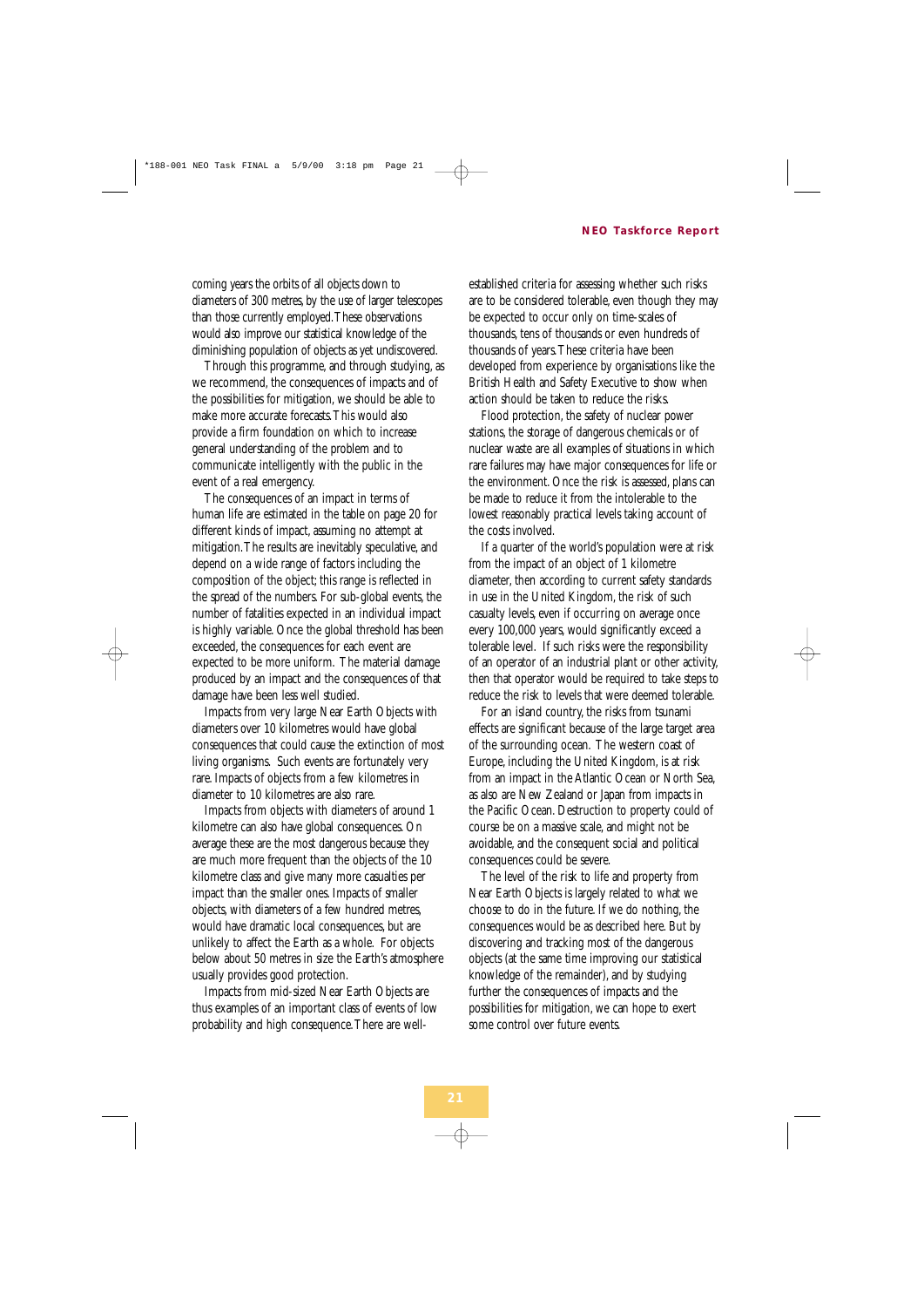# *Chapter 5*

# t TECHNIQUES S **Observational OBSERVATIONAL TECHNIQUES**

In this chapter we outline the astronomical<br>
techniques needed to discover most Near<br>
Earth Objects above a given size. We then<br>
briefly describe the observations necessary t<br>
determine the orbit and physical characteristi n this chapter we outline the astronomical techniques needed to discover most Near Earth Objects above a given size.We then briefly describe the observations necessary to any detected object.

Most of the measurements can be made with ground-based telescopes and radars, rather than with expensive space-based missions.While some dedicated facilities are essential, much valuable work can be done by occasional or serendipitous use of telescopes or spacecraft with different prime scientific aims. In the past amateur astronomers around the world have contributed to the study of Near Earth Objects and this should continue. But for almost all activities dedicated professional work is essential.

### **Discovery/survey**

Because we cannot predict where new objects may come from, we must observe the whole sky, frequently and systematically.This calls for specially designed wide-angle telescopes with advanced detector arrays coupled to very fast computers. They should operate automatically and remotely, and be dedicated to observations of Near Earth Objects. An example of such a facility is the US LINEAR system with two 1m telescopes, observing objects of diameter above about 1 kilometre. For complete coverage, survey telescopes are required on good sites in each hemisphere.

Bigger dedicated telescopes would allow surveys of smaller objects: a 3 metre instrument would cover objects down to a few hundred metres in diameter. In addition, larger ground-based telescopes primarily intended for extra-galactic surveys, such as the new

British 4 metre VISTA instrument and the 6.5 metre survey telescope proposed in the United States, would inevitably detect many Near Earth Objects. Such large instruments could also help to discover long-period comets.

Some classes of objects are difficult, or perhaps impossible, to discover from the ground, for example asteroids with orbits inside that of the Earth's (Inner Earth Asteroids).The European Space Agency has recently studied a space-telescope mission primarily to survey objects of this type. Missions including space telescopes, such as the Agency's GAIA proposal and NASA's SIRTF, could be used to discover such objects.

## **Follow-up observations to determine the orbit of a Near Earth Object**

To determine the orbit of an object after its initial discovery, conventional narrow-angle ground-based telescopes are needed in each hemisphere. Because a newly discovered object rapidly becomes fainter as it moves away from the Earth, follow-up observations must be made within days of discovery.While some telescopes should be dedicated to this function, follow-up observations can be made with prearranged and rapid access to suitable telescopes used for other purposes. For very accurate and rapid orbit determinations of a known object which is near the Earth, radar is an exceptionally useful technique.

## **The mass and composition of an asteroid or comet**

The destructive power of an asteroid depends primarily on its energy, which is proportional to its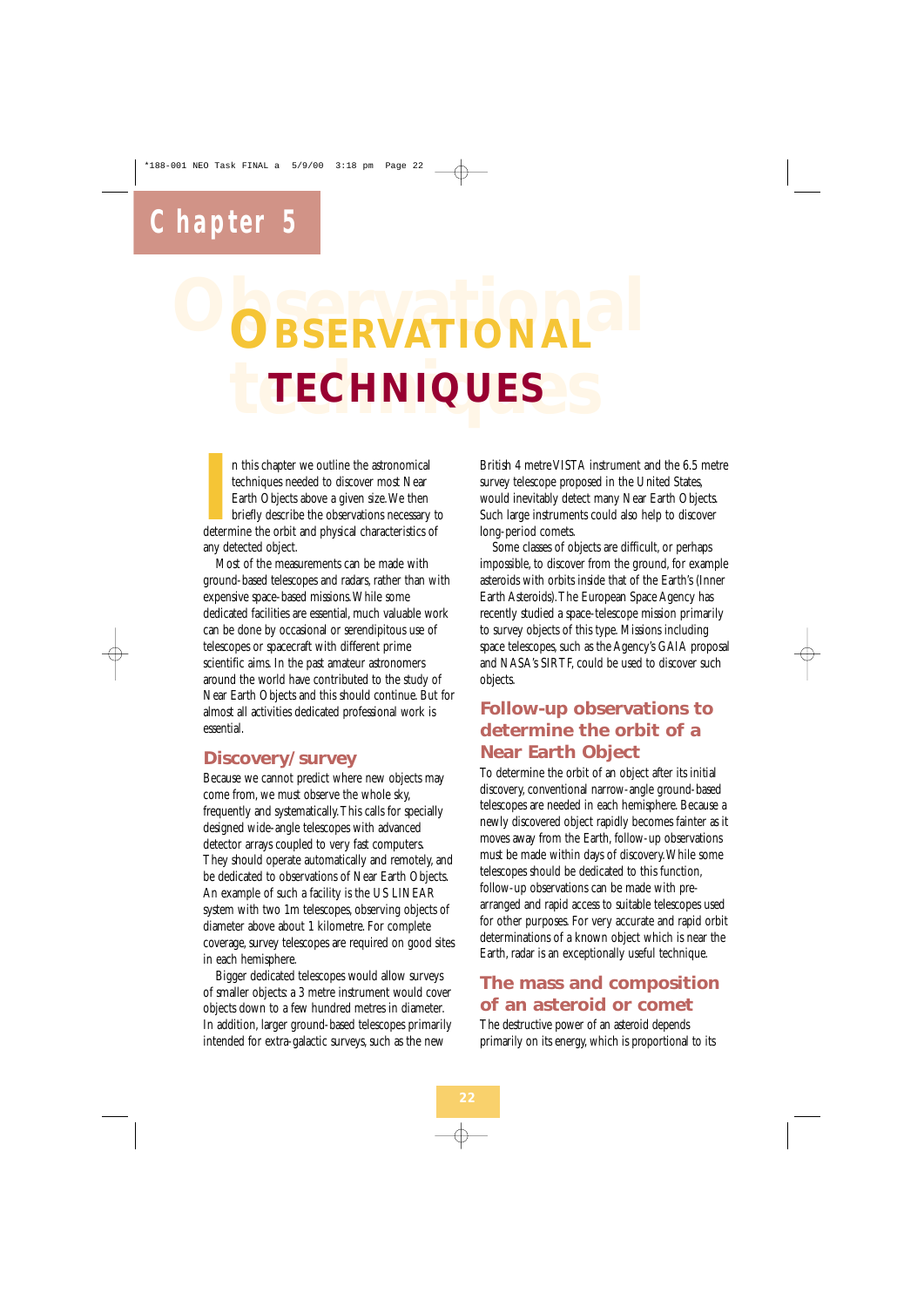mass.The mass of a Near Earth Object is surprisingly difficult to measure using ground-based telescopes. It depends first on knowing the brightness of the object and the proportion of the Sun's light which it reflects (called its albedo), from which its size may be deduced. But we also need to know its density to determine its mass: the density is deduced from its chemical composition (icy, carbonaceous, stony or metallic) using spectroscopic observations at visible and infra-red wavelengths. Because of the uncertainties in knowing the albedo (which can vary by a factor of five or more), the size and therefore the mass of an observed object can be very greatly in error. It is also subject to uncertainty in the density. NASA's recent rendezvous mission, NEAR, has shown that the asteroid Mathilde has a density substantially smaller (perhaps by a factor of three) than expected from its chemical composition; this asteroid must be porous or consist of a loose aggregation of rocks.

Such uncertainties make it hard to predict whether a particular asteroid might cause a global or a regional catastrophe.To do better we can use ground based radar which – as well as measuring the

position and velocity – can also determine the size, shape, gross structure and spin of an object when it is sufficiently near the Earth, but not its mass.There is no suitable radar facility in the southern hemisphere.

But for more accurate measurements of mass, composition and gross structure, space rendezvous missions are needed. In this way the mass of an object can be determined by measuring the pull of its gravitational field on the spacecraft; its shape measured photographically; and its chemical composition found using mass spectrometers. Approximately 20 sub-groups of asteroids and comets are thought to exist.A rendezvous mission to a member of each of these would enable direct information to be determined and linked to corresponding ground-based spectroscopic observations of an unvisited object. Relatively inexpensive microsatellites could fulfil this purpose.

So far, no mission has yet been able to determine an object's internal composition or whether it is hollow. Such an observation will be attempted on a comet by NASA's Deep Impact mission to be launched in 2004.



*OBSERVATION OF NEAR EARTH OBJECT: an asteroid or comet near the Earth can be discovered because it moves against the "fixed" background of stars. This is shown in the above three images taken of the same area of the sky at 30-minute intervals. The asteroid, 1997 XF11 is arrowed. It is indistinguishable from the stars except for its movement.*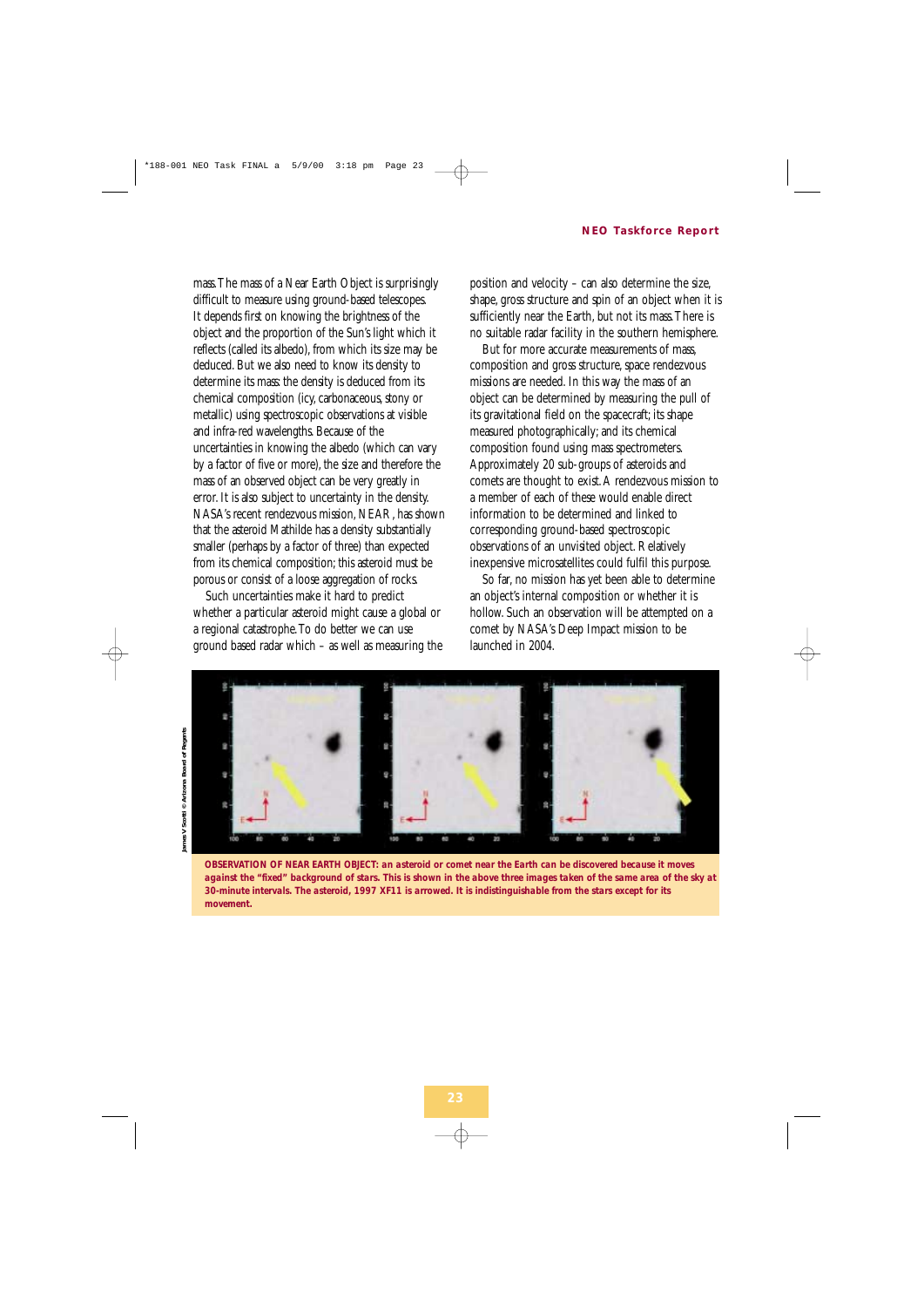# **and future plans AND FUTURE PLANS** CURRENT ACTIVITIES<sup>S</sup> **CURRENT ACTIVITIES**

his chapter describes current work on Near<br>Earth Objects around the world and the<br>organisations involved, government and<br>otherwise (except in the United Kingdom,<br>covered in Chapter 7). Earth Objects around the world and the organisations involved, government and otherwise (except in the United Kingdom, covered in Chapter 7).

### **United States**

The United States is doing far more about Near Earth Objects than the rest of the world put together.An essential element is the support of the US Congress.The central programme, to discover 90 per cent of objects above 1 kilometre in diameter in 10 years, is progressing well.The Minor Planet Center is at the hub of observations worldwide. In addition, military surveillance facilities in space and on the ground look continuously for objects and explosions in the upper atmosphere, including those from Near Earth Objects.The United States recognises that observations of Near Earth Objects bring good science as well as relating to a practical problem.

The United States National Aeronautics and Space Administration (NASA) has a ground-based survey programme with running costs of about \$3 million a year (see Annex C). It is currently centred on two sites with dedicated robotic United States Air Force telescopes and advanced solid state detectors (CCDs) and computers. In New Mexico there are two 1 metre telescopes for the Lincoln Near-Earth Asteroid Research (LINEAR) team under the control of the Massachusetts Institute of Technology (MIT); since 1998 this group has discovered more large Near Earth Objects than any other group. On the island of Maui in Hawaii, an advanced 1.2 metre telescope has been in operation from NASA's Jet Propulsion Laboratory at Pasadena under the Near

Earth Asteroid Tracking programme (NEAT).The same group is fitting new CCD detectors to the classic 1.2 metre Schmidt telescope at Mt Palomar (California).

The Spacewatch team at the University of Arizona has a different approach: it uses a 90 centimetre telescope, but looks for smaller objects over a limited area of sky.A 1.8 metre telescope is being completed to extend this work. Near Earth Objects are also observed at the Lowell Observatory and through the Catalina Sky Survey, both based in Arizona.Work to characterise their properties has been carried out by a number of groups using optical telescopes, including one operated by MIT. Particularly important for characterisation and imaging is the use of powerful radar using the giant radio telescope controlled by Cornell University at Arecibo, Puerto Rico, with another at Goldstone in California controlled by the Jet Propulsion Laboratory.

NASA's space programme on smaller Solar System objects, costing about \$100 million a year, comprises a number of rendezvous missions to asteroids and comets (listed at Annex D).The objectives are partly pure science, but the missions contribute much to the understanding of Near Earth Objects, which would be important if countermeasures were contemplated.The Agency supports most academic planetary science in the United States.At present the NEAR mission is in orbit above the surface of the asteroid Eros, photographing its surface. In 2005 the Deep Impact mission will project a half-tonne block of copper on to Comet Tempel 1. Much should be learnt about the internal structure of the comet by observing the resulting crater and the material ejected from it. NASA's space telescopes, present and future (also at Annex D), while usually directed to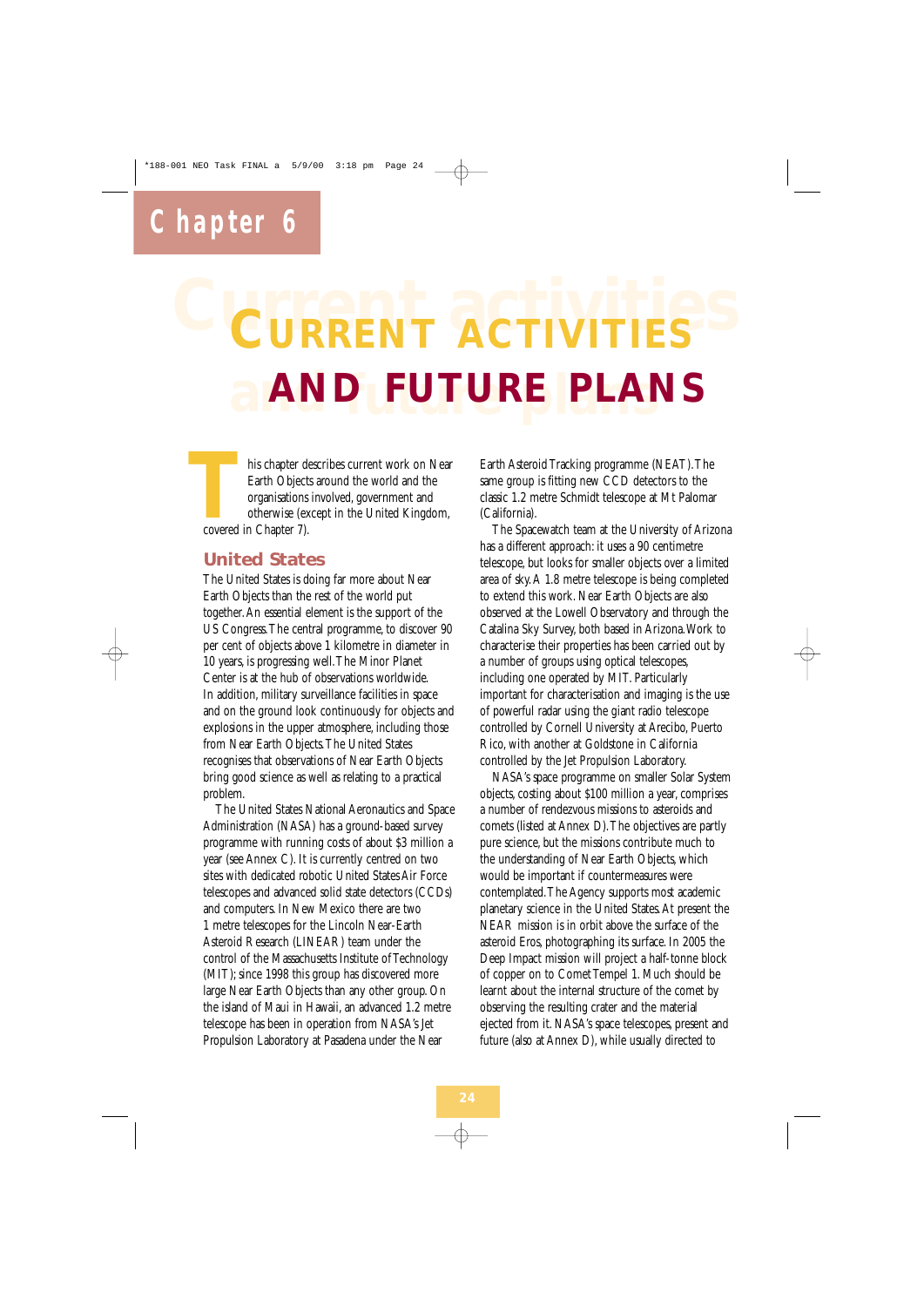other objectives, are also able to observe Near Earth Objects.These include the Hubble Space Telescope, the Next Generation Space Telescope and the Space Infra-Red Telescope Facility (SIRTF). In addition ground- and space-based surveillance observations by the US Air Force regularly pick up explosions from small asteroids in the upper atmosphere.

During the visit of the Task Force to the United States in March, NASA emphasised the need for work by other countries to complement their activities, mentioning three particular points; followup observations of objects which are often discovered but then lost; the search for smaller Near Earth Objects; and, in the southern hemisphere, the lack of dedicated optical telescopes and planetary radar. NASA emphasised the value of plates taken over many years by the United Kingdom Schmidt Telescope in Australia. For the future, the US National Science Foundation told us of the proposal for a 6.5 metre wide-angle survey telescope, which would be of outstanding value for surveying small Near Earth Objects, although its prime purpose would be extra-galactic work.

### **Organisation of United States activities**

The US Congress has named NASA to be responsible in the United States for Near Earth Objects, assisted by the United States Air Force. Within NASA, the Headquarters is responsible for soliciting and selecting all science investigations, ground-based and space-based, for the detection and scientific exploration of Near Earth Objects; for guidance on strategic planning and mission selection; and for coordination with other agencies and organisations including international ones. In addition, a specially created Program Office has been set up at NASA's Jet Propulsion Laboratory to co-ordinate ground-based observations to complete the survey of objects of 1 kilometre and upwards; to facilitate communications within the observing community and between the community and the public regarding potentially hazardous objects; to respond to public inquiries; to maintain a publicly accessible catalogue of Near Earth Objects; to develop a strategy for their scientific exploration including *in situ* investigation

by space missions, and to help Headquarters in its role regarding other US agencies and foreign activities.

Essential to the coordination and archiving of observations, and the setting of targets for follow-up, is the Minor Planet Center based at the Smithsonian Institute at Harvard.The Minor Planet Center is broadly under the wing of the International Astronomical Union and is funded in part by NASA on an annual basis.

In addition we note that the National Science Foundation is responsible for funding basic science including astronomy in universities except for work in planetary science. Some work on Near Earth Objects is nonetheless being done on National Science Foundation funded telescopes.The Department of Defense does not have planetary defence as part of its remit. But in its normal defence role in detecting incoming missiles, it observes many Near Earth Objects from both its ground- and space-based platforms.

### **Europe**

There is no coordinated approach to Near Earth Objects in Europe.The Spaceguard Foundation continues to promote interest and helped organise a major international conference on the subject in Turin in 1999.The Foundation is based in Italy, and is closely linked to the Istituto di Astrofisica Spaziale in Rome, supported by the Italian Research Council.The Institute is building a small survey telescope in Italy, and at Pisa there is a group expert in planetary dynamics and Near Earth Object orbit calculations.There are also related activities in universities and institutes including some in France, Germany, Sweden, Finland, Greece and former Soviet Union countries. Interest in the subject is developing in a number of European institutions, including the Council of Europe.The European Union and its Commission have no formal policy on Near Earth Objects at present.

The European Space Agency has a direct and developing interest. In 2003 it plans to launch its Rosetta mission to rendezvous with a comet and fly past two asteroids, following its successful Giotto mission to Halley's comet. It is also considering plans to launch the GAIA space telescope mission in about 10 years' time.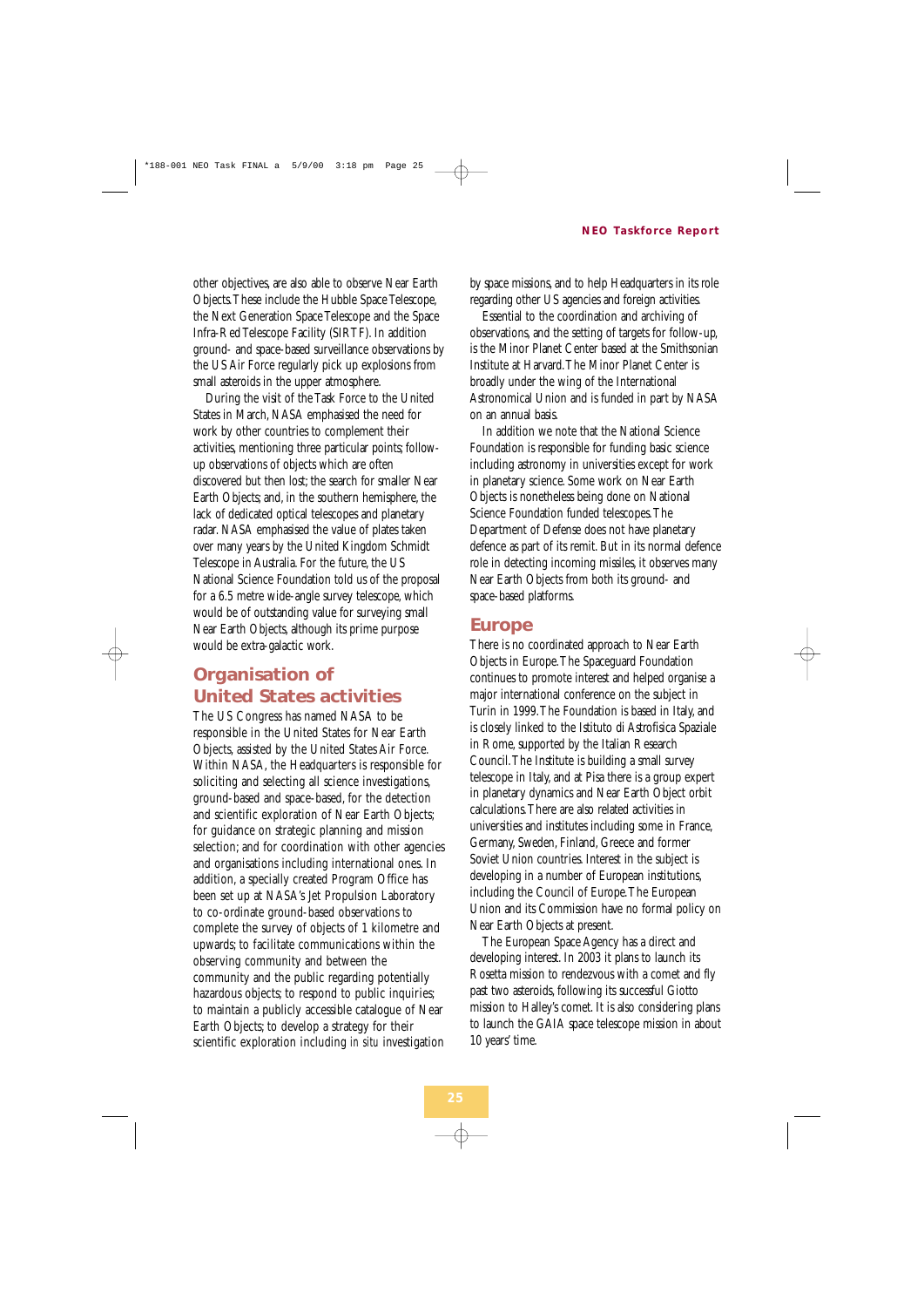In 1999 the Agency's Long Term Policy Committee recommended that the Agency should be involved in studying the threat from Near Earth Objects and possible countermeasures. In addition the Agency is developing a statement of its possible future role in this respect for consideration at a Ministerial meeting on future strategy in 2001.This meeting will also involve the European Union. Recently, the Agency's operations centre in Germany conducted several studies on Near Earth Objects with the Spaceguard Foundation of Italy. The first was for a Spaceguard Central Node, a datacentre for follow-up observations to complement the Minor Planet Center.A further study was completed early this year for a Spaceguard Integrated System for Potentially Hazardous Object Survey, including the study of a space telescope for observing objects in inner Earth orbits, and each object's composition.



*1 METRE TELESCOPE OF LINEAR, New Mexico. The telescope, one of two on the site, is equipped with advanced CCD detectors and high speed computers. It operates automatically and sends data to the Lincoln Laboratory at MIT for checking and transmission to the Minor Planet Center. LINEAR has discovered more Near Earth Objects of diameter greater than 1 kilometre than any other system so far.*

The European Southern Observatory has no formal involvement in work on Near Earth Objects at present. It has a number of large telescopes and advanced detectors on excellent sites in the Southern hemisphere.The United Kingdom is not at present a member.

The European Science Foundation, which brings together the research councils and science academies of most European countries, has activities relevant to Near Earth Objects: in particular a programme called IMPACT on the consequences of the impacts of objects on the Earth.Also relevant is the European Space Science Committee, supported by the Foundation.

### **Elsewhere**

Outside the United States and Europe there is some ground-based work on Near Earth Objects, in particular in Japan, China, Canada and Australia. In

> Japan the Japanese Spaceguard Association operates the Bisei Center with survey telescopes of 50 centimetres and of 1 metre (not yet completed) for observing both Near Earth Objects and also space debris which might threaten Japanese satellites.The only current activity in the southern hemisphere is in Australia where there are plans for a 0.6 metre telescope for operation early in 2001, with NASA funding and participation by the Catalina Sky Survey in Arizona. Regarding space, Japanese missions have observed the comet Halley; so too have spacecraft from the former Soviet Union, see Annex D.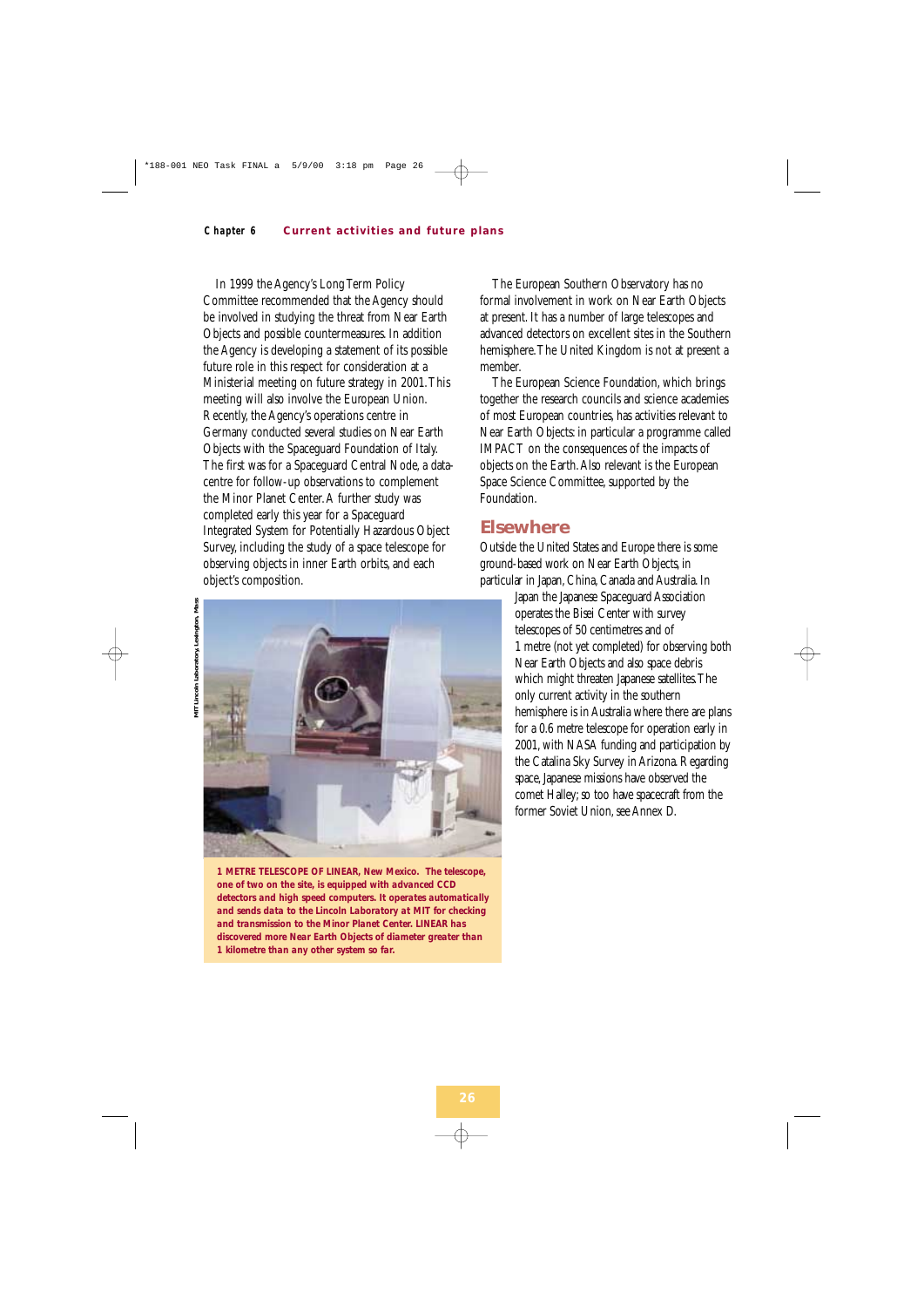*Chapter 7*

# **in Britain Activities ACTIVITIES IN BRITAIN**

ritain has long been among the world<br>
leaders in astronomy, and has expertise in<br>
the disciplines required in the study of<br>
Near Earth Objects and the consequence:<br>
of impact. British industry also has the skills required leaders in astronomy, and has expertise in the disciplines required in the study of Near Earth Objects and the consequences to contribute through its expertise in solid state devices, information technology, and in telescope and spacecraft design and construction.

Through the work of groups in about a dozen universities and other institutions, Britain has contributed to the international effort in the study of Near Earth Objects and the consequences of their impacts on the Earth. However, there is at present no continuing British involvement in coordinated programmes to search for Near Earth Objects and to determine their orbits.

Current strengths in the British contributions include the theoretical prediction of the evolution of orbits under the influence of the gravitational field of planets and other asteroids, the determination of the size, mass, spin rate, and structure of asteroids from observations at optical and infrared wavelengths, and the use of the national meteorite collection as a data resource for the classification of asteroids.There is also very important British work on the impact record on Earth and the Moon, the modelling of crater formation by impact, and studies of the atmospheric effects caused by impacts. British researchers have a longstanding interest in developing an historical perspective on the impact record from both geological and human records.

Most support for work on the subject comes from the Research Councils and the university system. None of the Councils has a specific remit for work on Near Earth Objects, but several are involved in different degrees and ways – the Particle Physics and

Astronomy Research Council (PPARC) for astronomy and space science; the Natural Environment Research Council (NERC) for the physical effects of impacts on the Earth (solid land, oceans and atmosphere); the Biotechnology and Biological Sciences Research Council (BBSRC) for effects on living organisms; and the Economic and Social Research Council (ESRC) for the economic and social consequences of an impact. PPARC is obviously the most directly concerned. It does not carry out astronomical work itself, but responds to initiatives from the academic community and funds work accordingly across the field of astronomy.

There are several important centres of space

research in Britain, with skills in instrument construction, mission planning and data analysis. Closely allied are centres of space engineering, both in industry, national institutes and universities, particularly in the field of small satellite technology, and in planetary landing devices.The Ministry of Defence and the Atomic Weapons Establishment have experience relevant to work on mitigation possibilities, but at present the Ministry of Defence has no specific remit regarding Near Earth Objects.



*THE 1.2 METRE UNITED KINGDOM SCHMIDT TELESCOPE at the Anglo-Australian Observatory, Siding Spring, Australia has conducted many allsky surveys since the mid-1990s. The resulting plate archive at Edinburgh is proving very valuable in determining asteroid orbits. The telescope was used specifically for an asteroid survey between 1990 and 1992 in a programme led by Dr Duncan Steel.*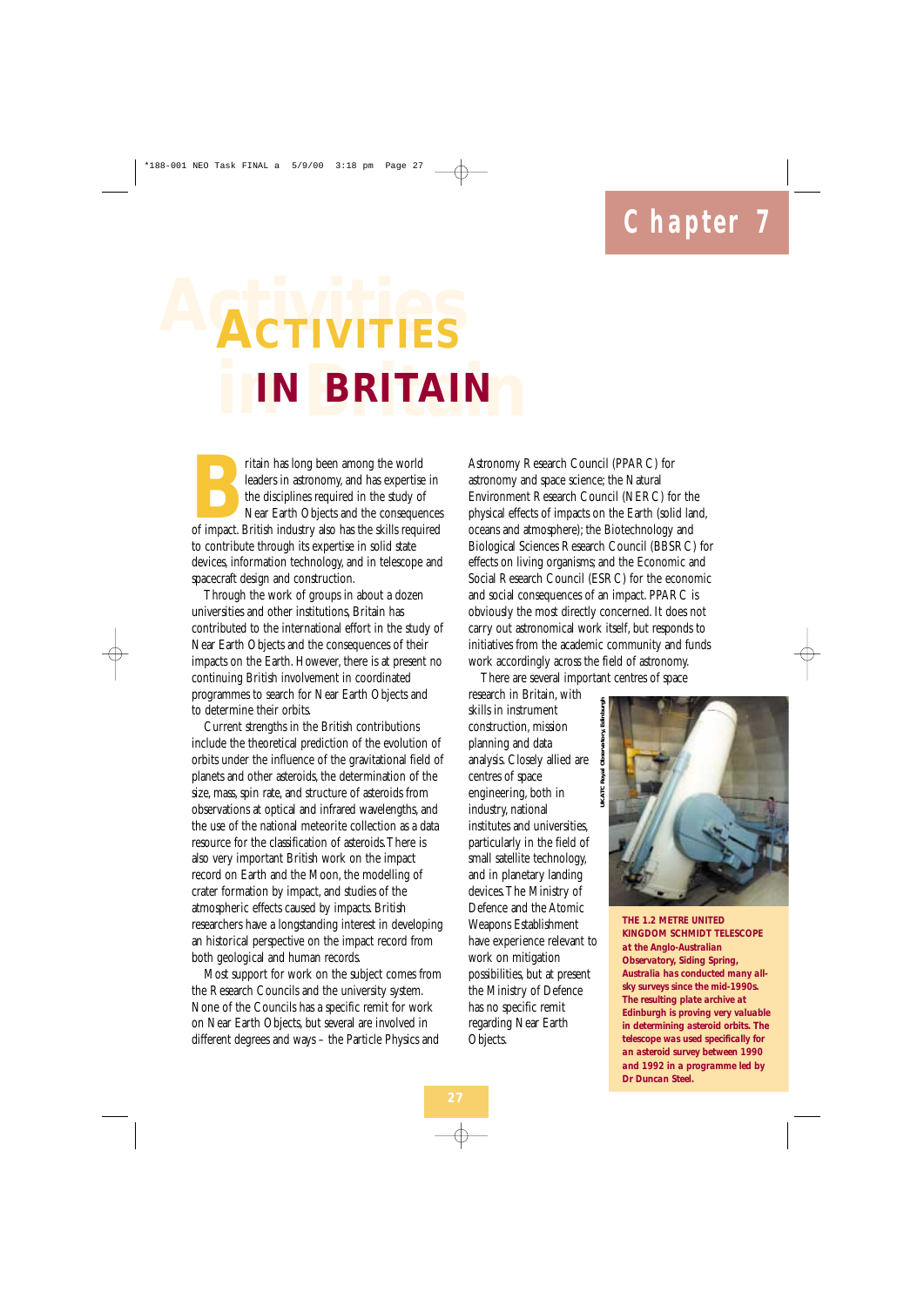# *Chapter 8*

# **ppossibilities Mitigation MITIGATION POSSIBILITIES**

or the first time in the history of the Earth there are possibilities for mitigating the effects of impacts by Near Earth Objects and even, in the longer term, for deflecting them entirely from collision with the Earth.

But all this depends on first improving our ability to detect such objects well in advance and to measure accurately their orbits and physical properties - our key science priorities - and on having in place mechanisms, international, national and local, to take the necessary action.

Once an asteroid or comet on a collision course is identified and its orbit tracked, its likely point and time of impact can generally be predicted. Such accurate prediction is rarely possible for most other natural hazards, such as earthquakes. If the impact is on the sea, roughly twice as likely as on land, the resulting tsunamis could affect vast numbers of people living near coastlines. Wherever the impact, people could, in principle, be moved to safety, given sufficient warning and appropriate logistical support, although the degree of success would depend crucially not only on the size of the object but also on its composition, speed and angle of approach, and on the size of the population in the affected area. The great majority of impacts will be of smaller objects of less than a few hundred metres in diameter, for which moving people should significantly reduce loss of life. However, extensive material damage would nevertheless arise.

After impact from a large object - fortunately very much less common than the smaller ones just mentioned - it would be difficult to sustain the population during the long period which might follow when the Sun's rays were blocked by dust injected into the atmosphere at the time of

impact. The only realistic course would be to try to avert the predicted collision.

A number of possible mechanisms have been considered for deflecting or breaking up potentially hazardous Near Earth Objects; most would require the use of a spacecraft with some means of transferring energy or momentum to the object, for example by kinetic energy transfer (by heavy projectiles carried on the spacecraft or by causing a collision between asteroids), by chemical or nuclear explosives, or even by mounting "sails" on the object to harness the Sun's radiation pressure. Some of these mechanisms are more realistic than others. Given warnings of decades or centuries, new technological developments would almost certainly emerge. The Task Force believes that studies should now be set in hand on an international basis to look into the practical possibilities of deflection.

To try to destroy an asteroid or comet in space by a single explosive charge on or below its surface would risk breaking it uncontrollably into a number of large pieces which could still hit the Earth, doing even more damage. A more promising method would be to fly a spacecraft alongside the object, perhaps for months or years, nudging it in a controlled way from time to time with explosives or other means.This relatively gentle approach is particularly important because many asteroids and comets are held together only by their own very weak gravitational fields.The longer the time before impact, the more effective even a small nudge would be.This is not science fiction. When NASA launches its Deep Impact mission to comet Tempel 1 in 2004, the spacecraft will eventually release a half tonne lump of copper to cause a huge crater in the comet. Although this is not the objective, the result will also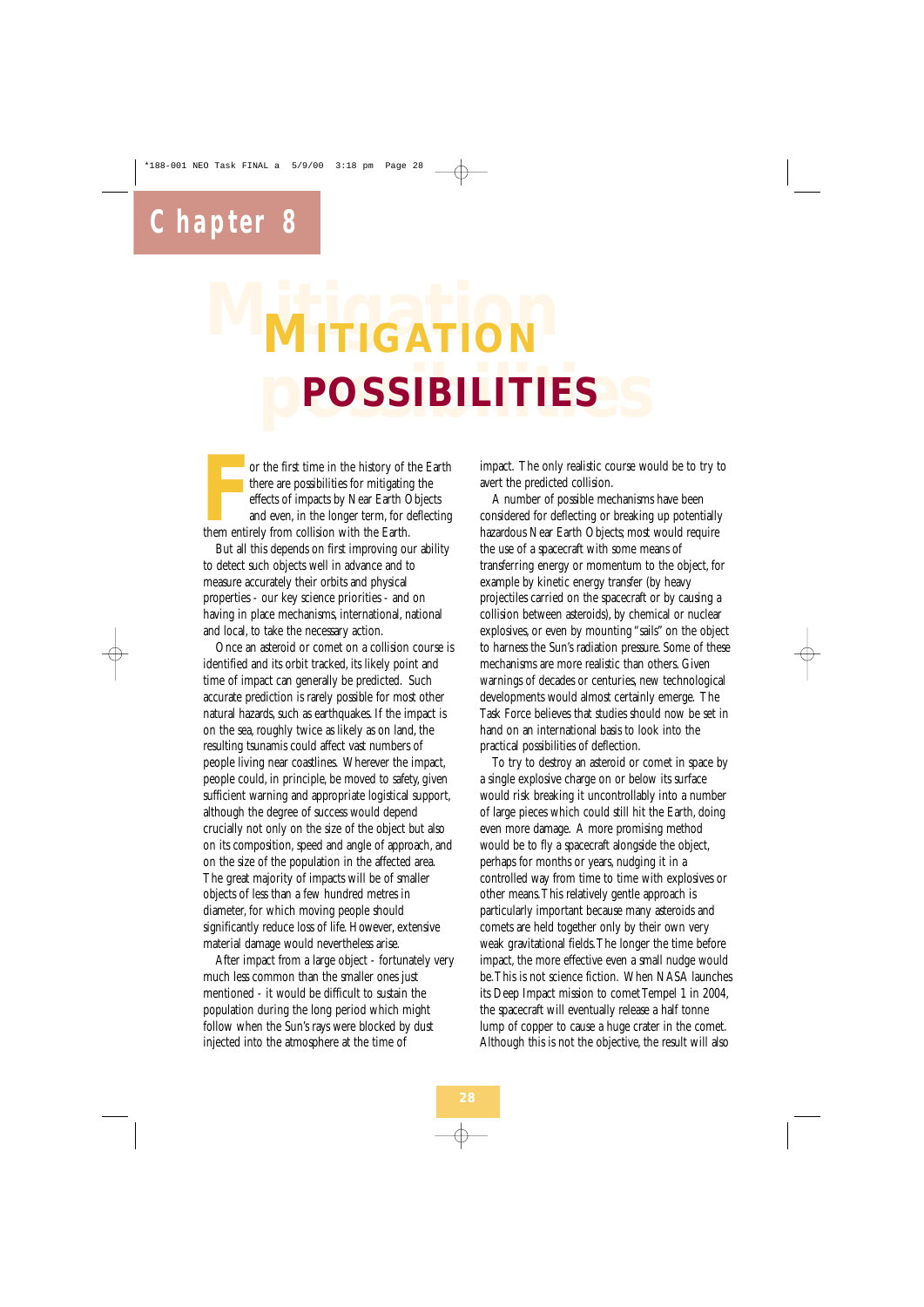be to deflect the comet's orbit. However, the deflection in this case will be small in comparison to that required to deal with a real threat.

Long period comets present new dimensions of difficulty. By definition, such comets have never been seen before.They come unpredictably at all angles from the outer reaches of the Solar System, but can usually only be seen when at a distance of about 5 AU from Earth. Warning of the approach of such a body could well be less than a year. Urgent measures and even more powerful rockets and explosives would then be essential.

Any proposal to use nuclear explosives to deflect an asteroid or comet could well prove politically unacceptable in a world that seeks to reduce or abandon nuclear weapons, even though such

explosives could probably be designed and controlled to prevent abuse. Indeed, the use of nuclear explosives might only be contemplated as a last resort if a major impact were otherwise inevitable.

In considering the prospects for deflection, it would be necessary to take into account a range of international treaties and principles including the original Outer Space Treaty of 1967.The work of the United Nations Committee on the Peaceful Uses of Outer Space is also relevant as is the work of the Inter-Agency Debris Co-ordination Group, comprising representatives of space agencies of the United States, Russia, China, India, Japan, Ukraine and Europe. Some of this group's responsibilities are similar to those which would be required for any impacts by Near Earth Objects.



*NASA'S DEEP IMPACT MISSION, which will project a 500 kilogramme solid impactor into a comet, Temple 1 (artist's impression). A flyby spacecraft will take images and make measurements. The impactor will also take images of the comet's surface prior to impact. The mission aims to increase understanding of the composition and structure of comets.*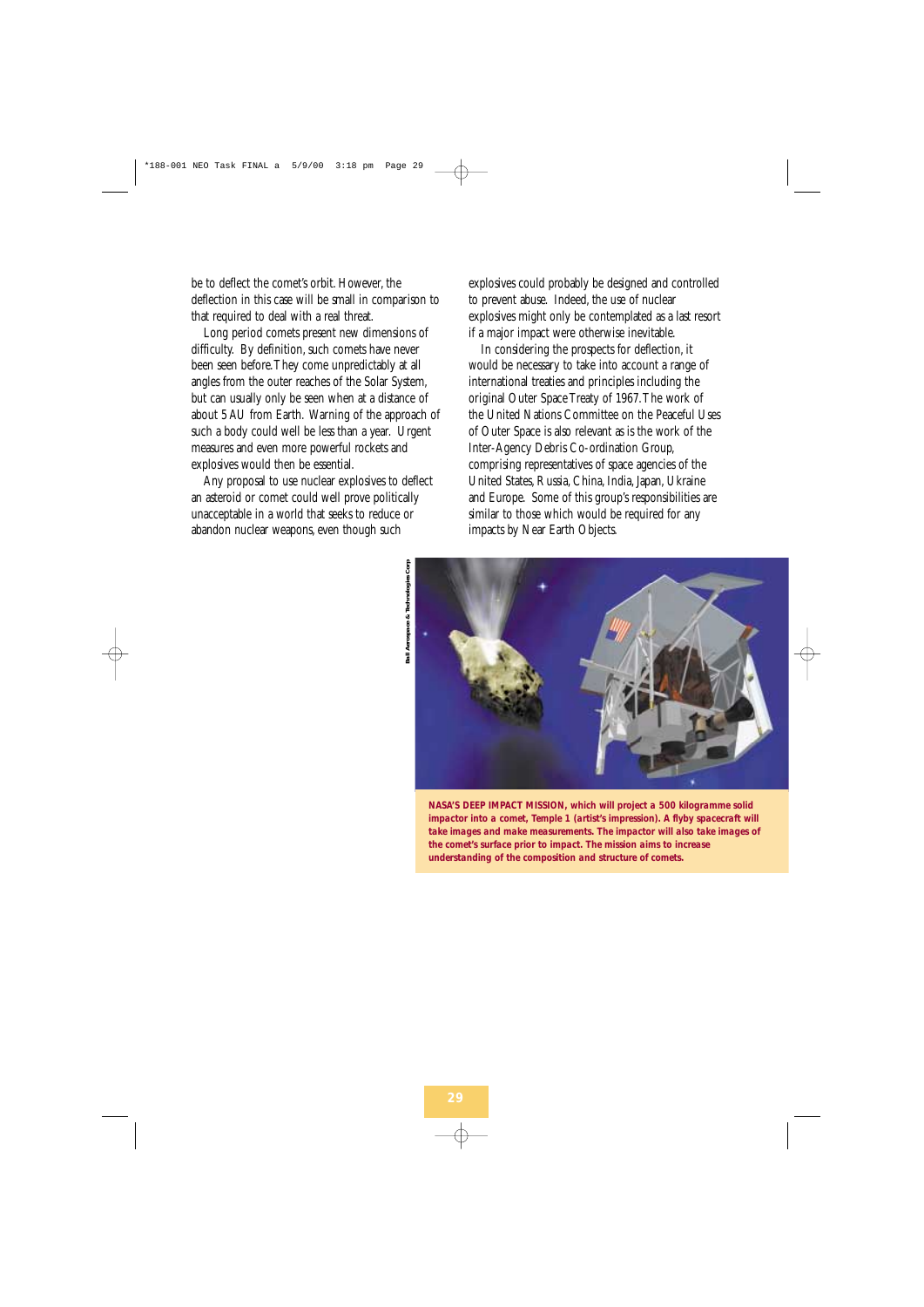# *Chapter 9*

# **beE DONE?** WWHAT is the **WHAT IS TO**

**I** f ever there was an issue affecting the whole world, it is the threat from Near Earth Objection To understand and try to cope with the threat requires an international response. This responshould cover not only underst f ever there was an issue affecting the whole world, it is the threat from Near Earth Objects. To understand and try to cope with the threat requires an international response.This response that dangerous Near Earth Objects may be predicted and methods of mitigation assessed; but, equally important, how all aspects of this response should be organised.

The organisation must cover the identification and coordination of the science, communication with the public, and work on measures to react to a possible impact, or deflect or destroy an incoming object. At present no international institution exists for the purpose. Spaceguard is a collective term for a variety of activities which have grown up in a number of countries over recent years, and which have done much to alert public opinion. But none has official recognition except for the US Spaceguard Survey (the name given to NASA's survey), and so far there are no specific coordinating mechanisms in any state or government, even the United States.

The need for an international approach was at the heart of our terms of reference and is central to our proposals for action developed in this chapter. Our terms of reference also asked us to confirm the nature of the hazard and potential levels of risk, which we have done in Chapters 2, 3 and 4; to identify the current British contribution to international efforts, covered in Chapter 7; and to suggest how these issues should be communicated to the public, which we cover in Recommendations 13 and 14 below and the preceding two paragraphs.

### **Science needs**

The more we have studied the subject the more we

can see how very little is currently known about Near Earth Objects, despite the efforts of United States and other scientists.We do not know accurately how many objects of diameter about 1 kilometre there are; and their energies and compositions are very uncertain.We know very little indeed about smaller objects.Without this knowledge we have only the roughest idea of the magnitude of the risk.The science involved is wideranging, involving astronomy but also geophysics, oceanography, climatology, biology and the social sciences.

The Task Force has concluded that the overall needs, worldwide, are as follows:

- for survey and discovery: at least one dedicated 3 metre-class telescope in the southern hemisphere and one in the northern; the survey of smaller Near Earth Objects; the use of data from surveys being made for other purposes; the use of sky survey archives; and the use of space telescope missions where appropriate;
- for accurate orbit determinations: one large telescope in each hemisphere, preferably dedicated; some time by right on various existing instruments;
- for composition and gross properties: access to large telescopes and space rendezvous missions;
- for academic studies: in particular of Near Earth Objects' interactions with the atmosphere, oceans, solid earth, climate and living things, including historical evidence; and the effects on people and society.

What fair contribution should Britain make to fulfilling these needs? We have taken account of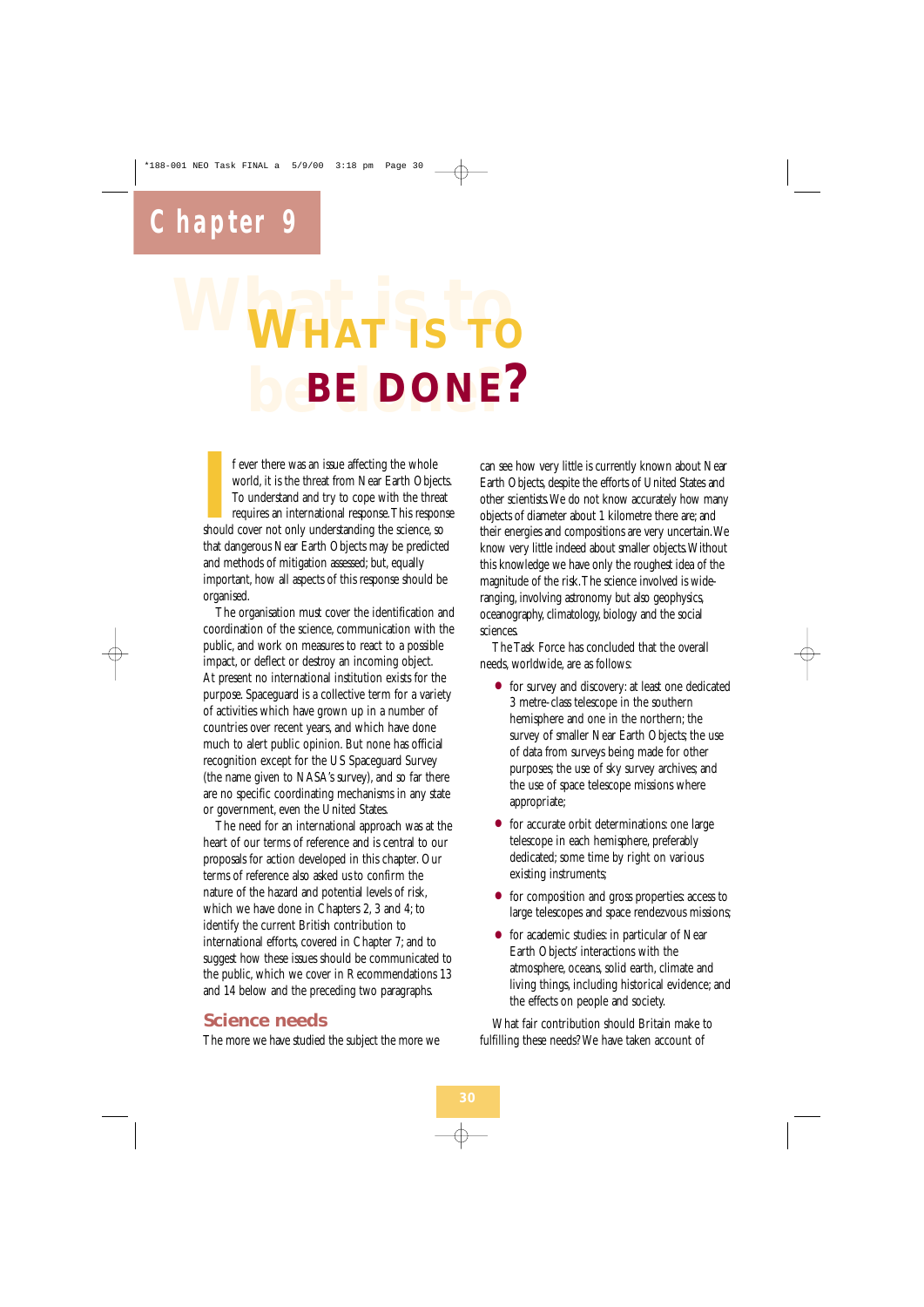existing telescopes or those under construction in which the United Kingdom is a partner; the skills of British scientists and engineers, and industry; and our view that partnership in Europe in this task is desirable.

### Survey and discovery

To make a substantial contribution to the need both for surveys in the southern hemisphere and for systematically discovering smaller Near Earth Objects, we propose the construction of an advanced new 3 metre-class telescope on an excellent site.We have considered the possibility of using older existing telescopes for the systematic survey and discovery of these objects, but have generally rejected the idea because adapting such equipment would be expensive and the resulting telescopes would not be competitive for long. Only a new dedicated telescope would make a satisfactory contribution to the world effort. Because such a facility would be expensive, we believe that this project should be shared with other countries, preferably in Europe.

### *Recommendation 1*

*We recommend that the Government should seek partners, preferably in Europe, to build in the southern hemisphere an advanced new 3 metre-class survey telescope for surveying substantially smaller objects than those now systematically observed by other telescopes. The telescope should be dedicated to work on Near Earth Objects and be located on an appropriate site.*

Much valuable data has been gathered cheaply from observations made for purposes unrelated to Near Earth Objects.An excellent example is the photographic archive, at the Royal Observatory Edinburgh, of the United Kingdom Schmidt Telescope in Australia.These records contain invaluable historical detections of Near Earth Objects which greatly enhance the use of current observations.The records are being converted to digital form and posted on the internet for use by astronomers worldwide, with funding from the Particle Physics and Astronomy Research Council. We hope that this will continue. Plates taken with United States Schmidt telescopes are also being digitised, widening this important database.

Furthermore, we wish to encourage Near Earth Object discovery by efficient use of suitable current and future wide-angle survey telescopes dedicated to other aims.

*Recommendation 2* 

*We recommend that arrangements be made for observational data obtained for other purposes by wide-field facilities, such as the new British VISTA telescope, to be searched for Near Earth Objects on a nightly basis.*

No current space telescope is dedicated to the discovery of Near Earth Objects. However, a number of existing and planned missions are, and will be, able to detect objects incidentally when making observations for quite different purposes.We strongly suggest that consideration be given by space agencies to consider the use of space missions for incidental observations of Near Earth Objects.Apart from existing telescopes (see Annex D), the European Space Agency's proposed GAIA mission and NASA's SIRTF project could each be used in this way without substantially modifying the mission or curtailing its main purpose.

#### *Recommendation 3*

*We recommend that the Government draw the attention of the European Space Agency to the particular role that GAIA, one of its future missions, could play in surveying the sky for Near Earth Objects. The potential in GAIA, and in other space missions such as NASA's SIRTF and the European Space Agency's BepiColombo, for Near Earth Object research should be considered as a factor in defining the missions and in scheduling their completion.*

### Accurate orbit determination

A particularly urgent requirement is for observations to determine the orbits of Near Earth Objects discovered by United States telescopes but subsequently lost.This needs one or more professionally run telescopes.The l metre Johannes Kapteyn Telescope on La Palma in the Canary Islands, owned by the United Kingdom and international partners, could immediately fulfil this need, economically and without modification.This would not only fulfil an urgent need, but would also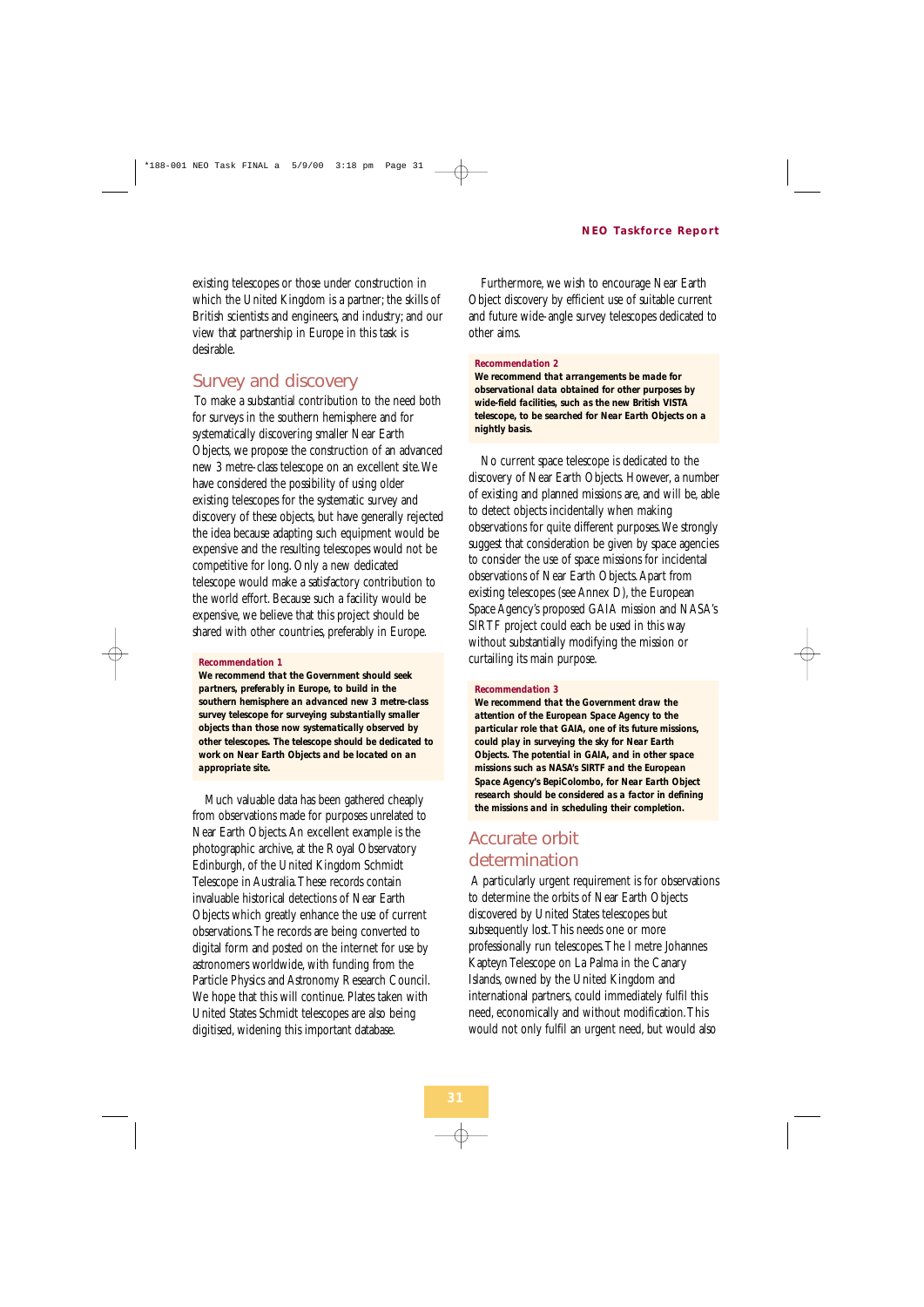enable Britain to contribute immediately to the international programme of observations.

*Recommendation 4*

*We recommend that the 1 metre Johannes Kapteyn Telescope on La Palma, in which the United Kingdom is a partner, be dedicated to follow-up observations of Near Earth Objects.*

### Composition and gross properties

The importance of determining the composition and gross physical characteristics of a Near Earth Object both to predict the way it would impact on the Earth and in planning mitigation possibilities including deflection, were emphasised in Chapters 2, 5 and 8.

On the ground-based side, the scientific requirements could be fulfilled immediately by a number of existing telescopes to which the United Kingdom has access. For the southern hemisphere there is the 3.9 metre Anglo-Australian Telescope; in the north there are the 4.2 metre William Herschel and the 2.5 metre Isaac Newton Telescopes on La Palma in the Canary Islands, and in Hawaii the 3.8 metre United Kingdom Infra-Red Telescope.All are heavily over-subscribed; hence we believe that an arrangement should be made for small amounts of time to be provided under appropriate financial terms for spectroscopic follow-up. Several of the European Southern Observatory's telescopes in Chile would also be excellent for this work.We have considered the great value of radar observations for determining an object's gross structure and accurate orbit and noted that no such facility exists in the southern hemisphere. However, we do not propose any major British involvement in radar at this stage.

#### *Recommendation 5*

*We recommend that negotiations take place with the partners with whom the United Kingdom shares suitable telescopes to establish an arrangement for small amounts of time to be provided under appropriate financial terms for spectroscopic followup of Near Earth Objects.*

Space rendezvous missions to asteroids or comets give a unique insight into the characteristics of the asteroid or comet being visited (Annex D).

A systematic assessment of different types needs many missions, perhaps 20, to enable each type subsequently to be recognised by ground-based techniques, of great importance should countermeasures be needed. For this limited purpose it might be possible to use a series of essentially identical micro satellites, each launched economically piggy-back with other spacecraft; in this way the unit cost should be much below that of current rendezvous missions.We note that the United Kingdom is a leader in micro satellite technology. We suggest that a beginning could be made with a single demonstration mission.

#### *Recommendation 6*

*We recommend that the Government explore, with like-minded countries, the case for mounting a number of coordinated space rendezvous missions based on relatively inexpensive microsatellites, each to visit a different type of Near Earth Object to establish its detailed characteristics.*

### Coordination of astronomical observations

The systematic archiving of the data and rapid dissemination of recommendations for follow-up by other observatories is essential.This role is carried out by the Minor Planet Center in Boston; the Spaceguard Central Node in Europe is designed to have a complementary role.We suggest that the United Kingdom and other governments, together with the International Astronomical Union, NASA and other interested parties, seek ways of putting the governance and funding of the Minor Planet Center on a robust international footing, including the Center's links to executive agencies should a potential threat be found.The role of the Spaceguard Central Node should also be considered.

#### *Recommendation 7*

*We recommend that the Government – together with other governments, the International Astronomical Union and other interested parties – seek ways of putting the governance and funding of the Minor Planet Center on a robust international footing. including the Center's links to executive agencies if a potential threat were found.*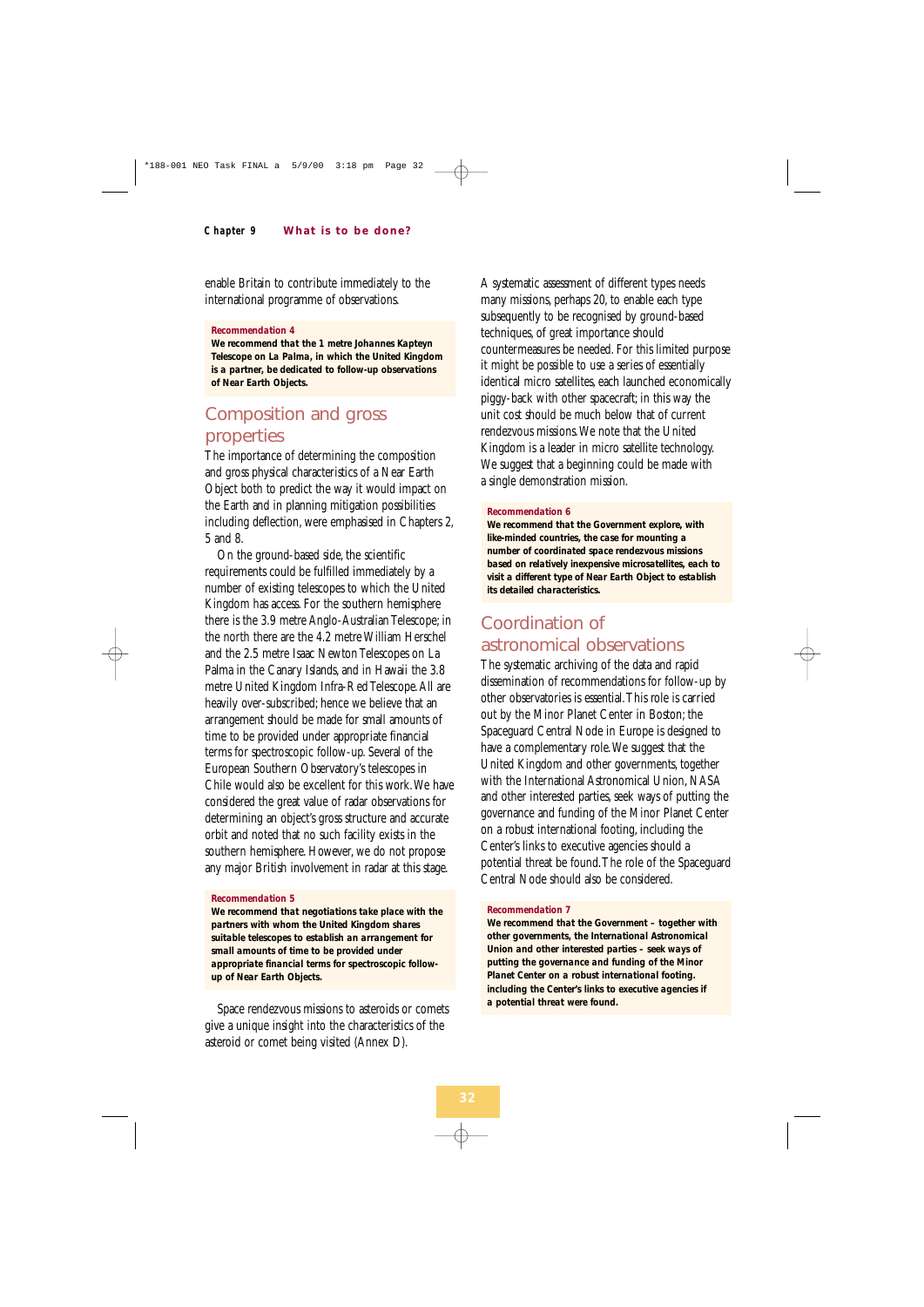### Studies of impacts and environmental and social effects

The prediction of the consequences of an impact requires, in addition to work by astronomers, interdisciplinary research by geophysicists, oceanographers, climatologists, social scientists and others. In the United Kingdom such activities are supported by the universities and by the Research Councils (including Natural Environment Research Council, and the Economic and Social Research Council).The European Science Foundation is currently supporting a limited programme in this area. Such research is not only of great practical importance, but also excellent science.The British Government should encourage high quality research in these areas.

#### *Recommendation 8*

*We recommend that the Government should help promote multi-disciplinary studies of the consequences of impacts from Near Earth Objects on the Earth in British and European institutions concerned, including the Research Councils, universities and the European Science Foundation.*

### Mitigation possibilities

The consequences of the impacts of most Near Earth Objects can probably be mitigated, or the objects themselves deflected, if we have determined their orbits in good time (Chapter 8). However, the arrangements needed are not simple and should be planned well before the prospect of any impact.The Government should consider participating soon with others in studies on mitigation possibilities, including of deflection methods for example through the European Space Agency or with the United States.

### *Recommendation 9*

*We recommend that the Government, with other governments, set in hand studies to look into the practical possibilities of mitigating the results of impact and deflecting incoming objects.*

### **Organisational needs**

The Task Force has considered what kind of structure would best meet the organisational requirement.There is an obvious need for some international forum for discussion of the scientific aspects of the problem.There is an equally obvious need for a forum for intergovernmental action. Without a strong connection between the two, not least to cope with rising public interest in the subject, proper coordination could not be achieved. There are no obvious precedents, although the emerging international arrangements to manage the problems of climate change come closest.A crucial difference is that while climate change is long term with accumulating effects, threats from Near Earth Objects could come tomorrow, in 50 years or in a thousand. Nonetheless the results of current research and greater understanding of the problem will maintain the current momentum of interest, which would of course accelerate in the event of a possible catastrophe.Any institutions, international or national, would then be put to immediate test.

There is a hierarchy of possibilities which we now examine: first is the international structure; next European arrangements; then a British national structure; finally division of responsibilities within the national structure.

No United Nations body or agency, can at present be held to represent the global interest in protection from Near Earth Objects.The UN Committee on the Peaceful Uses of Outer Space is too narrowly focused, and UNESCO with its brief on science in general is too wide.Although the Task Force is reluctant to suggest new institutions, something on the lines of the Intergovernmental Panel on Climate Change seems most nearly to meet the requirement. This Intergovernmental Panel has three main working groups: one on science; one on the impacts of change; and one on how change might be mitigated.The Panel, which brings together experts from all over the world, produces Assessments every few years, and has been an outstanding success.An Intergovernmental Panel on Threats from Space, financed by participating governments, would provide a light and unbureaucratic mechanism for coordination and consultation, issuing periodical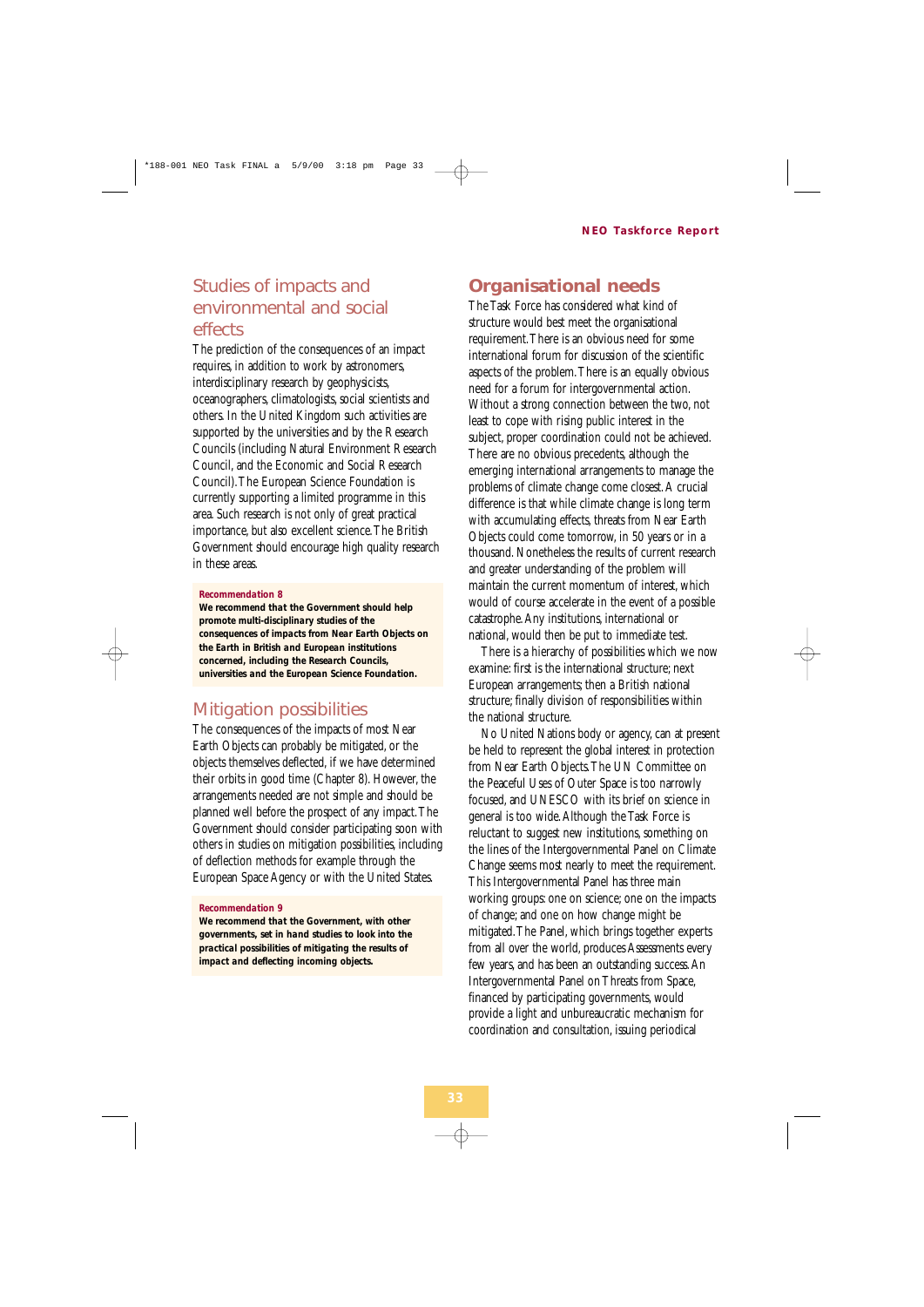Assessments as the situation required.Whether more formal arrangements were desirable, on the analogy of the Framework Convention on Climate Change with its successive meetings of the Parties, could be determined in the light of events.

### *Recommendation 10*

*We recommend that the Government urgently seek with other governments and international bodies (in particular the International Astronomical Union) to establish a forum for open discussion of the scientific aspects of Near Earth Objects, and a forum for international action. Preferably these should be brought together in an international body. It might have some analogy with the Intergovernmental Panel on Climate Change, thereby covering science, impacts, and mitigation.*

We recognise that interim measures may be needed before the integrated international structure we prefer could be fully established. In this, the International Astronomical Union, which is already doing much on the science side, should play an important role. Indeed, we expect that a final organisation based on the structure of the Inter-Governmental Panel on Climate Change would wish to continue to involve the International Astronomical Union. Regarding inter-governmental aspects, the Inter-Agency Debris Coordination group (covering the space agencies of United States, Russia, China, India, Japan, Ukraine and Europe) might be able to contribute; and for certain aspects, the UN Committee on the Peaceful Uses of Outer Space.

At European level (see Chapter 6), the European Space Agency among other European institutions has already taken up the subject and could develop its interest further on behalf of its member states. The European Southern Observatory, of which most European countries are members, though not Britain, could play a major role in the study of Near Earth Objects with its facilities on excellent sites in the Southern hemisphere.The European Science Foundation, which brings together the research councils and science academies of most European countries, could help to provide and coordinate across Europe a broad base for research on all aspects of the impact problem, physical, biological and social. It already has a programme in the area and

funds the European Space Science Committee with strong links to scientists in the United States. Because the threat covers all aspects of life, we believe that the European Union should also be fully engaged.

We believe that the Government should discuss with other governments how Europe could best coordinate actions regarding Near Earth Objects, and how best to work closely with the United States, with complementary roles in specific areas, and with other interested countries.As a first step we suggest that the European Space Agency and the European Southern Observatory, with the European Union and the European Science Foundation, be asked to propose a strategy for this purpose. It could be discussed at the ministerial meeting of the European Space Agency in 2001.

#### *Recommendation 11*

*We recommend that the Government discuss with like-minded European governments how Europe could best contribute to international efforts to cope with Near Earth Objects, coordinate activities in Europe, and work towards becoming a partner with the United States, with complementary roles in specific areas. We recommend that the European Space Agency and the European Southern Observatory, with the European Union and the European Science Foundation, work out a strategy for this purpose in time for discussion at the ministerial meeting of the European Space Agency in 2001.*

At national level no central coordinating body for Near Earth Objects has yet been formally identified within the government. In the event of any emergency, possible or real, virtually all parts of government would be involved, and the Cabinet itself would have to determine policy.This suggests that some Cabinet committee or *ad hoc* group, bringing in the Department of Trade and Industry, the Home Office, the Ministry of Defence, the Department for the Environment, Transport and the Regions, the Ministry of Agriculture, the Foreign and Commonwealth Office and other interested departments should be envisaged.

The interim responsibility rests with the Minister for Science within the Department of Trade and Industry, covering the British National Space Centre and the Office of Science and Technology.The Task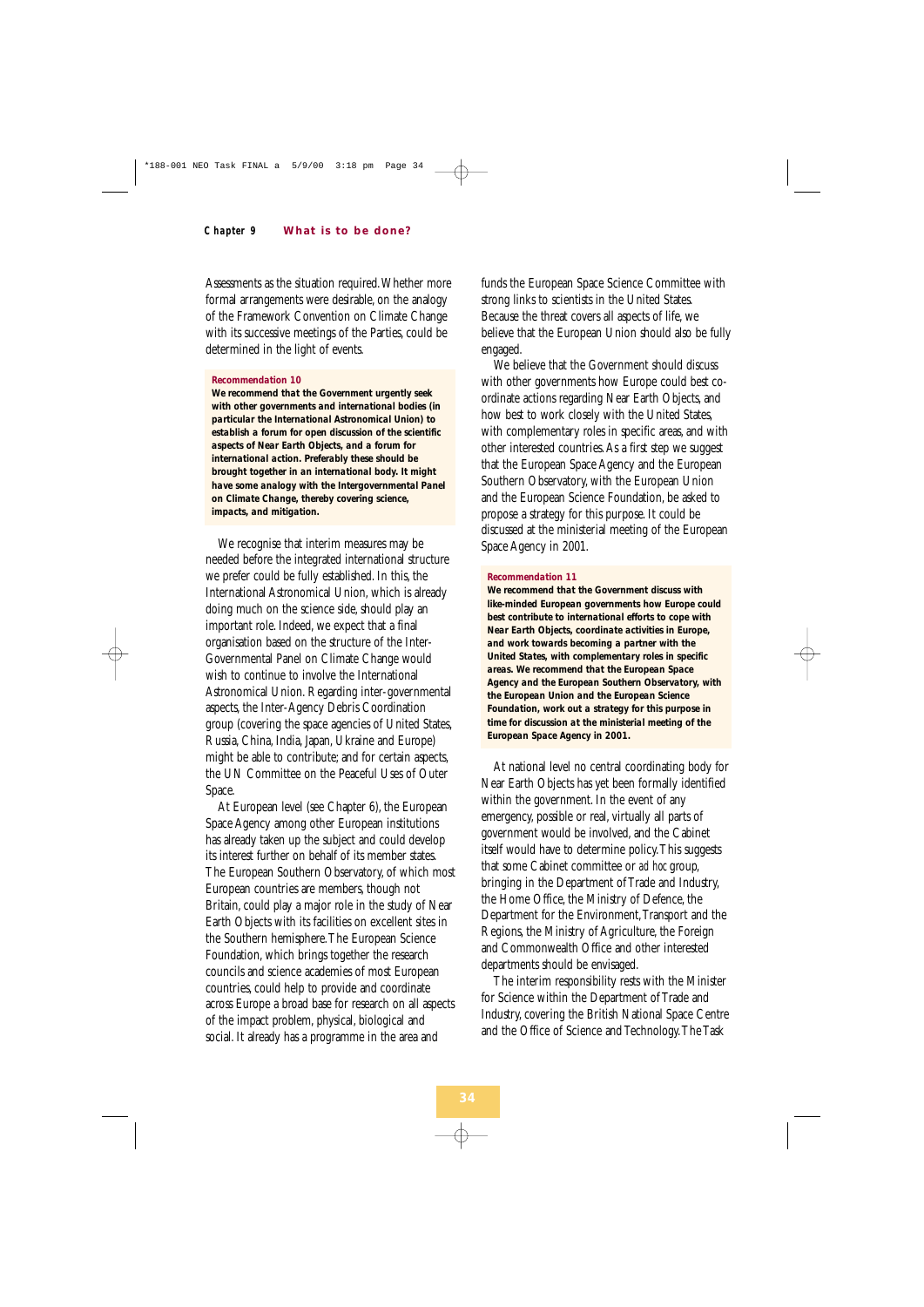Force believes that a lead department should be formally designated, and lines of responsibility established against all eventualities.

#### *Recommendation 12*

*We recommend that the Government appoint a single department to take the lead for coordination and conduct of policy on Near Earth Objects, supported by the necessary inter-departmental machinery.*

The lead department in Whitehall should act as the channel for recommendations to the Government,The Task Force would not expect this department to undertake all coordination and management itself. Instead the Task Force believes that a British Centre for Near Earth Objects should be set up whose mission would be to promote and co-ordinate work on the subject in Britain; to provide an advisory service to the Government, other relevant authorities, the public and the media; and to facilitate British involvement in international activities, whether through the means suggested above or through the International Astronomical Union and such other bodies as the Minor Planet Center in Boston. In doing so it would call on the Research Councils involved, in particular the Particle Physics and Astronomy Research Council and the Natural Environment Research Council, and on universities, observatories and other bodies concerned.

The role of such a Centre would obviously evolve with experience.The closest analogy would be with the recently created Climate Change Centre to be established at the University of East Anglia. It should, like this, be unbureaucratic, and become the centre of a network in Britain but reaching elsewhere, with special responsibility for relations with the public. In this respect its objective would be to communicate in clear, direct and comprehensible language, avoiding excessive alarm or excessive complacency, with some very different audiences: on one hand Parliament, the general public and the media, and on the other the scientific, academic and environmental communities.The Task Force suggests that as a first step there should be a feasibility study to determine the terms of reference for such a Centre and how it might be financed.

#### *Recommendation 13*

*We recommend that a British Centre for Near Earth Objects be set up whose mission would be to promote and coordinate work on the subject in Britain; to provide an advisory service to the Government, other relevant authorities, the public and the media, and to facilitate British involvement in international activities. In doing so it would call on the Research Councils involved, in particular the Particle Physics and Astronomy Research Council and the Natural Environment Research Council, and on universities, observatories and other bodies concerned in Britain.*

#### *Recommendation 14*

*We recommend that one of the most important functions of a British Centre for Near Earth Objects be to provide, a public service which would give balanced information in clear, direct and comprehensible language as need might arise. Such a service must respond to very different audiences: on the one hand Parliament, the general public and the media; and on the other the academic, scientific and environmental communities. In all of this, full use should be made of the Internet. As a first step, the Task Force recommends that a feasibility study be established to determine the functions, terms of reference and funding for such a Centre.*

In suggesting arrangements of this kind – international, European and national – the Task Force has not attempted more than a sketch of the possibilities.The threat from Near Earth Objects may be a very old problem, going back to the origins of life, but recognition of the threat is new in human experience. Greater understanding of the problem is now coupled with the possibilities of mitigation.The creation of the structure proposed above would form a base for action, if it ever became necessary, and in the meantime give some measure of reassurance.There is no question more often asked of the Task Force:What is the point of worrying about the threat when we can do nothing about it? The answer is that we need to know far more about it than we do, and that with such knowledge something might indeed be done about it.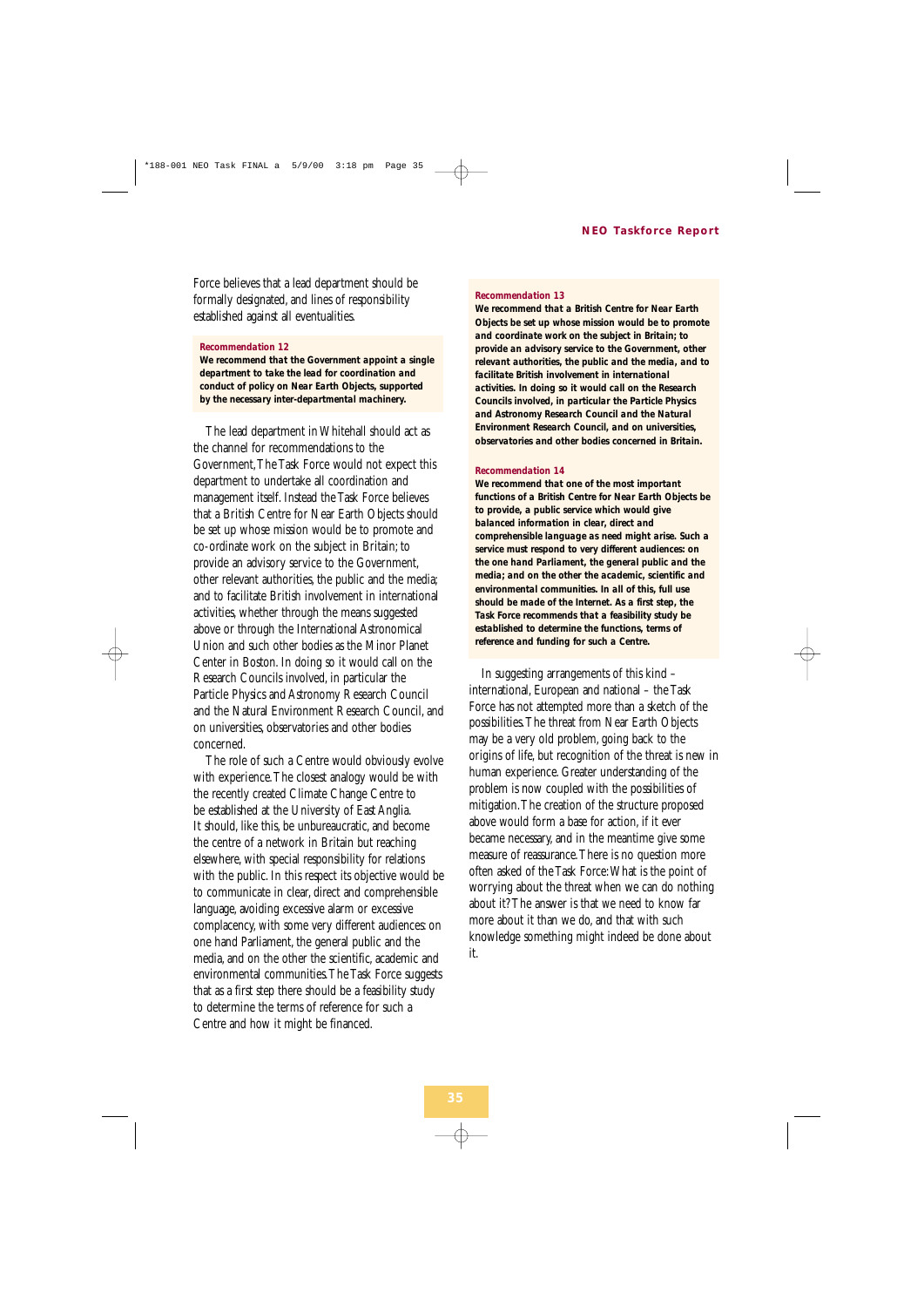# *Annex A*

# C CHRONOLOGY **CHRONOLOGY**

4.5 billion years ago the Earth was formed from material like that of asteroids and comets; and has been bombarded by Near Earth Objects (NEOs) ever since.Annex B gives specific examples of past impacts on the Earth and some recent near misses. This annex summarises the history of human understanding of asteroids and comets over the last three centuries.

| Year    | Event                                                                                                                                                                                                 |
|---------|-------------------------------------------------------------------------------------------------------------------------------------------------------------------------------------------------------|
| 1694    | Edmond Halley suggests that cometary impacts may have caused global catastrophes, formed the                                                                                                          |
|         | Caspian Sea as an impact crater, and might be linked to the biblical flood legend. This idea revived from<br>time to time (for example by William Whiston)                                            |
| 1790s   | Pierre Simon de Laplace suggests comet impacts cause terrestrial catastrophes                                                                                                                         |
| 1794    | Chladni proposes that meteorites are of extra-terrestrial origin                                                                                                                                      |
| 1801    | First asteroid discovered (Ceres); discovery of more Main Belt asteroids soon follows                                                                                                                 |
| 1822    | Lord Byron suggests that mankind could save itself from comet collisions by diverting them                                                                                                            |
| 1890s   | Alexander Bickerton suggests that impacts have sculpted the face of the Earth. Barringer suggests the                                                                                                 |
|         | "Meteor" Crater in Arizona is of impact origin                                                                                                                                                        |
| 1898    | Eros, first Earth-approacher discovered (Amor-type asteroid)                                                                                                                                          |
| 1930s   | Odessa crater in Texas shown to be an impact crater: the first proven case on Earth                                                                                                                   |
| 1932    | First two Earth-crossing asteroids discovered, Apollo and Adonis                                                                                                                                      |
| 1937    | Asteroid Hermes (1937 UB), size about 800 metres, observed for few days only as it misses Earth by just                                                                                               |
|         | 670,000 kilometres (60 per cent further than Moon). Insufficient data to secure orbit, so Hermes is lost; it                                                                                          |
|         | may come back close to Earth at any time                                                                                                                                                              |
| 1941    | Fletcher Watson estimates rate of impacts on Earth                                                                                                                                                    |
| 1947    | Minor Planet Center established by the International Astronomical Union (IAU) in Cincinnati, Ohio;<br>moves to Cambridge Massachusetts, 1978                                                          |
| 1948-51 | Edgeworth (1948) and Kuiper (1951) predicted belt of comets, just beyond Neptune, much nearer Sun<br>than Oort cloud. Now known as Edgeworth-Kuiper Belt                                              |
| 1949    | Ralph Baldwin explains lunar craters as being of impact origin                                                                                                                                        |
| 1949    | Icarus, a close Earth-approacher discovered (Apollo-type asteroid)                                                                                                                                    |
| 1950    | Oort cloud hypothesis; billions of comets in spherical shell around solar system, 50,000 AU from Sun                                                                                                  |
| 1951    | Ernst Öpik (Armagh), after earlier work, estimates cratering rates on Earth                                                                                                                           |
| 1954    | First Aten-type "Inner-Earth" asteroid discovered (1954XA) but subsequently lost                                                                                                                      |
| c.1960  | Eugene Shoemaker proves impact origin of Barringer (Meteor) Crater (Arizona)                                                                                                                          |
| 1970    | Eleanor Helin (JPL) and Eugene and Carolyn Shoemaker start systematic photographic survey of NEOs                                                                                                     |
| 1973    | Arthur C Clarke coins term Spaceguard in his novel "Rendezvous with Rama"                                                                                                                             |
| 1979    | <b>Film Meteor released</b>                                                                                                                                                                           |
| before  | Nuclear winter calculations in context of full nuclear war: subsequently realised to be applicable to                                                                                                 |
| 1980    | consequences of an NEO impact                                                                                                                                                                         |
| 1980    | Alvarez et al propose that a massive asteroid impact led to the extinction of the dinosaurs. Later linked<br>to event at Chicxulub                                                                    |
| 1981    | NASA conference: Collision of Asteroids and Comets with Earth: Physical and Human consequences                                                                                                        |
| July    |                                                                                                                                                                                                       |
| 1981    | "Spacewatch": Tom Gehrels and Bob McMillan, University of Arizona, began programme to survey NEOs<br>including small asteroids, with electronic detection and data collection. Survey began late 1988 |
|         |                                                                                                                                                                                                       |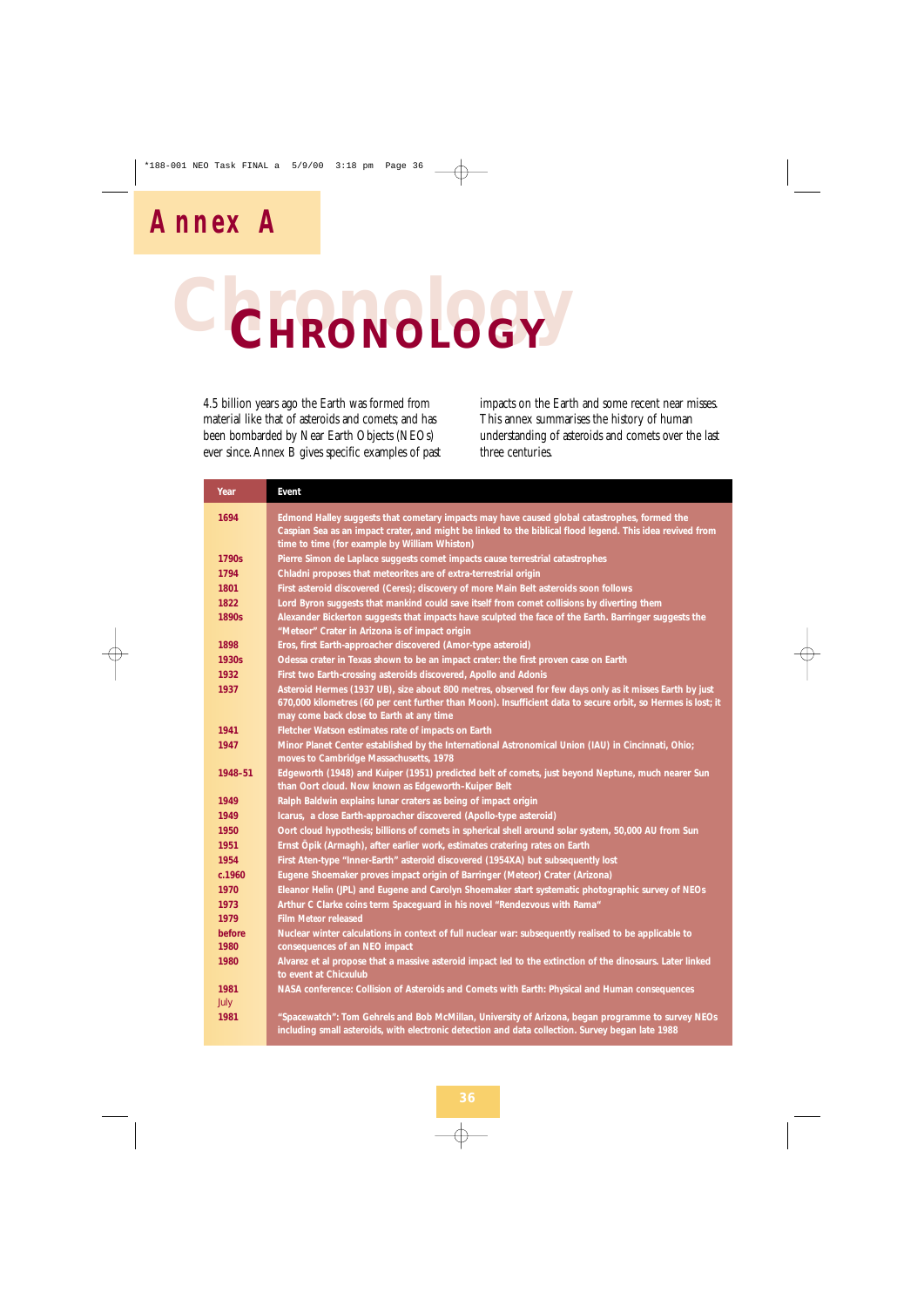| Year         | Event                                                                                                                                                                                                        |
|--------------|--------------------------------------------------------------------------------------------------------------------------------------------------------------------------------------------------------------|
| 1990         | Duncan Steel's survey of asteroids begins using United Kingdom Schmidt Telescope in Australia                                                                                                                |
| 1990         | American Institute of Aeronautics and Astronautics makes recommendations concerning NEOs to                                                                                                                  |
|              | <b>US Congress</b>                                                                                                                                                                                           |
| 1990         | US Congress House committee in NASA Multiyear Authorisation Act of 1990: "imperative that detection                                                                                                          |
| Sept         | rate of Earth-orbit-crossing asteroids must be increased substantially, and that means to destroy or alter<br>the orbits should be defined and agreed internationally"                                       |
| 1991         | US Congress House Committee on Science and Technology use NASA Authorisation Bill to direct NASA to                                                                                                          |
|              | study 1) a programme to increase detection rate of Earth-orbit-crossing asteroids, addressing costs,                                                                                                         |
|              | schedule, technology, and equipment (Spaceguard Survey Report); 2) systems and technologies to                                                                                                               |
|              | destroy or alter orbits of such asteroids if they should pose a danger to life on Earth (NEO Interception<br>Workshop)                                                                                       |
| 1992         | Spaceguard Survey Report delivered to US Congress. Recommends a search programme and                                                                                                                         |
| Jan          | international collaboration to find greater than 1 kilometre objects; and the provision of six ground                                                                                                        |
|              | based telescopes, northern and southern hemisphere sites, southern hemisphere radar; half costs to                                                                                                           |
|              | come from international partners                                                                                                                                                                             |
| 1992<br>Jan  | NEO Interception Workshop. Full investigation of counter-measures concluded that nuclear explosives in<br>stand-off mode most likely to succeed (see 1991 above)                                             |
| 1992         | Three witnesses testify before US Congress on results of above workshops                                                                                                                                     |
| <b>March</b> |                                                                                                                                                                                                              |
| 1993         | European Science Foundation initiates new scientific network "Impact Cratering and Evolution of Planet                                                                                                       |
|              | Earth"                                                                                                                                                                                                       |
| 1994<br>Feb  | US Congress House Committee on Science and Technology pass an amendment to NASA Authorisation<br>Bill directing NASA to report within a year with a programme to identify and catalogue, with help from      |
|              | the Department of Defense and space agencies of other countries, within 10 years, orbital characteristics                                                                                                    |
|              | of all comets and asteroids greater than 1 kilometre diameter and in an orbit that crosses Earth's                                                                                                           |
| 1994         | Shoemaker-Levy 9 comet collides with Jupiter. At least 21 cometary fragments, with diameters up to                                                                                                           |
| July<br>1994 | 2 kilometres, cause massive explosions and spark public interest<br>IAU's 22nd Assembly's Working Group on NEOs, present a report recommending that an international                                         |
|              | authority should take responsibility for NEO investigations                                                                                                                                                  |
| 1995         | Near Earth Objects Survey Workgroup Report is released with a programme to meet Congress'                                                                                                                    |
| <b>June</b>  | requirements. Recommends NASA, USAF and international collaboration; two dedicated 2 metre<br>discovery telescopes; use of two existing 1 metre telescopes for survey and follow-up; enhanced funding        |
|              | to obtain roughly half time on a 3 to 4 metre telescopes for physical observation; MPC enhancements                                                                                                          |
| 1995         | UN host conference on NEOs attended by representatives of UN Office of Outer Space Affairs                                                                                                                   |
| 1995         | IAU's Working Group on NEOs workshop sets up the Spaceguard Foundation to promote                                                                                                                            |
| 1996         | international NEO discovery, follow-up and study<br>UN meeting in Colombo, Sri Lanka, resolves that an international network of telescopes under UN aegis                                                    |
| Jan          | is needed for NEO searching and tracking                                                                                                                                                                     |
| 1996         | Parliamentary Assembly of the Council of Europe, Resolution 1080, detection of asteroids and comets                                                                                                          |
|              | that are potentially dangerous to mankind                                                                                                                                                                    |
| 1997         | Spaceguard UK set up to promote British NEO activities                                                                                                                                                       |
| 1998         | Two new major NEO search programmes start in United States using Department of Defense facilities:<br>NEAT in Hawaii and LINEAR in New Mexico - see Annex C - leading to step-increase in NEO discovery rate |
| 1998         | National Research Council of US National Academy of Sciences: highest priorities to NEOs                                                                                                                     |
| 1998         | US Congressional Hearings on NEOs and Planetary Defense. Recommends use of more GEODSS                                                                                                                       |
| May          | telescopes, states difficulties with using already existing observatories                                                                                                                                    |
| 1998         | NASA NEO Program Office set up at JPL to help coordinate and provide a focal point for US studies of<br><b>NEOs</b>                                                                                          |
| 1998         | Armageddon and Deep Impact films released, both about NEO collisions with the Earth                                                                                                                          |
| Jul-Aug      |                                                                                                                                                                                                              |
| 1999         | In a report to the ESA Council at Ministerial level, ESA's Long Term Policy Committee recommend that                                                                                                         |
|              | the Agency be involved in NEO activities, including the study of countermeasures                                                                                                                             |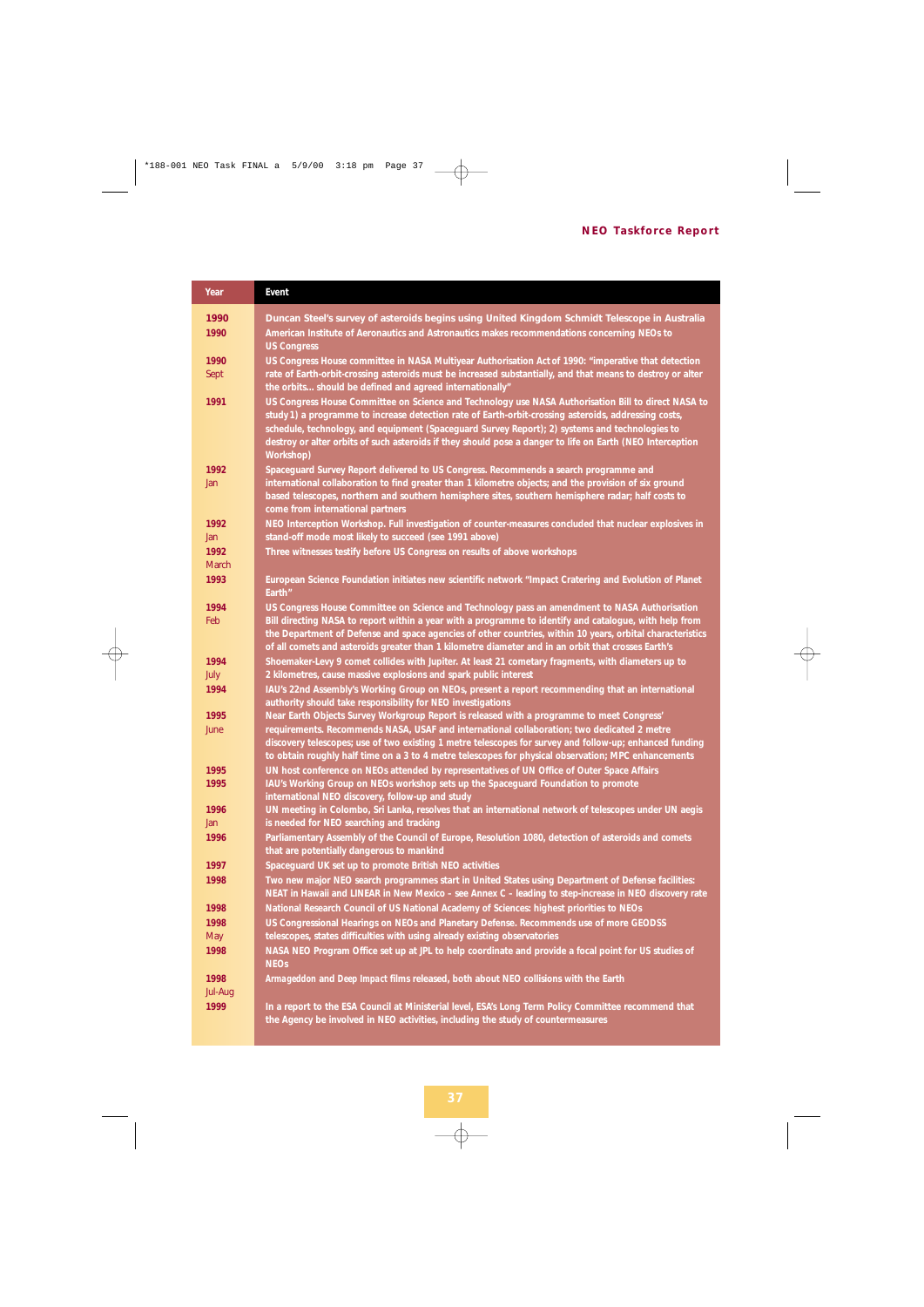### *Annex A* **Chronology**

| Year                 | Event                                                                                                                                                                                                                                                                                                                                                                                                                                                      |
|----------------------|------------------------------------------------------------------------------------------------------------------------------------------------------------------------------------------------------------------------------------------------------------------------------------------------------------------------------------------------------------------------------------------------------------------------------------------------------------|
| 1999<br><b>March</b> | Threat from NEOs is debated in House of Commons. Minister for Energy and Industry, John Battle, says<br>that Government will consult British astronomers and other experts on ways the UK can support NEO                                                                                                                                                                                                                                                  |
|                      | research                                                                                                                                                                                                                                                                                                                                                                                                                                                   |
| 1999                 | Threat from NEOs discussed in House of Lords. Science Minister, Lord Sainsbury, says that Britain must                                                                                                                                                                                                                                                                                                                                                     |
| <b>June</b>          | co-operate internationally on this topic                                                                                                                                                                                                                                                                                                                                                                                                                   |
| 1999                 | International Monitoring Programs for Asteroid and Comet Threat (IMPACT) conference in Italy                                                                                                                                                                                                                                                                                                                                                               |
| <b>June</b>          | organised by the IAU, the Spaceguard Foundation and others. Outcomes include the "Torino Scale" to<br>describe risk and severity of possible impact for newly discovered objects                                                                                                                                                                                                                                                                           |
| 1999                 | UNISPACE III, a UN Space conference, hold a workshop on NEOs and make recommendations to UN                                                                                                                                                                                                                                                                                                                                                                |
| July                 | General Assembly. Subsequently, resolution adopted by conference, the Vienna Declaration on Space<br>and Human Development, declares a strategy including actions that should be taken to improve<br>knowledge of NEOs; improve international coordination of activities relating to NEOs; harmonise<br>worldwide effort to identify, follow up and predict NEO orbits; and research safety measures on the use<br>of nuclear power sources in outer space |
| 2000<br>Jan          | UK Government sets up a Task Force on Potentially Hazardous NEOs                                                                                                                                                                                                                                                                                                                                                                                           |

*More information can be found in the Bibliography*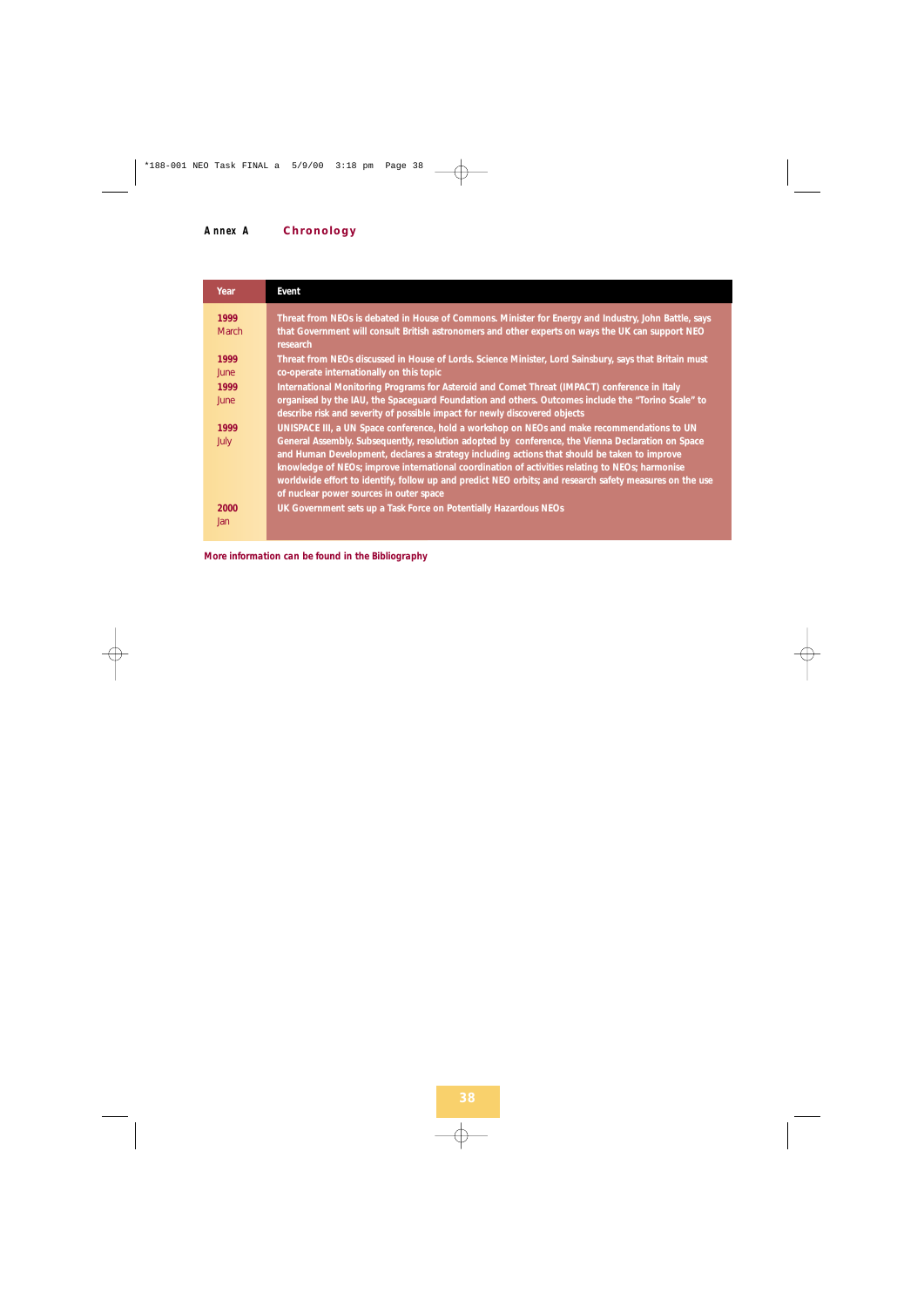# *Annex B*

# **of asteroids and comets OF ASTEROIDS AND COMETS Impacts and close approaches IMPACTS AND CLOSE APPROACHES**

**Section B-1:** Some major impacts of asteroids and comets; **Section B-2:** Documented impacts in last decade; **Section B-3:** Close approaches.

| <b>B-1:</b> Some major impacts of asteroids and comets |  |  |  |
|--------------------------------------------------------|--|--|--|
|--------------------------------------------------------|--|--|--|

| Age (years)<br>or date | Place                             | <b>Notes</b><br>references in square brackets below given in Bibliography                            |
|------------------------|-----------------------------------|------------------------------------------------------------------------------------------------------|
| 2,000 million          | <b>South Africa</b>               | Vredefort, oldest known crater on Earth, estimates of<br>crater diameter vary from 140 kilometres to |
|                        |                                   | 300 kilometres [1]                                                                                   |
| 290 million            | Canada                            | Clearwater Lakes, two craters of diameters                                                           |
|                        |                                   | 32 kilometres and 22 kilometres [2]                                                                  |
| 250 million            | Australia                         | Woodleigh, 130 kilometre crater, discovered April 2000.                                              |
|                        |                                   | Explosion thought to be source of the massive Permian-                                               |
|                        |                                   | Triassic extinction of almost all life on Earth [3]                                                  |
| 215 million            | Quebec, Canada                    | Manicouagan, 150 kilometre crater [4]                                                                |
| 200 million            | Chad, Africa                      | Aorounga, chain of several large craters from multiple                                               |
|                        |                                   | impact, each >10 kilometres [5]                                                                      |
| 143 million            | <b>Australia</b>                  | Gosses Bluff, 22 kilometre crater [6]                                                                |
| 100 million            | Canada                            | Deep Bay, 13 kilometre crater [7]                                                                    |
| 65 million             | Yucatan peninsula                 | Chicxulub, 170 kilometre scar, mass extinction                                                       |
|                        |                                   | (dinosaurs) [8]                                                                                      |
| 38 million             | Canada                            | Mistastin Lake, 28 kilometre crater [9]                                                              |
| 35 million             | <b>USA</b>                        | Chesapeake Bay 85 kilometre crater [10]                                                              |
| 5 million              | Namibia, Africa                   | Roter Kamm, ~3 kilometre crater [11]                                                                 |
| 3 million              | Tajikistan                        | Kara-Kul, ~50 kilometre crater [12]                                                                  |
| 2.15 million           | <b>SE Pacific Ocean</b>           | Eltanin asteroid impact causing tsunami,                                                             |
| 1 million              |                                   | Asteroid size > 1 kilometre [22]                                                                     |
| 300 thousand           | Ghana, Africa<br><b>Australia</b> | Bosumtwi, 10.5 kilometre crater [13]<br>Wolfe Creek, 0.9 kilometre crater [14]                       |
| 49 thousand            | Arizona, USA                      | Barringer or "Meteor" Crater, 1.2 kilometre crater [15]                                              |
| 120 to 600             | Saudi Arabia                      | Wabar Craters in Empty Quarter of Saudi Arabia [17]                                                  |
| 1490 not confirmed     | China                             | About 10,000 people reported killed [16]                                                             |
| 1908                   | Siberia, Russia                   | Tunguska, stony object, diameter ~60 metres, exploded                                                |
|                        |                                   | at altitude of ~ 8 kilometres, flattening over 2000 square                                           |
|                        |                                   | kilometres of trees and starting fires. 10-20 MT [18]                                                |
| 1930                   | <b>Brazil</b>                     | Tunguska-like airburst of 10-50 metre object, significant                                            |
|                        |                                   | ground damage; no crater identified [19]                                                             |
| 1947, Feb              | <b>Russia</b>                     | Sikhote-Alin, one hundred craters, above 0.5 metre                                                   |
|                        |                                   | (longest about 14 metres) resulting from an iron object                                              |
|                        |                                   | breaking up at $\sim$ 5 kilometres [20]                                                              |
| 1994, Jul              | Comet Shoemaker-Levy 9            | Fragmented comet collided with Jupiter                                                               |
|                        | collision with Jupiter            | creating Earth-sized impact zones [21]                                                               |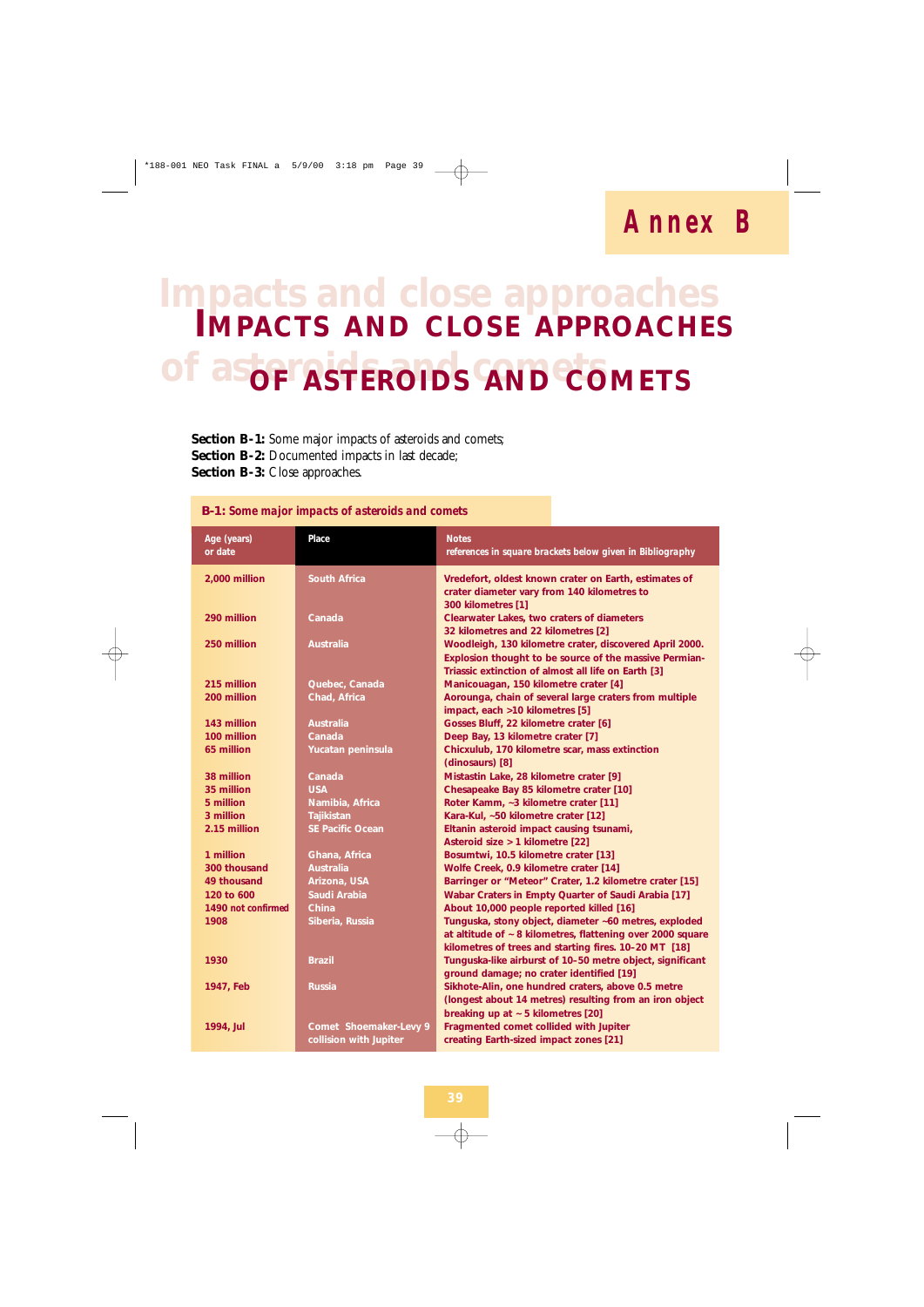| <b>Date</b>  | Location                                                    | Diameter of                |
|--------------|-------------------------------------------------------------|----------------------------|
|              |                                                             | object (metres)            |
| 1990, Apr 7  | Netherlands (house hit)                                     |                            |
| 1990, Jul 2  | Zimbabwe                                                    |                            |
| 1991, Aug 31 | Indiana, USA                                                |                            |
| 1992, Aug14  | Uganda (building hit)                                       |                            |
| 1992, Oct 9  | Peekskill, New York (car hit)                               |                            |
| 1994, Nov 1  | <b>Pacific Ocean</b>                                        | 39                         |
| 1994, Nov 3  | <b>Bay of Bengal</b>                                        | 15                         |
| 1994, Dec 7  | Fort McMurray/Fort Chipewyan, Alberta                       | 3                          |
| 1994, Dec 16 | 1000 kilometres south of Cape of Good Hope at 30km altitude | $\overline{7}$             |
| 1995, Jan 18 | Northern Mongolia. 25 kilometres altitude                   | 10                         |
| 1995, Feb 16 | <b>Pacific Ocean</b>                                        | 8                          |
| 1995, Feb 16 | Pacific Ocean (10 hours later)                              | $\overline{4}$             |
| 1995, Jul 7  | <b>Near New York City</b>                                   | $12 \overline{ }$          |
| 1995, Dec 9  | Cuenca, Ecuador                                             | 11                         |
| 1995, Dec 22 | 1500 kilometres south of Argentina (Antarctica)             | >2                         |
| 1996, Jan 15 | 2000 kilometres south of New Zealand                        | >3                         |
| 1996, Mar 26 | West of the coast of Mexico                                 | 3                          |
| 1996, Mar 29 | <b>Hawaii</b>                                               | 10                         |
| 1996, Mar 30 | 1000 kilometres west of Chilean coast                       | 11                         |
| 1997, Apr 27 | Indian Ocean, West of Australia                             | 27                         |
| 1997, Sep 5  | South of Mauritius, Indian Ocean                            | 14                         |
| 1997, Sep 30 | Off coast of South Africa                                   | 5                          |
| 1997, Oct 1  | Mongolia                                                    | 8                          |
| 1997, Oct 9  | Near El Paso, Texas. 36 kilometres altitude                 | $>12$                      |
| 1997, Dec 9  | Near Nuuk, Greenland                                        | $\boldsymbol{\mathcal{P}}$ |
| 1998, Jan 11 | Near Denver, Colorado                                       | >2                         |
| 1999, Jul 7  | North Island, New Zealand. 28.8 kilometres altitude         | >2                         |
| 1999, Dec 5  | Near Montgomery, Alabama. 23 kilometres altitude            | >2                         |
| 2000, Jan 18 | Yukon, 25 kilometres altitude                               | 5                          |
|              |                                                             |                            |

### **B-2:** *Documented impacts on Earth in last decade*

The first five impacts above were reported in Lewis J S, *Rain of Iron and Ice*, Reading, Mass, Addison-Wesley, 1996.The remainder were reported from US Air Force Early Warning Satellites.

Note that between August 1972 and March 2000, sensors in these satellites detected 518 impact events, all in the kilotonne of TNT class or above (objects above a few metres in diameter); this averages 30 events per year. Most of these events were primarily bursts in the upper atmosphere and were not detected at ground level.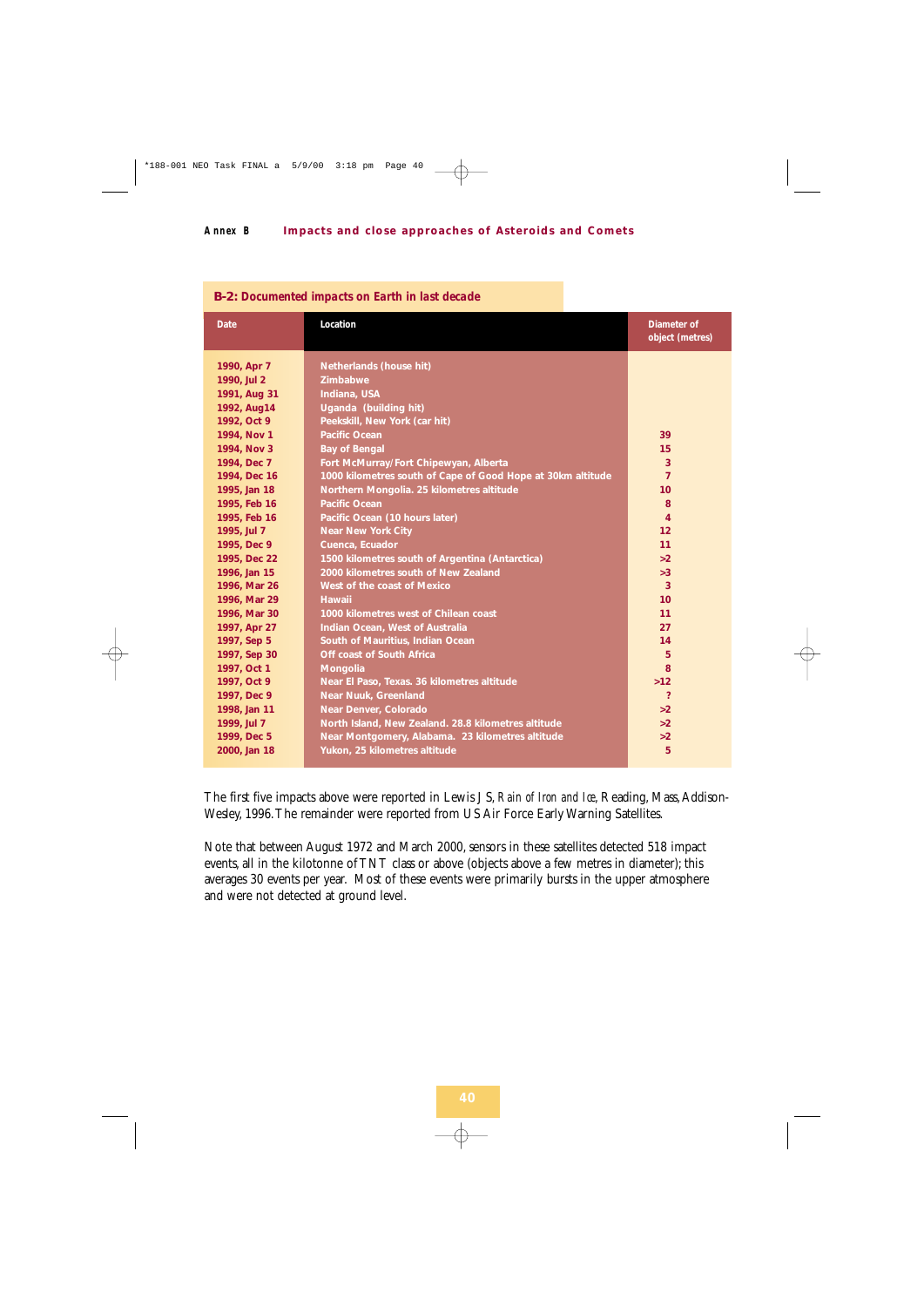### **B-3:** *Close approaches*

This Section analyses Near Earth Objects which have been observed over recent years to have come closer than two or four lunar distances of the Earth.The first two lists below cover close approaches in the past; the remaining two are predictions for the future.

Although objects of all sizes are included, those under a few tens of metres in diameter would burn up in the upper atmosphere.The conclusion is that no known object presents a serious hazard over at least the coming 50 years. However, only about half the 1 kilometre objects have yet been discovered and a much smaller proportion of small ones.The Section is based on information kindly supplied by Brian Marsden and Gareth Williams of the Minor Planet Center, Boston (and some data from Andrea Milani's "riskpage" website, see Bibliography).

### **1: Objects which were discovered as they approached the Earth to within 2 lunar**

distances. These are given chronologically by the date of closest approach. The lunar, or Earth to Moon, distance is about 400,000 kilometres.

| Minimum approach<br>(in lunar distances) | Date of closest approach | Object           | approx diameter<br>(metres) |
|------------------------------------------|--------------------------|------------------|-----------------------------|
| 1.96                                     | 1937 Oct 30              | 1937 UB (Hermes) | 1,000                       |
| 1.84                                     | 1989 Mar 22              |                  | 300                         |
|                                          |                          | (4581) Asclepius |                             |
| 1.24                                     | 1991 Dec 5               | 1991 VG          |                             |
| 0.44                                     | 1991 Jan 18              | 1991 BA          | 6                           |
| 0.40                                     | 1993 May 20              | 1993 KA2         | 6                           |
| 0.28                                     | 1994 Dec 9               | 1994 XM1         | 10                          |
| 0.44                                     | 1994 Mar 15              | 1994 ES1         | 8                           |
| 1.92                                     | 1994 Nov 24              | 1994 WR12        | 200                         |
| 1.16                                     | 1995 Mar 27              | 1995 FF          | 20                          |
| 2.00                                     | 1995 Oct 17              | 1995 UB          | 10                          |
| 1.20                                     | 1996 May19               | 1996 JA1         | 300                         |
| 1.32                                     | 2000 Jun 2               | <b>2000 LG6</b>  | 6                           |

### **2: Objects 200 metres and larger which were discovered after they had passed within two lunar distances some time in the last century.** This conclusion was reached by calculating the past orbit of each newly discovered object.

| Minimum approach<br>(in lunar distances) | Date of closest approach | Object    | approx diameter<br>(metres) |
|------------------------------------------|--------------------------|-----------|-----------------------------|
| 1.80                                     | 1975 Jan. 31             | 1998 DV9  | 1.000                       |
| 1.56                                     | 1982 Oct 21              | 1999 VP11 | 800                         |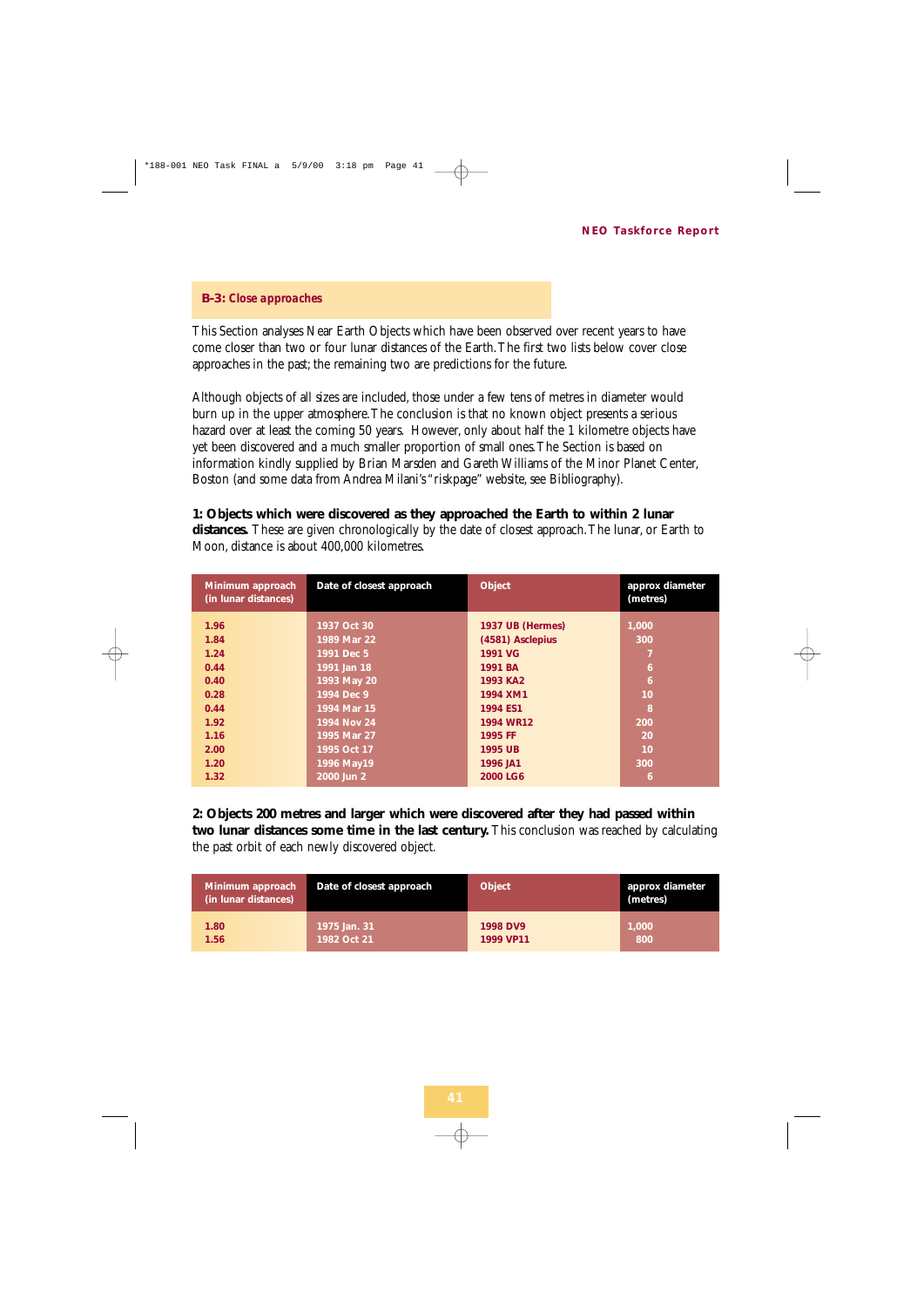**3: Objects 200 metres and larger that have been seen more than once and are predicted to pass within four lunar distances over the next hundred years.** In addition there are several predicted possible approaches by objects seen only once, although none of them should come within two lunar distances.

| Minimum approach<br>(in lunar distances) | Date of closest approach | Object          | approx diameter<br>(metres) |
|------------------------------------------|--------------------------|-----------------|-----------------------------|
| 1.04                                     | 2027 Aug 7               | 1999 AN10 **    | 1,000                       |
| 2.52                                     | 2028 Oct 26              | 1997 XF11 **    | 2,000                       |
| 3.20                                     | 2060 Feb 14              | (4660) Nereus   | 900                         |
| 2.20                                     | 2060 Sep 23              | 1999 RQ36       | 300                         |
| 2.64                                     | 2069 Oct 21              | $(2340)$ Hathor | 600                         |
| 2.36                                     | 2086 Oct 21              | (2340) Hathor   | 600                         |
| 3.52                                     | 2095 Apr 9               | 1998 SC15       | 500                         |
|                                          |                          |                 |                             |

**4: Objects for which the first orbital calculations indicated that they might impact Earth during the next 50 years. Further work has dismissed this possibility or made it improbable.** There are nine objects of widely varying size. For three of them (marked  $*$  below) the possibility of impact was dismissed during the month or so after discovery as more observations were made and their orbits more accurately determined. For two of them (marked \*\*, above and below) intervening close approaches (see list 3 above) did not allow current observations to eliminate the possibility of a later impact; fortunately, an impact was eliminated following the recognition of observations on old photographs (which existed because these objects are large and therefore bright). In the four remaining cases at least two would probably be too small to do damage. For the other two the available observations are yet to be performed to allow an impact to be dismissed. However, even before that, the chances of the object 1998 OX4 hitting the Earth is thought to be only about 1 in 2,000,000, and the much smaller object 1995 CS, 1 in 200,000.The objects are arranged in order of earliest possible impact date.

| object       | approx diameter<br>(metres) | theoretical [possible]<br>impact dates | comments                         |
|--------------|-----------------------------|----------------------------------------|----------------------------------|
| 1991 BA      | 10                          | 2003, 2010, 2046                       | would be destroyed by atmosphere |
| 1998 OX4     | 200                         | 2014, 2038, 2044, 2046                 | not yet dismissed, see text      |
| 2000 BF19 *  | 500                         | 2022                                   | dismissed Feb 2000 by new        |
|              |                             |                                        | observation                      |
| 1994 GV      | 10                          | 2036, 2039, 2044, 2050                 | would be destroyed by atmosphere |
| 1997 XF11 ** | 2,000                       | 2040, etc                              | dismissed Mar 1998 by old        |
|              |                             |                                        | observation in archives          |
| 2000 EH26 *  | 200                         | 2041                                   | dismissed Apr 2000 by new        |
|              |                             |                                        | observation                      |
| 1995 CS      | 40                          | 2042                                   | small object; not yet dismissed, |
|              |                             |                                        | see text                         |
| 1999 RM45 *  | 500                         | 2042, 2050                             | dismissed Oct 1999 by new        |
|              |                             |                                        | observation                      |
| 1999 AN10 ** | 1,000                       | 2044, etc.                             | dismissed July 1999 by old       |
|              |                             |                                        | observation in archives          |
|              |                             |                                        |                                  |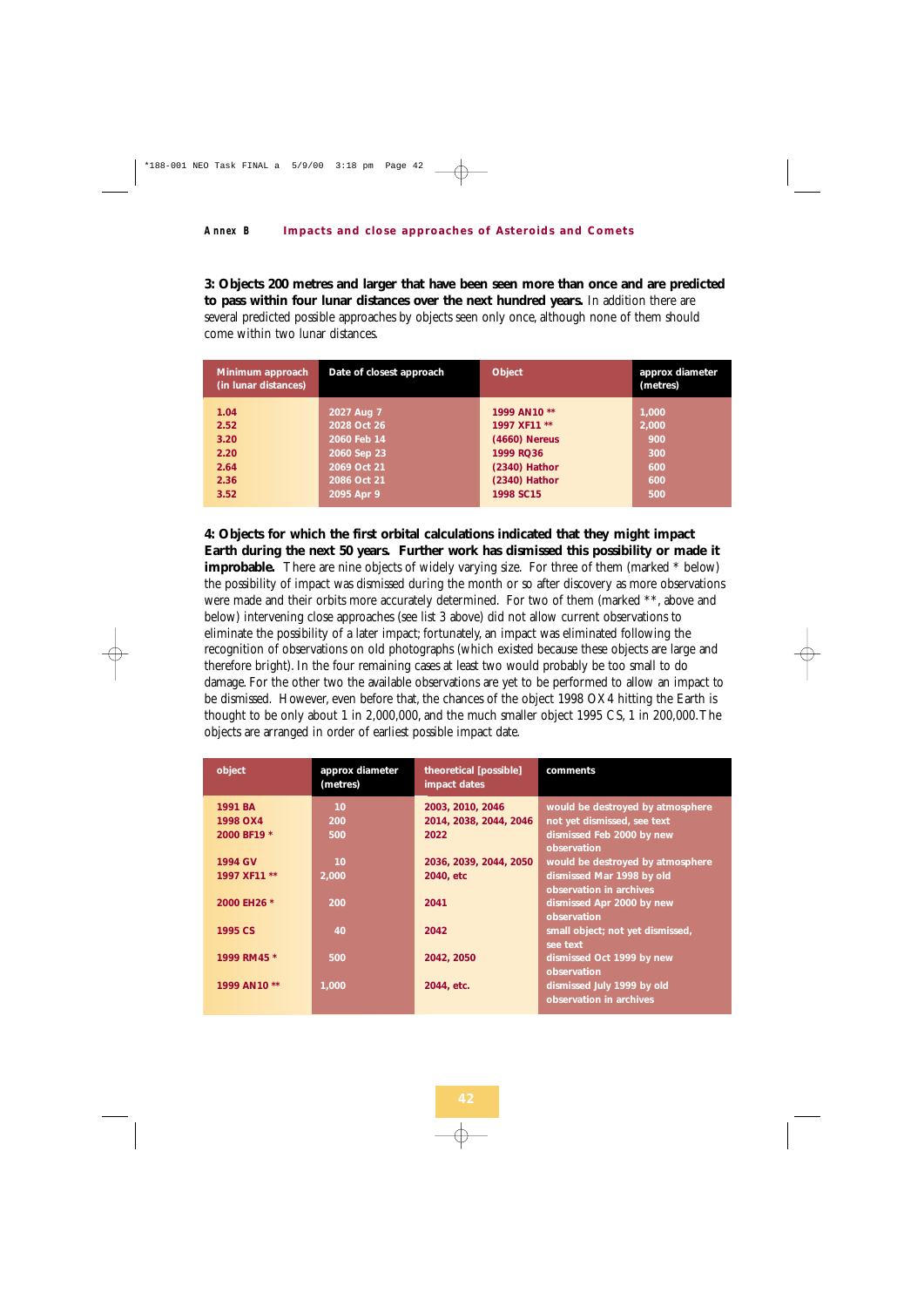# **telescopes and radars TELESCOPES AND RADARS Ground-based GROUND-BASED**

### **C-1:** *Main telescopes and radars used for NEO work*

| Group                                                                                                                                                        | Objective<br>(country)                 | <b>Facilities</b>                                                                                                                                                                                                              |
|--------------------------------------------------------------------------------------------------------------------------------------------------------------|----------------------------------------|--------------------------------------------------------------------------------------------------------------------------------------------------------------------------------------------------------------------------------|
| <b>LINEAR</b> (Lincoln Laboratory Near<br><b>Earth Asteroid Research)</b><br>Surveillance (GEODSS)-type<br>controlled by MIT site:<br><b>New Mexico, USA</b> | survey<br>(USA)                        | Two 1 metre US Air Force telescopes; each of the ground-<br>based Electro-Optical Deep Space<br>www.ll.mit.edu/LINEAR                                                                                                          |
| <b>NEAT</b> (Near Earth Asteroid<br>Tracking) controlled by JPL,<br>Pasadena sites: Maui, Hawaii and<br>Mt Palomar, California                               | survey<br>follow up<br>(USA)           | 1.2 metre US Air Force telescope on Maui, Hawaii<br>(commissioned early 2000)<br>1.2 metre Schmidt telescope at Mt Palomar, California (being<br>upgraded also to use the NEAT camera)<br>huey.jpl.nasa.gov/~spravdo/neat.html |
| <b>Spacewatch</b><br>controlled by University of Arizona<br>site: Kitt Peak, Arizona                                                                         | survey<br>follow up<br>(USA)           | 0.9 metre telescope of Steward Observatory, Arizona;<br>1.8 metre telescope will be fully commissioned by 2001<br>www.lpl.arizona.edu/spacewatch/                                                                              |
| <b>LONEOS (Lowell Observatory</b><br>Near Earth Object Search)<br>controlled by Lowell Observatory<br>site: Flagstaff, Arizona                               | survey<br>(USA)                        | 0.6 metre telescope, in full operation early 2000<br>www.lowell.edu/users/elgb/loneos_disc.html                                                                                                                                |
| <b>Catalina Sky Survey</b><br>controlled by University of Arizona<br>site: Kitt Peak, Arizona                                                                | survey<br>(USA)                        | 0.4 metre telescope; to be replaced by 0.7 metre telescope in<br>Autumn 2000<br>Possible modification and use of 0.6 metre telescope in<br>Australia, (Southern Hemisphere Survey)<br>www.lpl.arizona.edu/css                  |
| <b>Southern Hemisphere Survey</b><br>controlled by University of Arizona<br>and Australian National University<br>site: Siding Spring, Australia             | survey<br>(USA/<br>Australia)          | 0.6 metre Uppsala Southern Schmidt Telescope in Australia;<br>it is hoped that modifications can be financed for use of this<br>telescope from 2001<br>www.lpl.arizona.edu/css                                                 |
| <b>Arecibo</b><br>controlled by Cornell University;<br>involving JPL for NEOs<br>site: Puerto Rico                                                           | astrometry<br>gross structure<br>(USA) | Planetary radar, 300 metre antenna<br>www.naic.edu                                                                                                                                                                             |
| <b>Goldstone Solar System Radar</b><br>controlled by JPL<br>site: Goldstone, California                                                                      | astrometry<br>gross structure<br>(USA) | Planetary radar, 70 metre antenna<br>echo.jpl.nasa.gov                                                                                                                                                                         |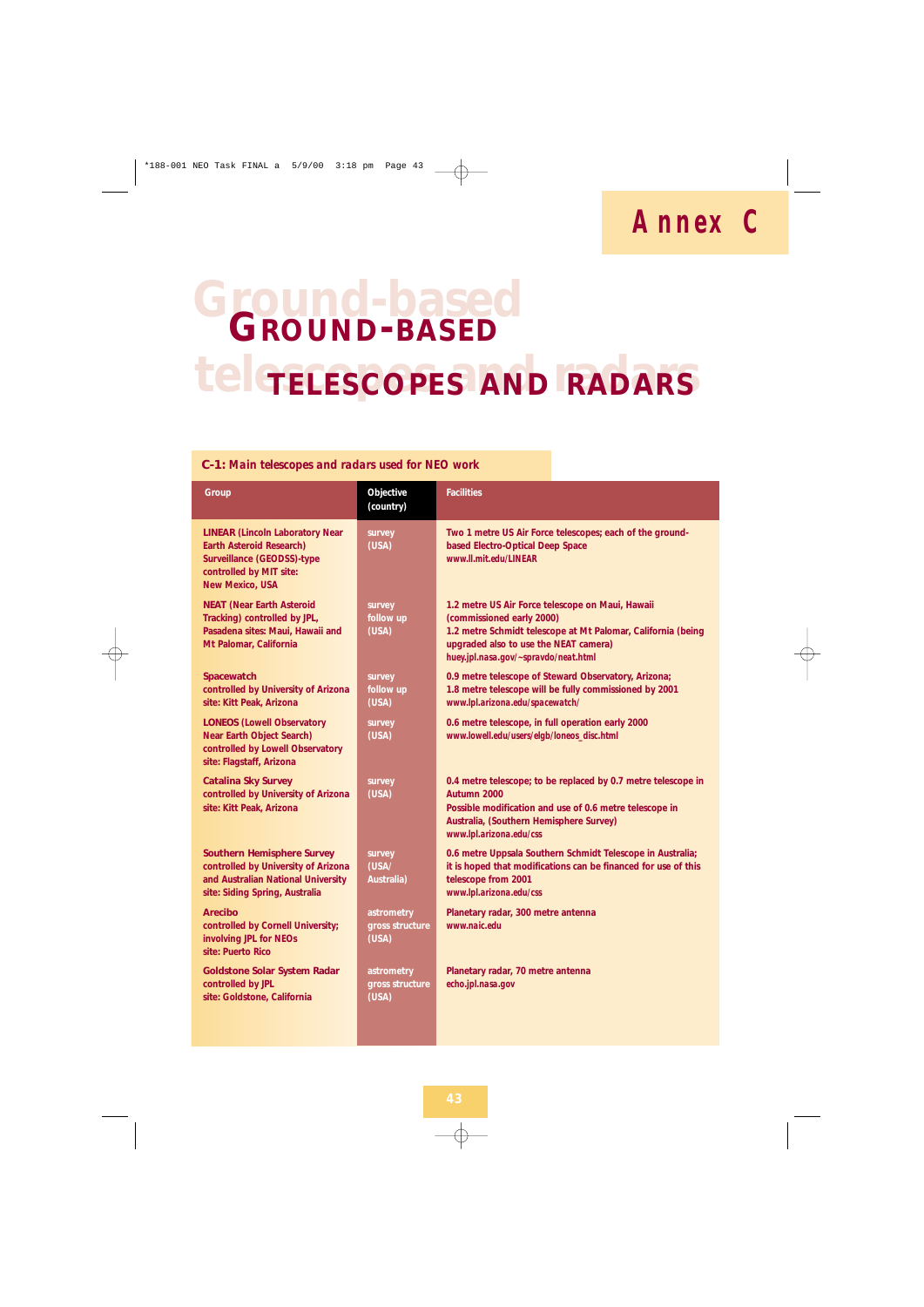| Group                                                                                                                                                                                                                                           | Objective<br>(country)                        | <b>Facilities</b>                                                                                                                                                  |
|-------------------------------------------------------------------------------------------------------------------------------------------------------------------------------------------------------------------------------------------------|-----------------------------------------------|--------------------------------------------------------------------------------------------------------------------------------------------------------------------|
| <b>DLR Planetary Radar</b><br>controlled by the Institute of<br>Planetary Exploration (DLR),<br>Germany<br>Site: Weilheim, Upper Bavaria                                                                                                        | follow up<br>(Germany<br>with USA/<br>Russia) | Planetary radar, 30 metre antenna. Uses radar<br>transmitters in Russia and USA<br>pentium.pe.ba.dlr.de/ourgroup/radar.htm                                         |
| <b>Bisei Spaceguard Centre</b><br>controlled by Japanese Spaceguard<br><b>Association with National Space</b><br>Development Agency, the<br><b>National Aeronautic Laboratory,</b><br>and the Science & Technology<br>Agency site: Bisei, Japan | survey<br>follow up<br>(Japan)                | 0.5 metre telescope currently in use (for NEO search and<br>for tracking space debris)<br>1 metre telescope near completion<br>neo.jpl.nasa.gov/missions/jsga.html |
| <b>OCA-DLR Asteroid Survey</b><br>controlled by<br>Observatoire de la Côte d'Azur<br>(OCA), France and the Institute<br>of Planetary Exploration (DLR),<br>Germany<br>site: North of Cannes, France                                             | survey<br>(France/<br>Germany)                | Pending<br>0.9 metre Schmidt telescope (Since April 1999 this<br>observing programme has been discontinued)<br>earn.dlr.de/odas/odas.htm                           |
| <b>KLENOT</b> (Klet observatory Near<br>Earth and Other unusual object<br>Team)<br>controlled by Klet Observatory<br>site: Mt Klet, Czech Republic                                                                                              | follow up<br>(Czech<br>Republic)              | 0.57 metre and 0.63 metre telescopes<br>1.02 metre telescope being built<br>www.klet.cz                                                                            |

### **C-1:** *Main telescopes and radars used for NEO (continued)*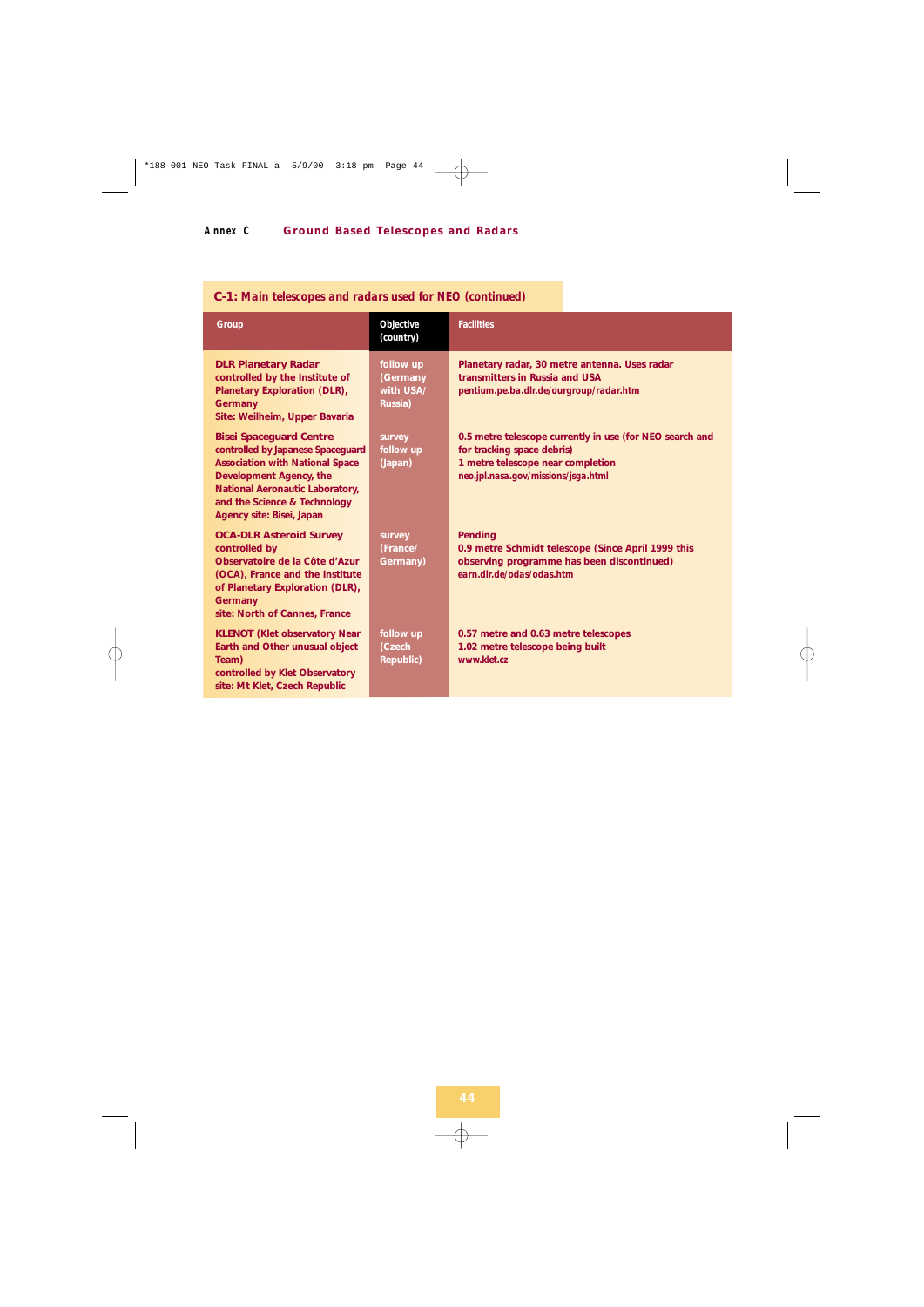### **C-2:** *Other telescopes mentioned in report*

| Group                                                                                                                         | Objective<br>(country)                       | <b>Facilities</b>                                                                                                                                                                                                  |
|-------------------------------------------------------------------------------------------------------------------------------|----------------------------------------------|--------------------------------------------------------------------------------------------------------------------------------------------------------------------------------------------------------------------|
| <b>UKST</b> (UK Schmidt Telescope)<br>site: Siding Spring, Australia;<br><b>Anglo Australian Observatory</b>                  | survey                                       | 1.2 metre Schmidt<br>All-sky survey plate archive in Edinburgh record earlier NEO<br>sightings; UKST used for Anglo-Australian<br>Near-Earth Asteroid Survey in 1990s<br>www.aao.gov.au                            |
| <b>AAT</b> (Anglo-Australian Telescope)<br>site: Siding Spring, Australia;<br><b>Anglo Australian Observatory</b>             | follow up<br>spectroscopy<br>(Australia, UK) | 3.9 metre telescope<br>www.aao.gov.au                                                                                                                                                                              |
| <b>WHT</b> (William Herschel Telescope)<br>site: La Palma, Canary Islands                                                     | follow up<br>spectroscopy<br>(UK, Europe)    | 4.2 metre telescope<br>www.ing.iac.es                                                                                                                                                                              |
| <b>INT</b> (Isaac Newton Telescope)<br>site: La Palma, Canary Islands                                                         | follow up<br>spectroscopy<br>(UK, Europe)    | 2.5 metre telescope<br>www.ing.iac.es                                                                                                                                                                              |
| <b>JKT</b> (Jacobus Kapteyn Telescope)<br>site: La Palma, Canary Islands                                                      | follow-up<br>(UK, Europe)                    | 1 metre telescope<br>www.ing.iac.es                                                                                                                                                                                |
| <b>VISTA</b> (Visible and Infrared<br><b>Survey Telescope for Astronomy)</b><br><b>UK</b> owned<br>site: ESO's Paranal, Chile | survey<br>follow up<br>spectroscopy<br>(UK)  | 4 metre primary feeding two alternate wide field cameras<br>First surveys to be completed within 12 years.<br>about 25 per cent of time available by peer reviewed<br>application<br>www-star.qmw.ac.uk/~jpe/vista |
| 6.5 metre, NSF survey telescope<br>(in proposal phase)                                                                        | survey<br>(USA)                              | www.nsf.gov/mps/ast/strategicplan/instr.htm                                                                                                                                                                        |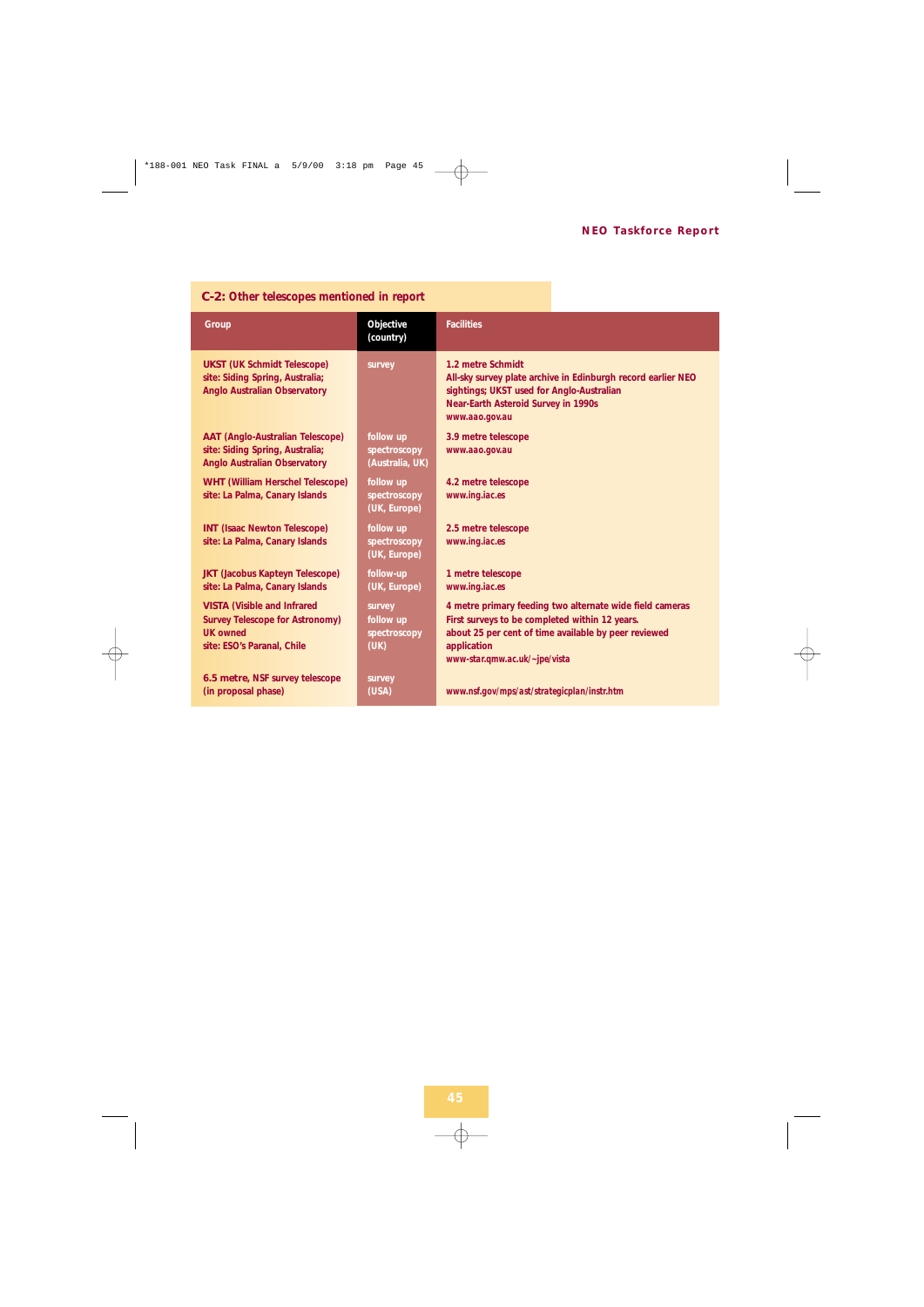# *Annex D*

# **missions MISSIONS Space-based SPACE-BASED**

### **D-1:** *Flyby or rendezvous with asteroid or comet*

| <b>Mission</b>                                                                         | Objective<br>(1=primary, etc.)                                                                                                                                                            | <b>Encounters and website</b>                                                                                                                            |
|----------------------------------------------------------------------------------------|-------------------------------------------------------------------------------------------------------------------------------------------------------------------------------------------|----------------------------------------------------------------------------------------------------------------------------------------------------------|
| <b>ICE</b><br><b>International Cometary</b><br><b>Explorer NASA</b><br>launched 1978   | previously called International Sun<br>Earth Explorer, ISEE-3.<br>1. science of Sun;<br>2. to pass through tail of a comet and<br>measure its plasma and magnetic features                | comet Giacobini-Zinner: pass through tail,<br>1985<br>comet Halley: distant flyby, March 1986<br>stardust.jpl.nasa.gov/comets/ice.html                   |
| <b>VEGA-1 and 2</b><br><b>Russian Space Agency</b><br>launched 1984                    | 1. probe surface of Venus;<br>2. fly both spacecraft near comet Halley<br>and return images                                                                                               | comet Halley: close approaches by Vega 1<br>and Vega 2, March 1986<br>www.iki.rssi.ru/pe.html                                                            |
| <b>GIOTTO</b><br><b>ESA</b><br>launched 1985                                           | 1. study Halley's comet by remote imaging<br>and analysing dust in coma. Closest<br>approach less than 600 kilometres;<br>2. flyby comet Grigg-Skjellerup                                 | comet Halley: close approach, March 1986<br>comet Grigg-Skjellerup: close approach<br>1992<br>sci.esa.int/home/giotto/index.cfm                          |
| <b>SAKIGAKE and SUISEI</b><br>(2 missions)<br>ISAS, Japan<br>launched 1985             | 1. engineering tests;<br>2. fly by comet Halley to observe<br>interactions with solar wind                                                                                                | www.isas.ac.jp/e/enterp/missions/index.html                                                                                                              |
| <b>GALILEO</b><br><b>NASA</b><br>launched 1989                                         | 1. rendezvous with Jupiter and its moons,<br>1995;<br>2. fly by two asteroids                                                                                                             | asteroid Gaspra: flyby, 1991;<br>asteroid Ida: flyby, 1993;<br>observed Comet Shoemaker-Levy 9's<br>impacts on Jupiter, 1994<br>www.jpl.nasa.gov/galileo |
| <b>Clementine</b><br><b>DOD/NASA</b><br>launched 1994                                  | 1. map Moon;<br>2. visit Earth-crossing asteroid 1620<br>Geographos (but booster failed)<br>[Clementine 2 planned but on hold]                                                            | mapped Moon 1994<br>nsdc.gsfc.nasa.gov/planetary/clementine.html                                                                                         |
| <b>NEAR (Near Earth</b><br><b>Asteroid Rendezvous)</b><br><b>NASA</b><br>launched 1996 | 1. rendezvous with asteroid Eros; determine<br>physical and geological properties, and<br>measure elemental and mineralogical<br>composition                                              | asteroid Mathilde: flyby, 1997;<br>asteroid Eros: flyby, early 1999;<br>asteroid Eros: rendezvous, February 2000<br>near.jhuapl.edu                      |
| <b>DEEP SPACE 1</b><br><b>NASA</b><br>launched 1998                                    | 1. demonstrate new technologies;<br>2. determine physical properties and<br>measure elemental, mineralogical<br>composition of asteroid Braille;<br>3. extended mission to fly by a comet | asteroid Braille: flyby, July 28 1999<br>Comet 19 Borelly; September 20 2001<br>nmp.jpl.nasa.gov/ds1                                                     |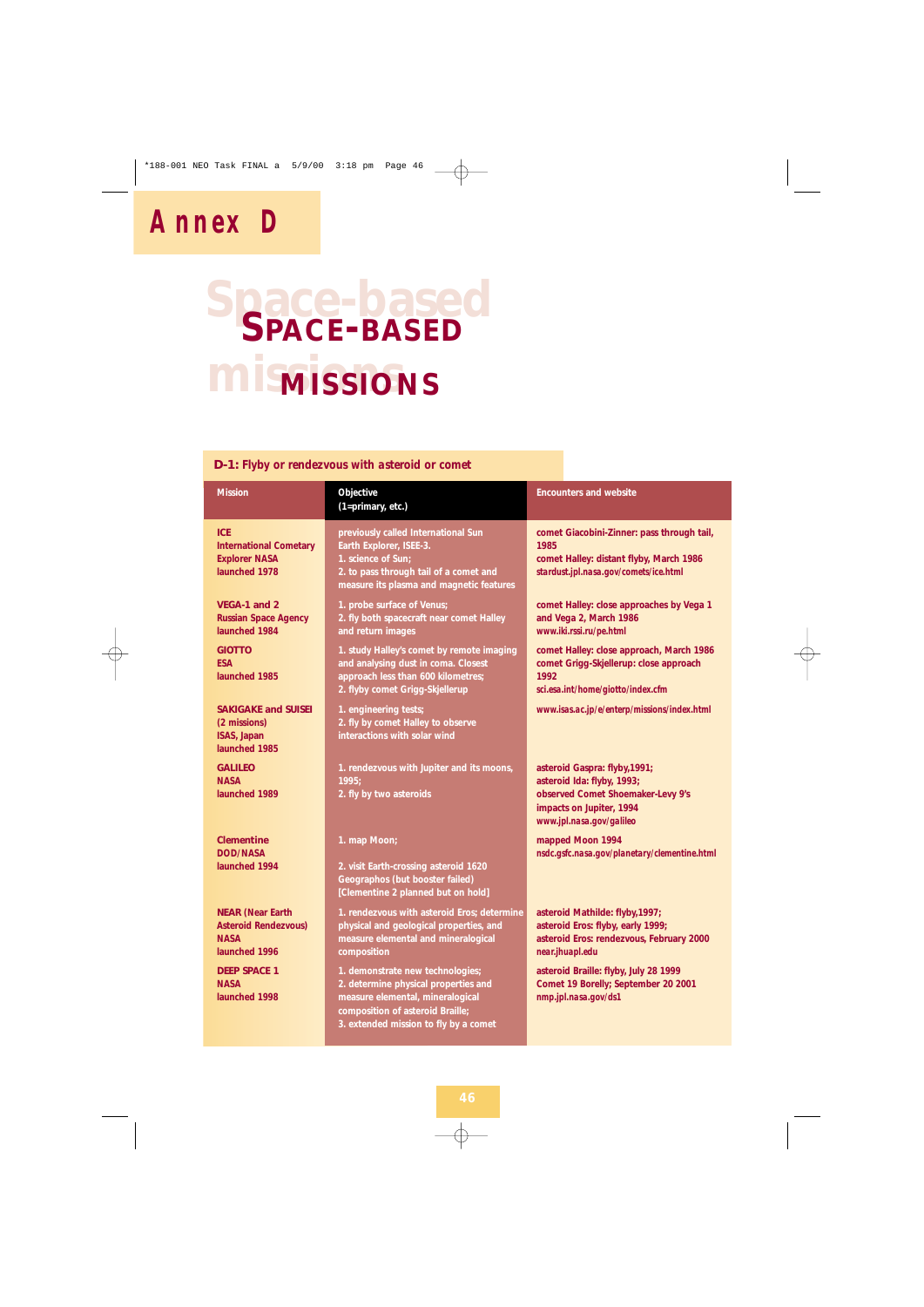| <b>Mission</b>                                                                                             | Objective<br>(1=primary, etc.)                                                                                                                                                                                                                                           | <b>Encounters and website</b>                                                                                                           |
|------------------------------------------------------------------------------------------------------------|--------------------------------------------------------------------------------------------------------------------------------------------------------------------------------------------------------------------------------------------------------------------------|-----------------------------------------------------------------------------------------------------------------------------------------|
| <b>STARDUST</b><br><b>NASA</b><br>launched Feb 1999                                                        | 1. fly probe to within 100 kilometre<br>of comet Wild-2's nucleus; June 2004;<br>2. interstellar dust collection en route<br>(2000 and 2002); nucleus imaging,<br>compositional analysis of particulates,<br>capture dust particles from coma and<br>return for analysis | comet Wild-2: encounter, 2004;<br>Sample return, 2006<br>stardust.jpl.nasa.gov                                                          |
| <b>CONTOUR</b><br>(Comet Nucleus Tour)<br><b>NASA</b><br>for launch 2002                                   | 1. images and comparative spectral maps<br>of at least three comet nuclei; analyse<br>collected dust samples                                                                                                                                                             | comet 2 Encke: flyby, 2003;<br>comet Schwassmann-Wachmann-3:<br>flyby, 2006;<br>comet d'Arrest: flyby, 2008<br>www.contour2002.org      |
| <b>MUSES-C</b><br>(Mu Space Engineering<br>Spacecraft C) ISAS, Japan<br>for launch 2002                    | 1. rendezvous with the potentially<br>hazardous asteroid 1998 SF36; deliver<br>nano-rover to surface for in-situ imaging,<br>collect samples of asteroid; return to Earth<br>for analysis                                                                                | asteroid 1998 SF36: rendezvous, 2005<br>www.muses-c.isas.ac.jp<br>www.isas.ac.jp/e/enterp/missions/index.html                           |
| <b>NEAP</b><br>(Near-Earth Asteroid<br>Prospector)<br><b>Space Dev Corporation</b><br>Possible launch 2001 | 1. asteroid Nereus;<br>2. first non-governmental deep space<br>mission                                                                                                                                                                                                   | asteroid Nereus<br>www.spacedev.com/                                                                                                    |
| <b>ROSETTA</b><br><b>ESA</b><br>for launch 2003                                                            | 1. rendezvous with comet Wirtanen;<br>11 months of near comet operations;<br>deliver surface science package to perform<br>in-situ analysis;<br>2. visit two asteroids on the 8-year journey                                                                             | asteroid Otawara: flyby, 2006;<br>asteroid Siwa: flyby, 2008;<br>comet Wirtanen, rendezvous, 2011<br>sci.esa.int/home/rosetta/index.cfm |
| <b>DEEP IMPACT</b><br><b>NASA</b><br>for launch 2004                                                       | 1. internal structure of a comet;<br>impact comet with 500 kilogramme copper<br>projectile; observe debris with spacecraft<br>camera and spectrometer (and from Earth)                                                                                                   | Comet Tempel 1: collision encounter, 2005<br>www.ss.astro.umd.edu/deepimpact                                                            |
| <b>PLUTO-KUIPER EXPRESS</b><br><b>NASA</b><br>for launch 2004                                              | 1a. study Pluto and its moon, Charon;<br>1b. radio science experiment; solar<br>occultation spectrometer and various<br>imagers;<br>2. one or more Edgeworth-Kuiper Belt<br>object flyby                                                                                 | Pluto encounter: 2012 to 2020;<br>then through Edgeworth-Kuiper belt of<br>comets<br>www.jpl.nasa.gov/ice_fire                          |
| <b>BEPI-COLOMBO</b><br><b>ESA planned for launch</b><br>in or after 2009                                   | 1. study planet Mercury;<br>2. possible NEO search en-route with<br>imaging cameras                                                                                                                                                                                      | sci.esa.int/home/bepicolombo/index.cfm                                                                                                  |
| <b>DEEP SPACE 4</b><br><b>NASA</b><br>(to be confirmed)                                                    | 1a. test 20 new technologies;<br>1b. land on nucleus of active comet;<br>possible sample return                                                                                                                                                                          |                                                                                                                                         |

### **D-1:** *Flyby or rendezvous with asteroid or comet (continued)*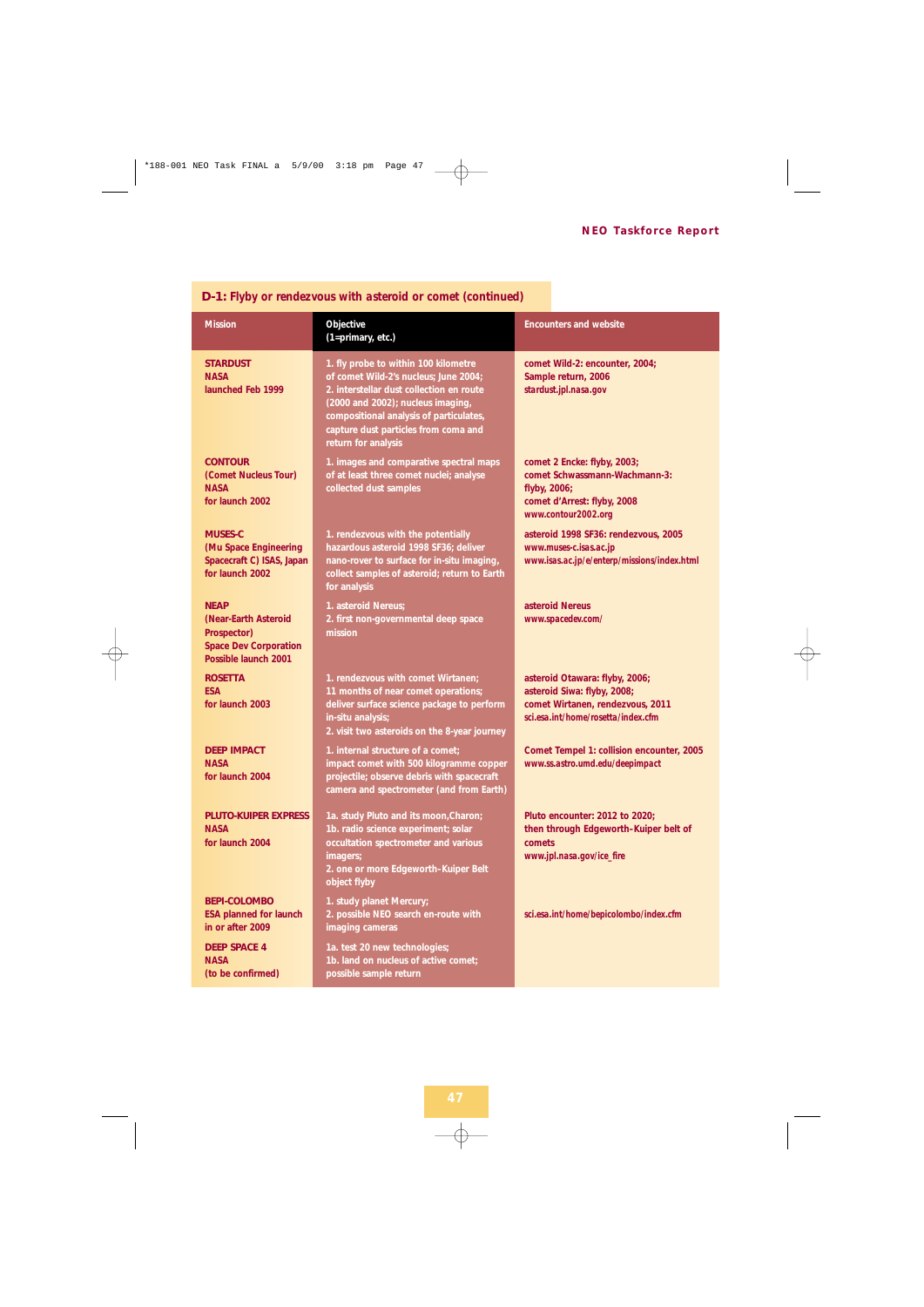**after 2009 to about 500 metres.**

### **D-2:** *Missions with space telescopes* **Mission Completive Completive Encounters and website (1=primary) HST space telescope (aperture 2.4 metres); Hubble Space Telescope optical and ultra violet wavelengths www.stsci.edu NASA/ESA launched 1990 SOHO 1. study Sun's internal structure (keeping > 100 comets discovered, mostly Sun-grazers ESA/NASA in orbit 1.5 million kilometre sun-ward** *sohowww.nascom.nasa.gov* **launched 1995 of Earth for uninterrupted view of Sun), various imagers; 2. inadvertently detects many comets SIRTF 1. infra-red space telescope Space based Infrared (aperture 0.85 metres)** *sirtf.jpl.nasa.gov* **Telescope Facility nay detect many asteroids based on NASA experience from previous missions for launch 2001 SWIFT 1. study gamma-ray bursts; asteroids will be detected as 'noise' to NASA burst -alert telescope; X-ray telescope; <b>the primary data for launch 2003 ultraviolet/optical telescope** *swift.sonoma.edu* **NGST large space telescope (aperture ~8 metres)** *www.ngst.stsci.edu* **Next Generation Space** (primarily infrared) **Telescope proposals being studied NASA, ESA, Canada proposed launch 2007 GAIA 1. measure positions of distant stars** *sci.esa.int/home/gaia/index.cfm* **ESA (1-metre class telescopes); planned for launch in or 2. predicted also to discover NEOs down**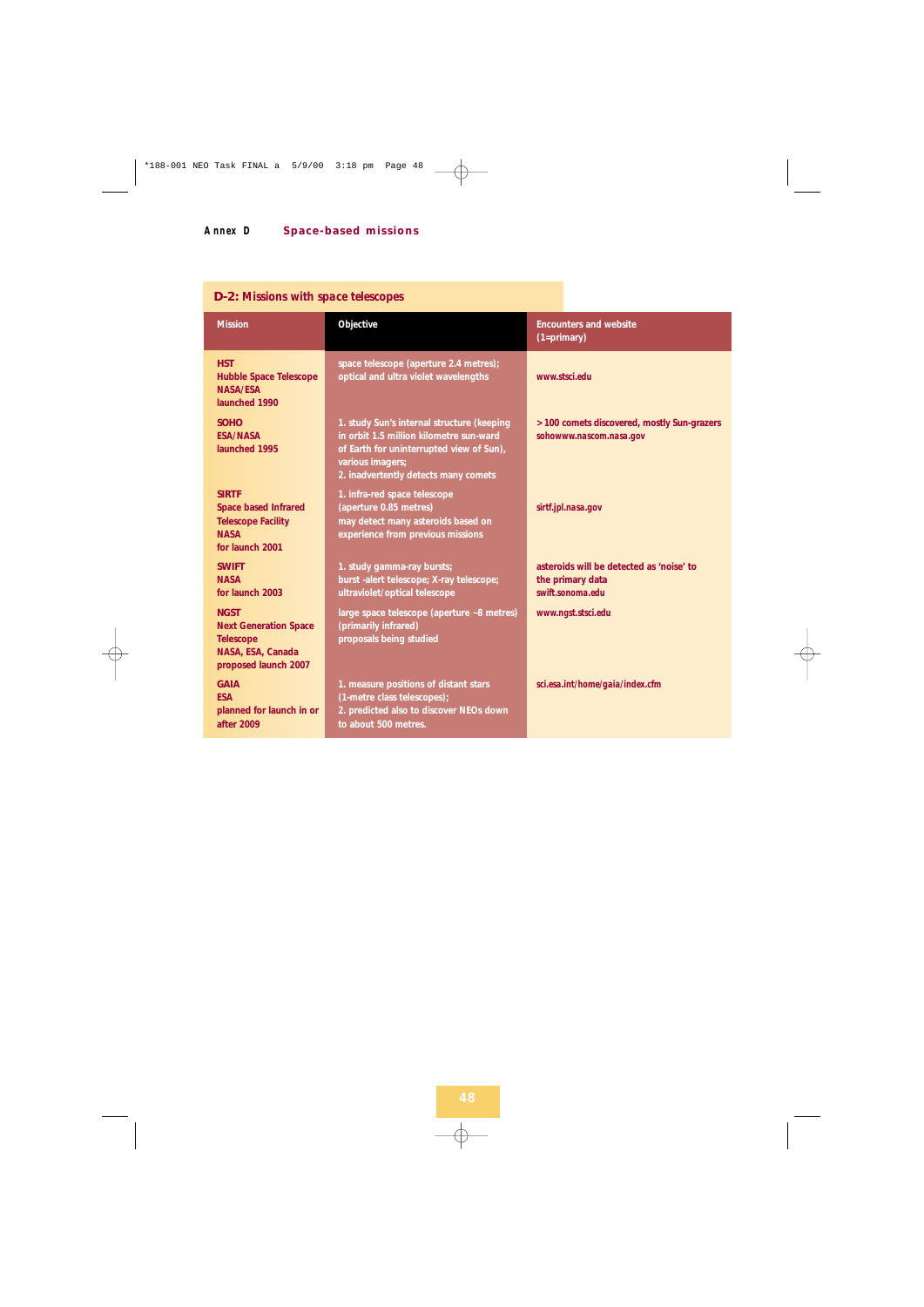*Glossary*

**albedo:** a measure of an object's reflecting power; the ratio of the amount of light scattered by a body to the incident light.

**amor:** an asteroid with an orbit always exterior to the Earth's, but interior to that of Mars.

**aphelion**: the point at which an object in orbit around the Sun is furthest from it.

**apollo:** an asteroid with an orbit that lies mostly but not entirely outside that of the Earth; its orbit may cross that of Earth.

**asteroid:** a minor planet; a body of rock, carbon, or metal orbiting the Sun. Most asteroids occupy the Main Belt between the orbits of Mars and Jupiter. The largest asteroid is Ceres, diameter 950 kilometres, and the size of asteroids ranges down to countless numbers of boulders.

**astronomical unit, or AU:** the average distance between the Earth and the Sun; about 150 million kilometres.

**aten:** an asteroid with an orbit that is mostly interior to that of the Earth; its orbit may cross that of Earth.

**comet**: a body of dust and ice in orbit about the Sun.As it approaches the Sun it may develop a "fuzzy" head and a tail from the gas and dust ejected from the nucleus.

**CCD:** a "charge-coupled device"; an electronic detector sensitive to visible or infrared light, giving a signal that can generate a digital image as in a TV camera. CCDs require powerful computers to analyse and display the data.

**Earth crossing asteroid [or comet]:** an asteroid [or comet] whose orbit crosses that of the Earth if viewed from the pole of the Earth's orbit; the asteroid [or comet] may pass above or below the Earth's orbit.

**Edgeworth–Kuiper Belt:** a region beyond the orbit of Neptune extending to around 1,000 AU from the Sun and containing perhaps a billion objects; the source of short-period comets.

**electromagnetic spectrum:** the range of all wavelengths emitted or absorbed by matter, including not only visible light, but infrared and radio at longer

wavelengths and ultraviolet, X-rays and gamma rays at shorter wavelengths; analysis of the spectrum is the main way that astronomers gain insight into the nature of astronomical bodies.

**giant planets:** the four outer planets in the solar system: Jupiter, Saturn, Uranus and Neptune.These planets are very massive, of great size, yet of low density compared to the inner or terrestrial planets Mercury,Venus, Earth and Mars.The giant planets have no solid surface, being composed mainly of hydrogen, while the terrestrial planets have rocky surfaces.

**infrared radiation:** light at wavelengths beyond the red part of the spectrum, to which our eyes do not respond. Much infrared radiation falling on the Earth is stopped in the atmosphere, so infrared telescopes must be in orbit or on the tops of high mountains.

**K/T boundary:** the Cretaceous-Tertiary boundary, that is the boundary between groups of geological strata, signifying a global climatic change some 65 million years ago.The K/T event is whatever caused this global change, and is identified with the asteroid impact that caused the Chicxulub crater.

**light year:** the distance travelled by light in free space in one year; about 100 billion kilometres, or about 60 thousand AU.The nearest star to the Sun is about four light years distant.

**long-period comet:** a comet with an orbital period longer than 200 years; such comets are thought to originate in the Oort Cloud, and can approach the Sun from any direction.

**lunar distance:** the average distance from Earth to Moon: 384,400 kilometres, 0.00256955 Astronomical Units (AU) or about 1.3 light seconds.

**magnitude:** a measure of the brightness of astronomical objects; the smaller the number the brighter the object.A difference of 5 magnitudes corresponds to a change in brightness of 100 times.

**meteor:** the bright streak of light – a "falling star" – that occurs when a solid particle from space (a meteoroid) enters the atmosphere and is heated by friction.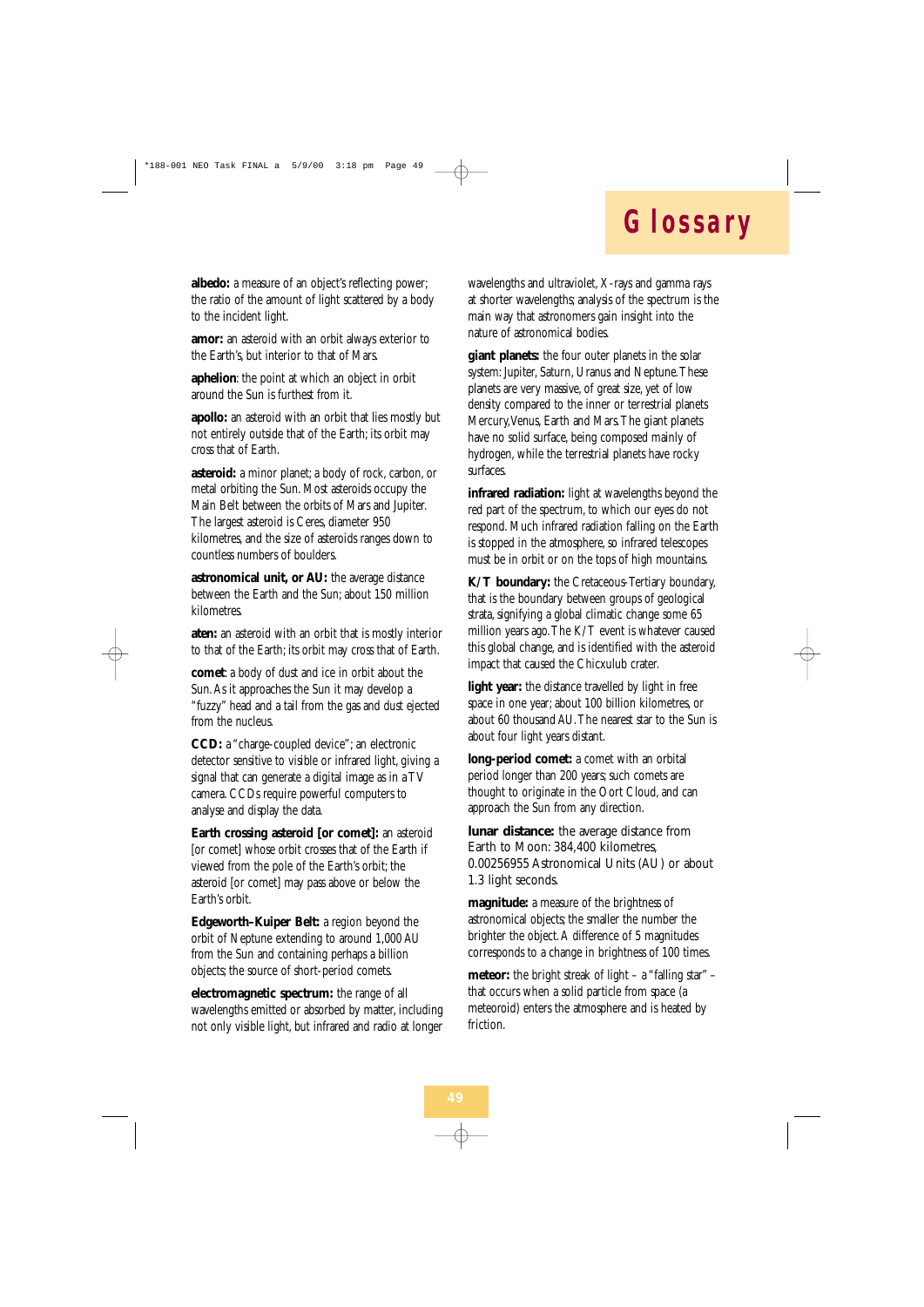**meteorite:** a solid body that partly survives the passage through the Earth's atmosphere, and reaches the Earth's surface.

**near Earth asteroid:** an asteroid whose distance from the Sun at perihelion is less than 1.3 AU.

**near Earth comet:** a comet whose distance from the Sun at perihelion is less than 1.3 AU.

**Near Earth Object (NEO):** a near Earth asteroid or a near Earth comet.

**Oort Cloud:** a sphere around the Sun, extending to about two light years in radius, filled with a huge number (more than a thousand billion) of cometary nuclei that are the remnants of the formation of the solar system. Passing stars are thought to perturb objects from the Cloud, and cause the long-period comets.

**perihelion:** the point at which an object in orbit around the Sun is closest to it.

**potentially hazardous asteroid**: an asteroid of at least 150 metres diameter, with an orbit that is within 0.05 AU of the Earth's orbit.

**radar:** active sensing of an object using a beam of radio waves directed at the object; the detection of the reflected radiation from an asteroid or planet can give information about position, velocity, rotation, and morphology.

**short-period comet**: a previously detected comet, with period less than 200 years; such comets tend to approach in the plane that contains the planets, are thought to originate in the Kuiper Belt, and their orbits are subject to perturbation by the planets.

**spectroscopy:** the analysis of radiation, and inference of its source, by splitting the radiation up into its constituent wavelengths.

**tsunami:** a deep water wave generated in the ocean at the site of an earthquake, underwater landslip, or asteroid impact; a tsunami amplifies and breaks when it runs into shallows; incorrectly known as a tidal wave.

**visible light:** that part of the electromagnetic spectrum to which our eyes respond.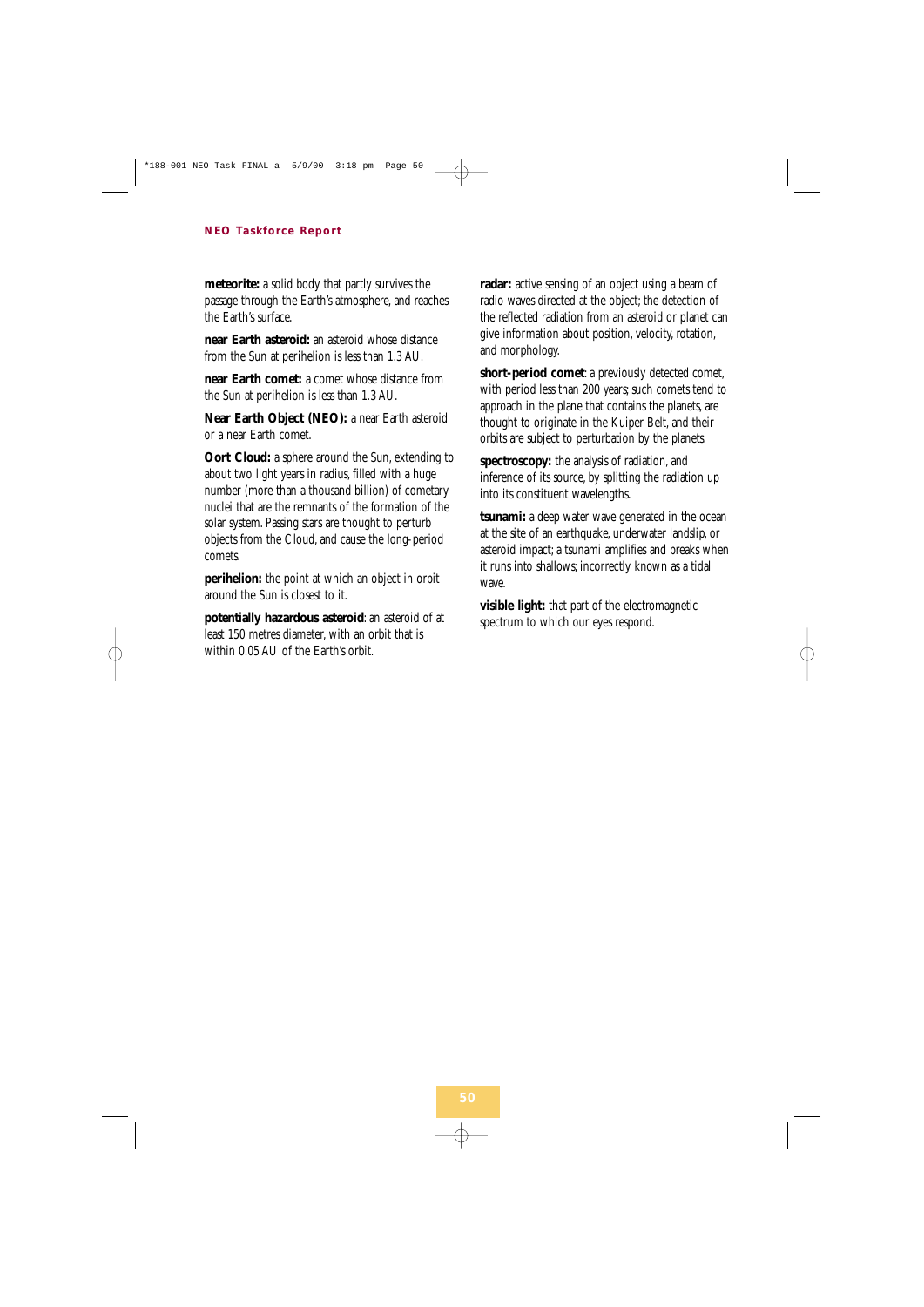# *Bibliography (and websites)*

In the chapters of this report references are only given for each Table and Graph. For the craters in Annex B-1, references are given at the end of this Bibliography.Annexes C and D themselves include names of relevant websites. Otherwise, reference should be made to the books, papers and web sites listed below.

## **Books**

Bailey ME, Clube SVM & Napier WM, *The origin of comets,* Pergamon Press, 1990, ISBN 0-08-034858-0

Gehrels T (Ed), *Hazards due to Comets and Asteroids,* University of Arizona Press, 1994, ISBN 0-8165-1505-0 *This covers all aspects of NEOs, comprehensively.*

Lewis JS, *Comet and Asteroid Impact Hazards on a Populated Earth,* Academic Press (includes software disk allowing random simulations of impactor flux to Earth and consequent deaths occurring). 2000.

ISBN 0-12-44760-1

Lewis JS, *Rain of Iron and Ice*, Reading, Mass, Addison-Wesley, 1996

Spencer JR & Mitton J, *The great comet crash,* Cambridge University Press 1995, ISBN 0-521-48274-7

Steel D, *Rogue Asteroids and Doomsday Comets,* John Wiley and Sons Inc, 1995, ISBN 0-471-30824-2; 1997, ISBN 0-471- 19338-0

Thomas PJ (Ed), Chyba CF & McKay CP, *Comets and the Origin and Evolution of Life,* Springer-Verlag, 1997

## **Papers and articles**

Ball, DJ & Floyd, PJ (1998) *Societal Risks;* Research Report, available from Risk Assessment Policy Unit, Rose Court, 2 Southwark Bridge, London SE1 9HS

Binzel RP, et al (1999) *From the Pragmatic to the Fundamental: The Scientific Case for Near-Earth Object Surveys,* Report prepared for Astronomy and Astrophysics Survey Committee of National of the National Academy of Sciences, 10 May 1999

Binzel RP, (2000) *The Torino Impact Scale,* Planetary and Space Science, **48**, 297

Canavan, G H (1994), *What can we do about it?* AAAS Meeting, San Francisco, February 1994

Canavan, G H (1995), *Cost and Benefits of NEO Defences*, Planetary Defence Workshop, 1995, see also T Gehrels' book, above

Chapman & Morrison (1994), *Impacts on the Earth by asteroids and comets: assessing the hazard,* Nature, **367**, 33

Clube SVM, Hoyle F, Napier WM, & Wickramasinghe NC (1996), *Giant Comets, Evolution and Civilisations,* Astrophysics & Space Science, **245**, 42

Council of Europe, study (1996) *Report on detection of asteroids etc, Council of Europe:* Doc. 7480, 9 February 1996 Council of Europe: reference motion 1080

European Space Agency's Operations Centre (ESOC) (1997), *Study of a global network for research on NEOs,* ESOC Contract No. 12314/97, European Space Agency, www.esa.int/gsp/ (Applications then Page reference 97/A10)

ESOC study (2000); *Spaceguard Integrated System for Potentially Hazardous Object Survey*, Carusi et al, ESOC Contract No. 13265/98 with report ref D/IM, SGF/Pr#2/Doc-05, 28 April 2000. www.esa.int/gsp/ (Applications then Page reference 98/A15)

Gehrels T (1996) *Collisions with Comets and Asteroids,* Scientific American, **274**, No 3, p34

Grintzer C, (1998) *The NEO Impact Hazard and options for mitigation,* EUROSPACE Technische Entwicklung GmbH, Potsdam, Germany.

Harris,Alan W (1998a), *Evaluation of ground-based optical surveys for NEOs*, Planet & Space Sci. **46,** 283

Harris,Alan W (1998b), *Searching for NEAs from Earth or Space*, Highlights of Astronomy, **11A**, 257 (Ed: J Andersen for IAU).

Health and Safety Executive (1999): *Reducing Risks, Protecting People,* Discussion Document.Available from Jean Le Guen, Risk Assessment Policy Unit, Rose Court, 2 Southwark Bridge, London SE1 9HS

Holloway NJ (1997) *Tolerability of Risk from NEO impacts,* Spaceguard meeting at Royal Greenwich Observatory, 10 July 1997

Jewitt, D (2000), *Eyes Wide Shut*, Nature **403**, 145

Johnson-Freese J & Knox J (2000) *Preventing Armageddon: Hype or Reality*, JBIS, **53**, 173

Lissauer JJ (1999) *How common are habitable planets?* Nature, **402**, p C11, Supp, 2.12.99

Morrison D & Chapman C (1995) *The Biospheric hazard of large impacts*, Proceedings of Planetary Defence Workshop, 1995

POST Report 81, *Safety in Numbers*, Parliamentary Office of Science and Technology, UK, June 1996

POST Report 126, *Near Earth Objects*, Parliamentary Office of Science and Technology, UK, April 1999

Rabinowitz D, Helin E, Lawrence K & Pravdo S (2000) *Reduced estimate of the number of kilometre-sized near-Earth asteroids*, Nature, **403**, 165

Solem JC (2000) *Deflection and Disruption of Asteroids on Collision Course with Earth,* JBIS, **53**, 180

Steel, D et al (1997), *Anglo-Australian Near-Earth Asteroid Survey: Valedictory report, Aust. J. Astr. 7 (2): 67*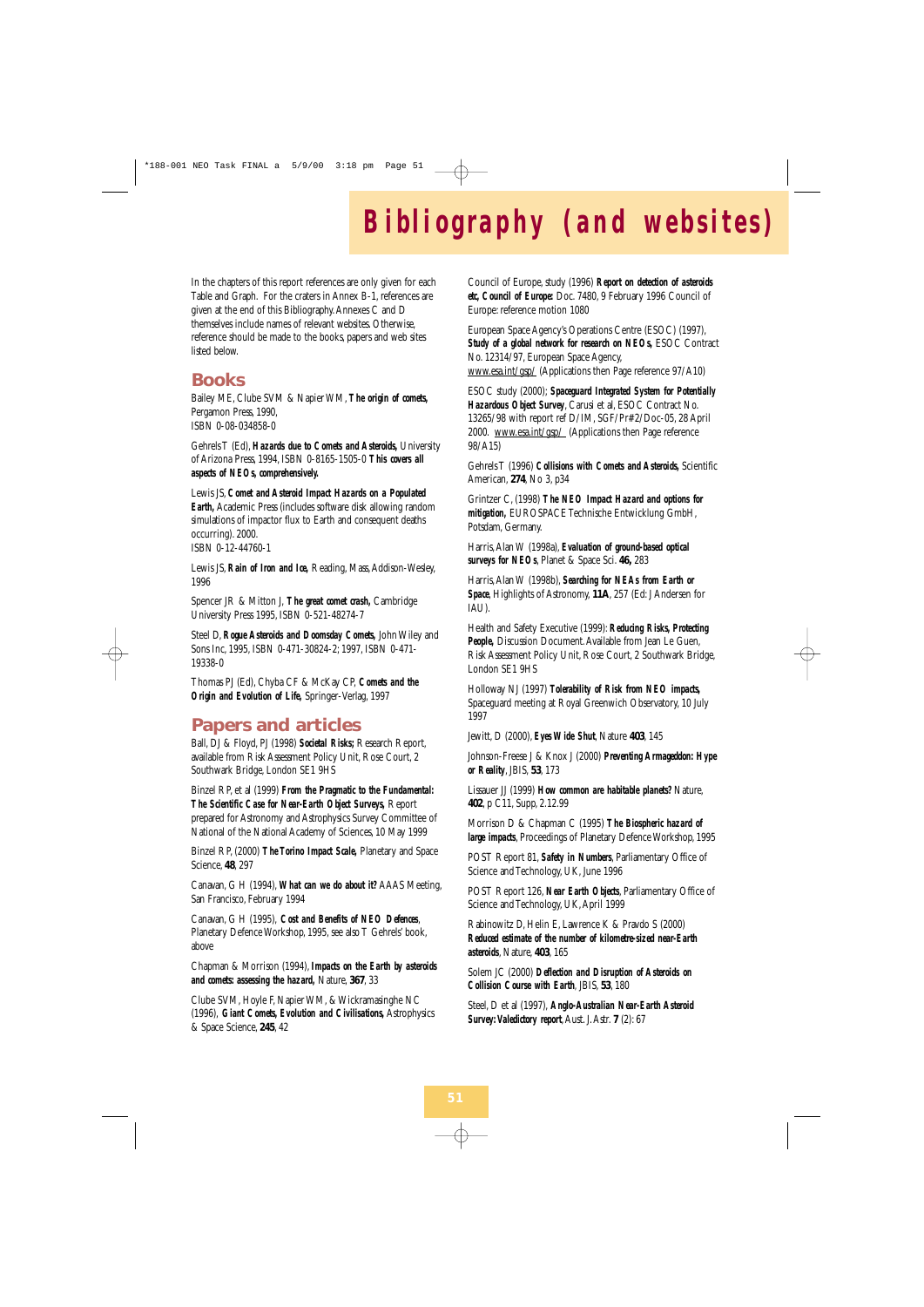Urias JM et al (1996) *Planetary Defence: Catastrophic Health Insurance for Planet Earth* Research Paper presented to "USAF 2025",

www.fas.org/spp/military/docops/usaf/2025/v3c16/v3c16- 1.htm#Contents

van den Bergh, S (1994) *Astronomical Catastrophes in Earth History*, Publications of the Astronomical Society of the Pacific, **106**, July 1994

Ward S & Asphaug E (2000a) *Asteroid Impact Tsunami – a Probabilistic Hazard Assessment,* submitted to *Icarus*

Ward S & Asphaug E (2000b) *Impact Tsunami – Eltinan,* submitted to *Deep Sea Research – Oceanic Impacts,* 7 June 2000

Yeomans, D (2000) *Small bodies of the Solar System*, Nature, **404**, 829

### **US Congressional Hearings and Reports for Congress**

Rather JDG, Rahe JH & Canavan G, *Summary report of the Near Earth Object Interception Workshop,* sponsored by NASA headquarters and hosted by the Los Alamos National Laboratory, August 31, 1992

*Proceedings of the Near-Earth Object Interception* Workshop (eds. Canavan GH, Solem JC & Rather JDG), Los Alamos National Laboratory, New Mexico, USA, LA-12476-C (1993)

Morrison D (chair) (1992), *The Spaceguard Survey,* Report of NASA International Near-Earth-Object Detection Workshop, January 1992 (Jet Propulsion Laboratory and California Institute of Technology) prepared for NASA Office of Space Science and **Technology** 

Shoemaker E (Chair) et al (1995), *Report of Near-Earth Objects Survey Working Group*, Office of Space Science, NASA

### **UN Publications**

*General Assembly Resolutions and International Treaties Pertaining to the Peaceful Uses of Outer Space,* United Nations Office for Outer Space Affairs, www.oosa.unvienna.org/treat/treat.html

*Near-Earth Objects – The United Nations International Conference, Proceedings,* J Remo (Ed), New York Academy of Sciences,ANYAA9 822 1-632, 1997

*Report of the Third United Nations Conference on the Exploration and Peaceful Uses of Outer Space,* United Nations Publication A/CONF.184/6,Vienna, July 1999, Resolution I.1.c.i, iii and iv

## **NEO Search Groups and other useful NEO websites, a selection**

NASA/Jet Propulsion Lab: Solar Systems Dynamics Site: ssd.jpl.nasa.gov

Near Earth Object Program: neo.jpl.nasa.gov

Near Earth Asteroid Tracking: huey.jpl.nasa.gov/~spravdo/neat.html

NASA/Ames Research Centre: space.arc.nasa.gov astrobiology.arc.nasa.gov

Asteroid Fact Sheet, NASA/Goddard Pages nssdc.gsfc.nasa.gov/planetary/factsheet/asteroidfact.html

Minor Planet Center: cfa-www.harvard.edu/iau/mpc.html

Minor Planet Ephemeris Service, cfa-www.harvard.edu/iau/MPEph/MPEph.html:

NEO Confirmation Page : cfa-www.harvard.edu/iau/NEO/ToConfirm.html:

LINEAR: www.ll.mit.edu/LINEAR/

LINEAR: Project's sky coverage plots, www.ll.mit.edu/LINEAR/skyplots.html

NEAT: neat.jpl.nasa.gov

Spacewatch Project: www.lpl.arizona.edu/spacewatch/

Catalina Sky Survey: www.lpl.arizona.edu/css/

LONEOS**:** www.lowell.edu/users/elgb/loneos\_disc.html asteroid.lowell.edu/

The Planetary Society: planetary.org/

International Astronomical Union (IAU): www.iau.org

European Asteroid Research Node (EARN): www.astro.uu.se/planet/earn/

Uppsala observatory: www.astro.uu.se

Armagh Observatory: www.arm.ac.uk

Society for Interdisciplinary Studies www.knowledge.co.uk/xxx/cat/sis/

Spaceguard, UK: ds.dial.pipex.com/spaceguard/

Spaceguard Foundation: spaceguard.ias.rm.cnr.it/SGF/

Spaceguard Central Node, spaceguard.ias.rm.cnr.it/index.html

Near Earth Object Dynamics Site, NEODyS: newton.dm.unipi.it/cgi-bin/neodys/neoibo

Riskpage website, Pisa: newton.dm.unipi.it/cgibin/neodys/neoibo?riskpage:0;main

Spaceguard,Australia: www1.tpgi.com.au/users/tpsseti/spacegd.html

Spaceguard, Canada: www.spaceguard.ca/?

Klet Observatory: www.klet.cz/foll.html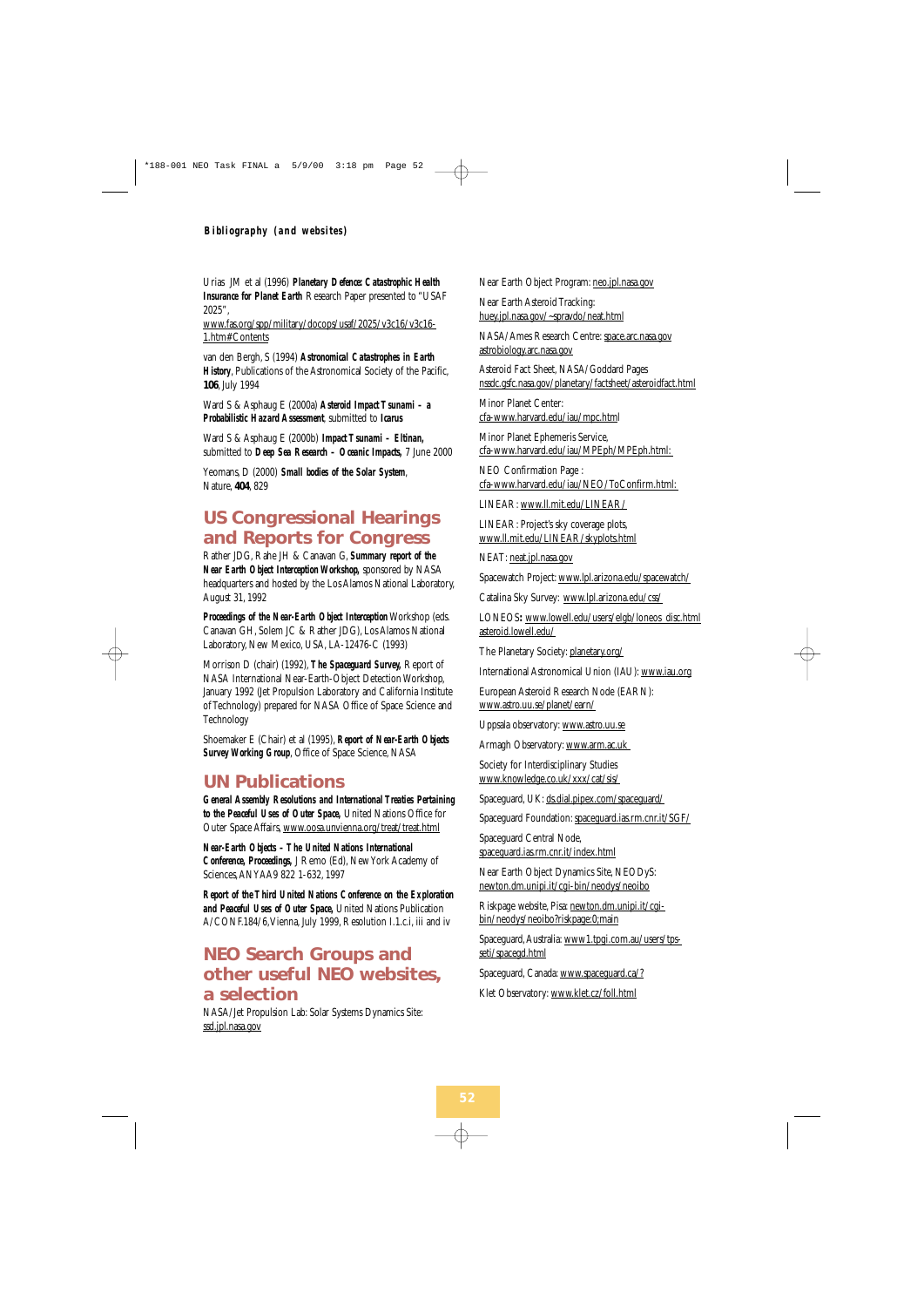*Space Protection of the Earth*,Third International Conference, 11–15 September, 2000, Evpatoriya, Crimea, Ukraine: www.snezhinsk.ru/spe2000/

## **References to major impacts listed in Annex B-1**

[1, 4, 7, 12] *Impact Craters on Earth,* NASA pages observe.ivv.nasa.gov/nasa/exhibits/craters/impact\_master.html

[2, 5, 6, 9, 13, 14] *Terrestrial Impact Craters,*Views of the Solar System, CJ Hamilton www.solarviews.com/eng/tercrate.htm

[5] Aorounga Craters www.jpl.nasa.gov/radar/sircxsar/chad2.html

[3] *Killer Crater Found,* Discovery.com news pages, Larry O'Hanlon,

www.discovery.com/news/briefs/20000419/geology\_crater.html

[8] *Collisions with Comets and Asteroids,* T Gehrels, Scientific American,Vol 274, No 3, March 1996, p34; more on Chicxulub: planetscapes.com/solar/raw/earth/chicxulb.gif; www.jpl.nasa.gov/radar/sircxsar/yucatan.html

[10] Chesapeake Bay: marine.usgs.gov/fact-sheets/fs49-98/

[11] Roter Kamm, Namibia: southport.jpl.nasa.gov/pio/srl1/sirc/srl1-roterkamm.gif

[16] *Rain of Iron and Ice,* Lewis, JS, Helix Books ISBN: 0-201- 48950-3

[17] Wabar Craters,

www.sciam.com/1998/1198issue/1198wynn.html

[18] *Tunguska Homepage,* University of Bologna pages, Guiseppe Longo www-th.bo.infn.it/tunguska/

[19, 20,] *Spaceguard UK Report,* ds.dial.pipex.com/town/terrace/fr77/more.htm

[21] *Comet Shoemaker-Levy 9 Collision with Jupiter,* NASA Goddard pages, JH King nssdc.gsfc.nasa.gov/planetary/comet.html

[22] Eltanin R Grieve in Ann NY Acad Sci, vol 822, p.338, 1997; Kyte et al *New evidence on the size and possible effects of a late Pliocene oceanic impact*, Science, 241, 63–65, 1988. Papers by Ward S & Asphaug, see Papers and Articles, above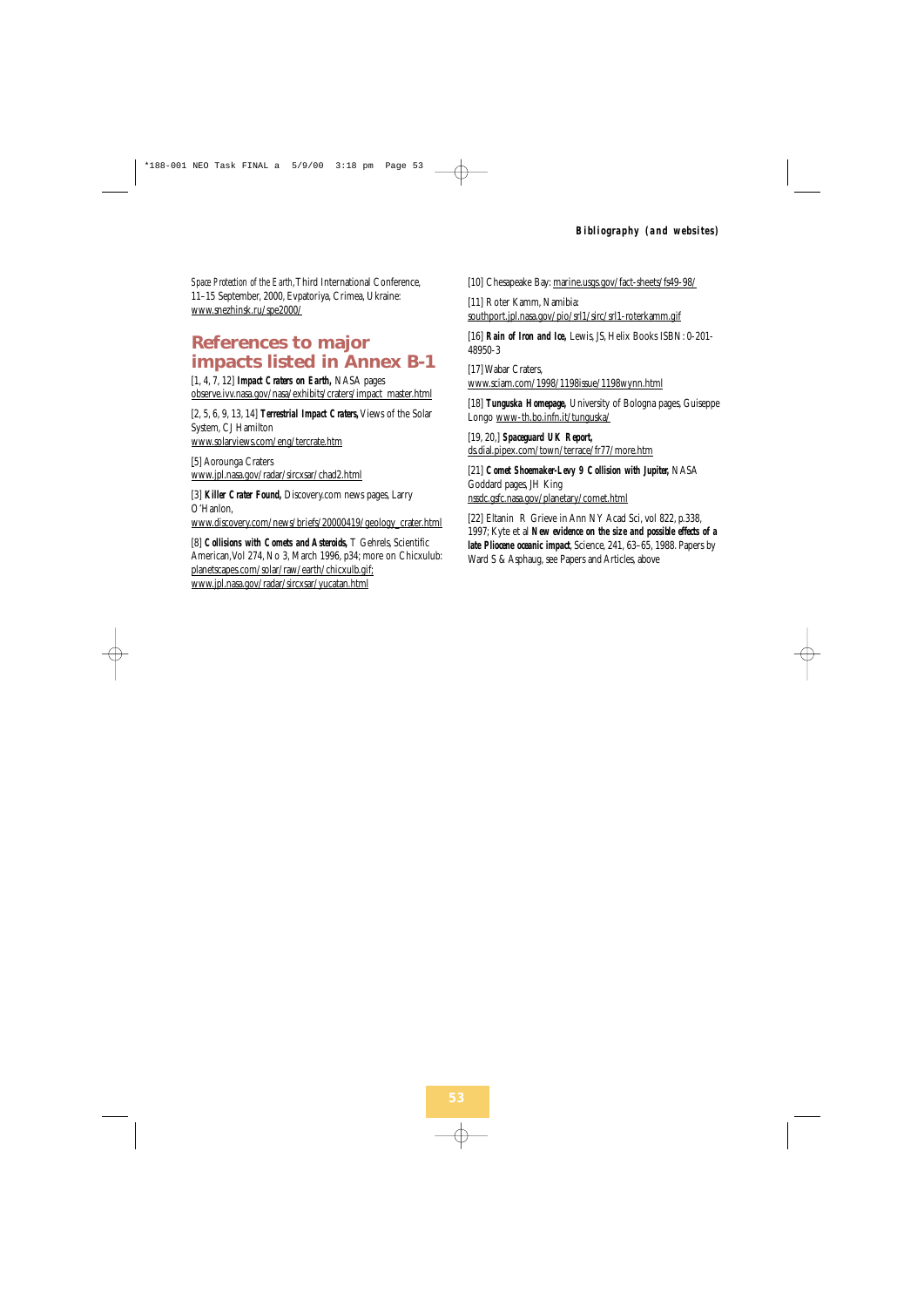# *Acknowledgements for Illustrations*

Moon impact craters and Earth. Image courtesy of NASA. *Title page*

Orbits of all near Earth asteroids*.* Image courtesy of Scott Manley (Armagh Observatory) and Duncan Steel (University of Salford).

*Page 9*

Barringer Crater,Arizona*.* Image courtesy of NASA. *Page 10*

Asteroid Eros from orbiting spacecraft. Image courtesy of NEAR/NASA. *Page 11*

Orbits of Aten, Apollo and Amor. Courtesy of David Asher. *Page 12*

Asteroid belt within Jupiter's orbit. Image courtesy of NASA/JPL. *Page 12*

Comet Hale-Bopp above Stonehenge. Paul Sutherland, Galaxy Picture Library. *Page 13*

Orbits of Halley's comet and Hale-Bopp. Courtesy of David Asher. *Page 13*

Comet Shoemaker-Levy 9 hitting Jupiter, 1994. Image courtesy of NASA. *Page 15*

Asteroid and comet impact craters on far side of Moon. Image courtesy of NASA. *Page 17, Inside front and back covers*

Eltanin impact. Courtesy of Steven Ward and Eric Asphaug, University of California, Santa Cruz. *Page 18*

Clearwater Lakes. Image courtesy of NASA. *Page 19*

Observation of near earth object. Image courtesy of James V. Scotti (observer), © (1997) Arizona Board of Regents. *Page 23*

1 metre telescope, of LINEAR. Reprinted with permission of MIT Lincoln Laboratory, Lexington, Massachusetts. *Page 26*

1.2 metre United Kingdom Schmidt Telescope. © 1982, UK ATC, Royal Observatory, Edinburgh *Page 27*

NASA's Deep Impact mission. Image courtesy of Ball Aerospace & Technologies Corp. *Page 29*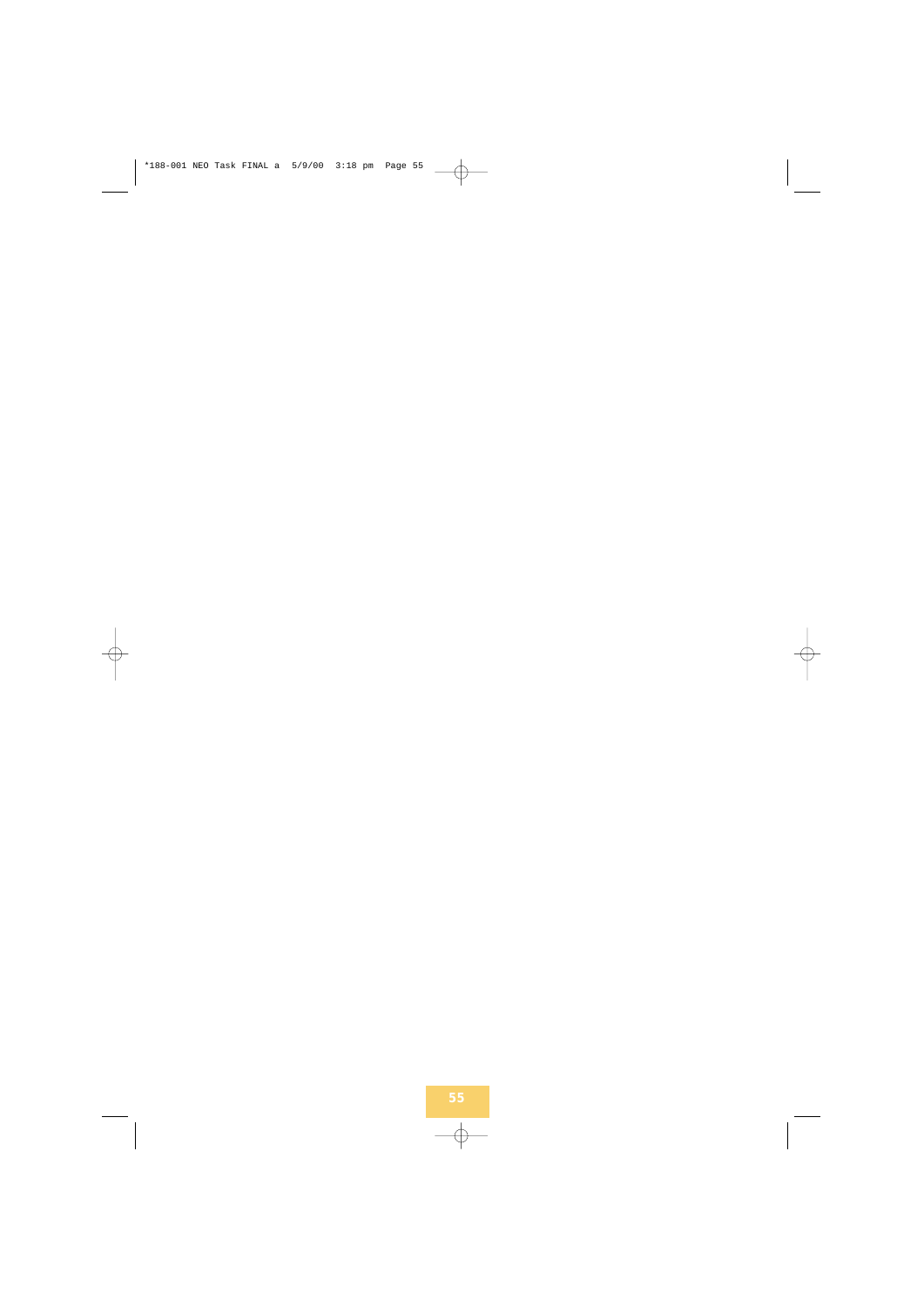For further information visit: http://www.nearearthobjects.co.uk

Information Unit British National Space Centre 151 Buckingham Palace Road London SW1W 9SS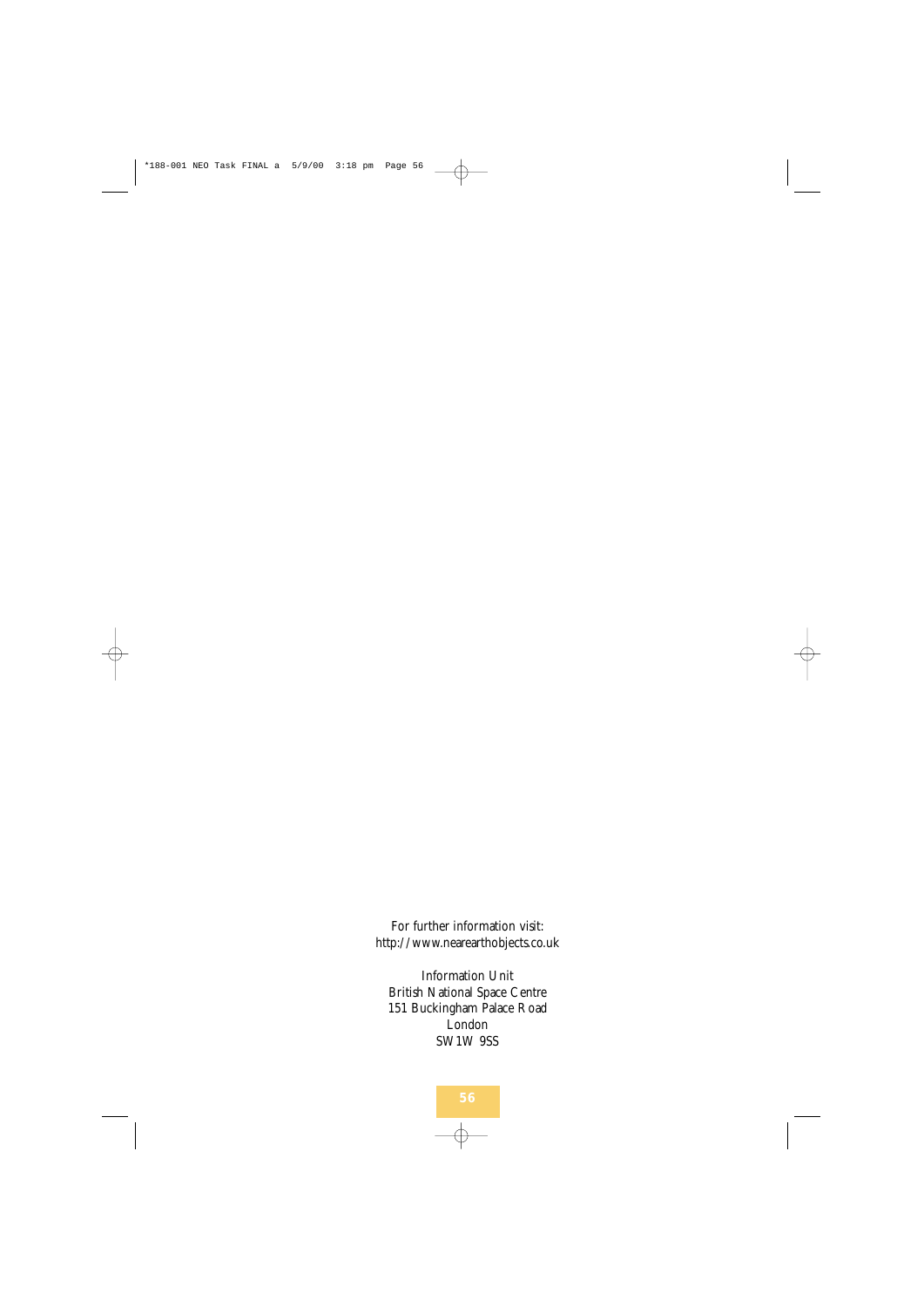